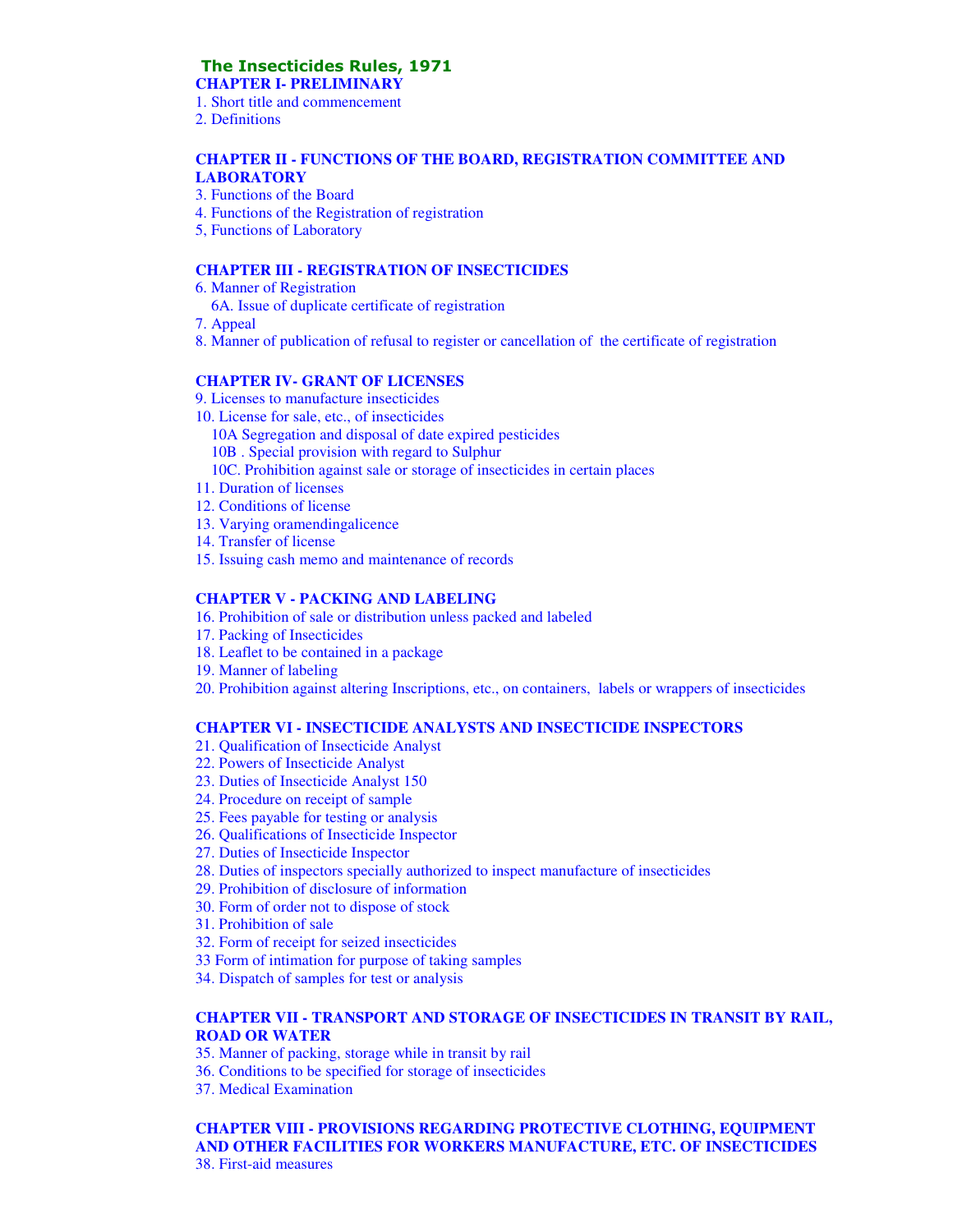- 39. Protective clothing
- 40. Respiratory devices
- 41. Manufacturers, etc. to keep sufficient quantities of antidotes and first-aid medicines
- 42. Training of workers
- 43. Aerial spraying operations
- 44. .Disposal of used packages, surplus materials and washings of insecticides

#### **CHAPTER IX - MISCELLANEOUS**

- 45. Places at which the insecticides may be imported
- 46. Traveling and other allowances payable to the members of the Board etc.

#### **SUPPLEMENTARY AMENDMENT - THE INSECTICIDES ACT, 1968**

#### **FIRST SCHEDULE -**

| Forms I             | <b>Application for registration of Insecticides</b>                                     |
|---------------------|-----------------------------------------------------------------------------------------|
| Form II             | <b>Certificate of Registration of Insecticides.</b>                                     |
| <b>Form II-A</b>    | <b>Certificate of Provisional Registration of Insecticides</b>                          |
| <b>Form II-B</b>    | Appeal under Sec. 10 of the Insecticides Act, 1968, to the Central Government           |
| <b>Form III</b>     | Application for the grant of license of manufacture of Insecticides                     |
| <b>Form IV</b>      | Application for renewal of license to manufacture insecticides                          |
| <b>Form V</b>       |                                                                                         |
| <b>Form VI</b>      | Application for the grant of license to sell, or exhibit for sale or distribute         |
| insecticides        |                                                                                         |
| <b>Form VII</b>     | Application for renewal of the license to sell, stock or exhibit for sale or distribute |
| <b>insecticides</b> |                                                                                         |
| <b>Form VIII</b>    | License to sell, stock or exhibit for sale or distribution of insecticides              |
| <b>Form IX</b>      | <b>Report of Insecticide Analyst</b>                                                    |
| <b>Form X</b>       | Order under Sec. 21(1) (d) of the Insecticides Act, 1968, requiring a person not to     |
|                     | dispose of any stock in his possession.                                                 |
| <b>Form XI</b>      | Form of receipt for the seized insecticides                                             |
| <b>Form XII</b>     | Intimation to person/licensee from whom sample is taken.                                |
| <b>Form XIII</b>    | Register of sales made to the bulk consumers, insecticides ♦ wise                       |
| <b>Form XIV</b>     | Monthly return of sales of insecticides made to the bulk consumers of the State         |
| <b>Form XV</b>      | <b>Stock Register of Technical Grade Insecticide</b>                                    |
| <b>Form XVI</b>     | <b>Stock Register for Formulated Insecticide</b>                                        |
| <b>Form XVII</b>    | <b>Report of Insecticides Analyst</b>                                                   |
| <b>Form XVIII</b>   | Order under Sec. 21 (1) (d) of the Insecticides Act, 1968, requiring a person not to    |
|                     | dispose of any stock in his possession.                                                 |
| <b>Form XIX</b>     | Form of receipt of the seized Insecticides                                              |
| <b>Form XX</b>      | <b>Intimation to Person / Licensee from whom samples is taken</b>                       |
| <b>Form XXI</b>     | <b>Memorandum of Government Analyst</b>                                                 |
| <b>Form XXII</b>    | Register of persons engaged in connection with insecticides and their periodical        |
| medical examination |                                                                                         |
|                     |                                                                                         |

**SECOND SCHEULE - Fees for testing or analysing the sample of insecticides.**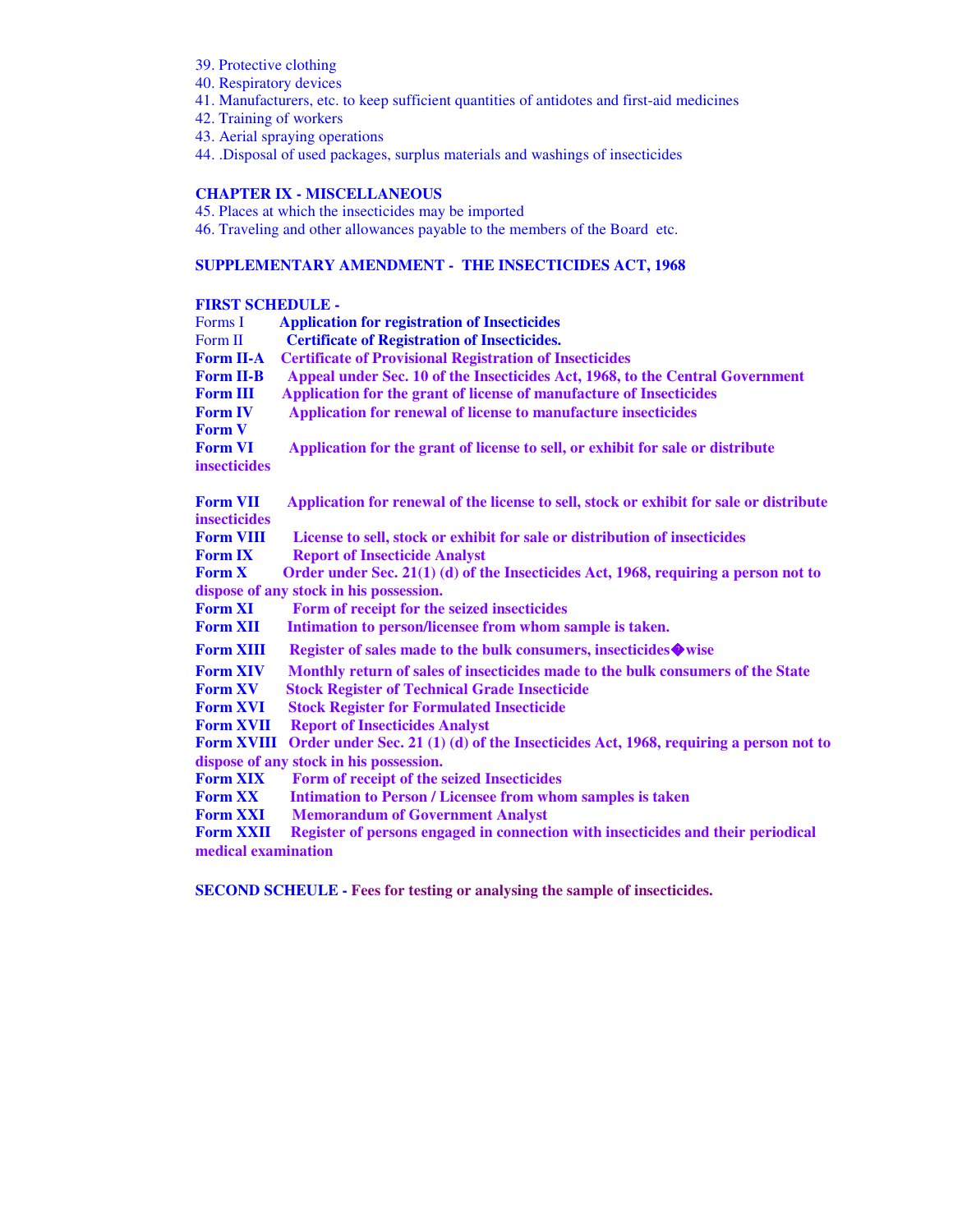# The Insecticides Rules, 1971

#### Chapter I: Preliminary

#### 1. Short title and commencement:

- a. These rules may be called the Insecticides Rules, 1971.
- b. They shall come into force on the  $30<sup>th</sup>$  of October 1971.

#### 2. Definitions: in these rules, unless the context otherwise requires:

- a. "Act" means the Insecticides Act, 1968 (46 of 1968);
- b. "Expiry date" means the date that is mentioned on the container, label or wrapper against the column 'date of expiry';
- c. "Form" means a form set out in the First Schedule
- d. "Laboratory" means the Central Insecticides Laboratory
- e. "Schedule" means a schedule annexed to these rules
- f. "Pests" means any insects, rodents, fungi, weeds and other forms of plant or animal life not useful to human beings;
- g. "Primary package" means the immediate package containing the insecticides;
- h. "Principal" means the importer or manufacturer of insecticides, as the case may be;
- i. "Registration" includes provisional registration
- j. "Rural area" means an area which falls outside the limits of any Municipal Corporation or Municipal Committee or a Notified Area Committee or a Cantonment;
- k. "Schedule" means a Schedule annexed to these rules;
- l. "Secondary package" means a package which is neither a primary package nor a transportation package;
- m. "Section" means a section of the Act;
- n. "Testing facility" means an operational until where the experimental studies are being carried out or have been carried out in relation to submission of data on product quality or on safety or on efficacy, or an residues or on stability in shortage of the insecticides for which an application for registration is made;
- o. "Transportation package" means the outer most packages used for transportation of insecticides"

## Chapter II: Functions of the Board, Registration Committee & Laboratory

## 3. Functions of the Board:

 The Board shall, in addition to the functions assigned to it by the Act, carry out the following functions, namely;

- a. Advise the Central Government on the manufacture of insecticides under the Industries (Development and Regulation) Act, 1951 (65 of 1951);
- b. Specify the uses of the classification of insecticides on the basis of their toxicity as well as their being suitable for aerial application;
- c. Advise tolerance limits for insecticides, residues and an establishment of minimum intervals between the application of insecticides and harvest in respect of various commodities;
- d. Specify the shelf-life of insecticides;
- e. Suggest colorization, including colouring matter which may be mixed with concentrates of insecticides, particularly those of highly toxic nature;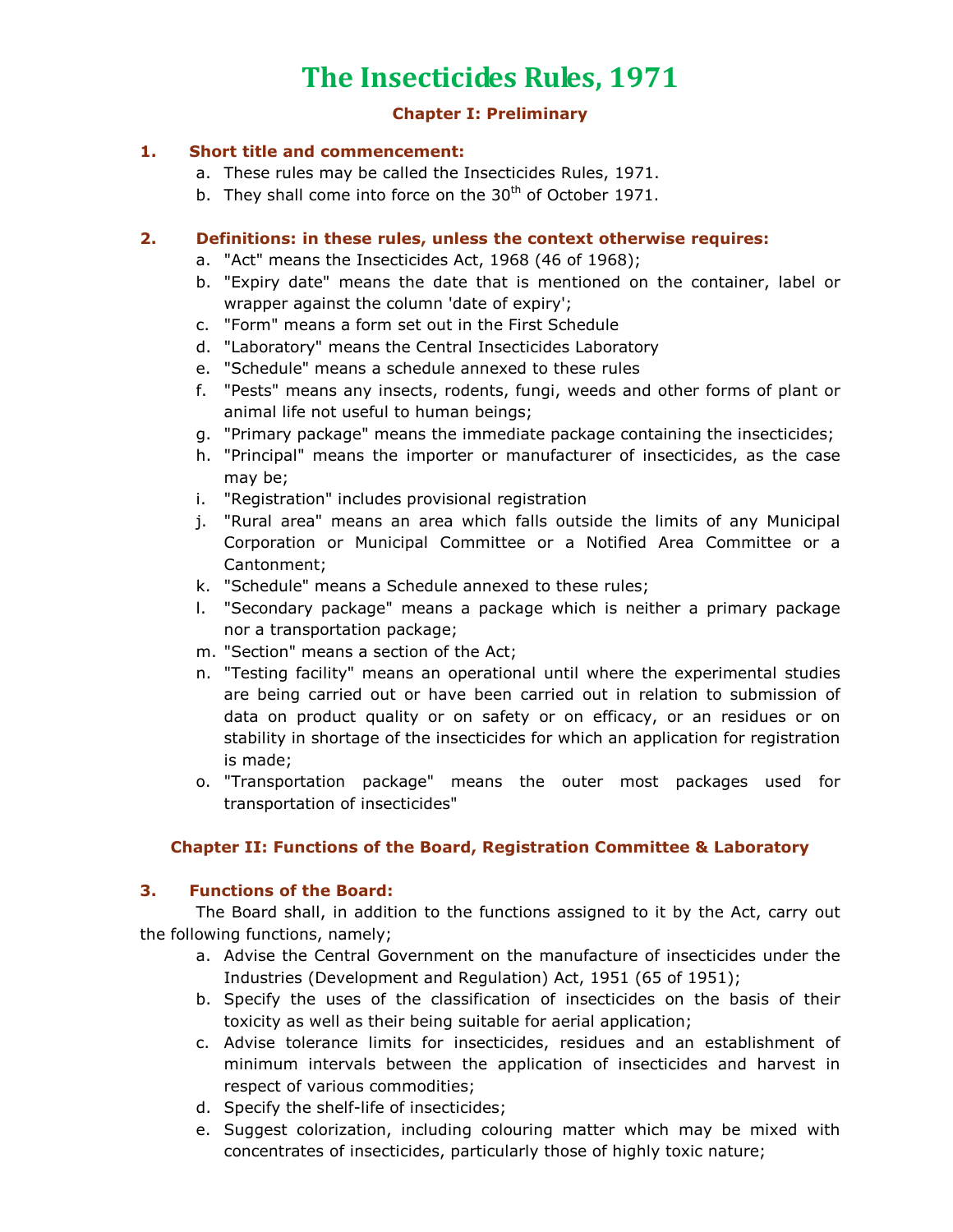f. Carry out such other functions as are supplemental, incidental or consequential to any of the functions conferred by the Act or these rules.

## 4. Functions of Registration Committee:

 The Registration Committee shall, in addition to the functions assigned to it by the Act, perform the following functions, namely;

- a. Specify the precautions to be taken against poisoning through the use or handling of insecticides;
- b. Carry out such other incidental or consequential matters necessary for carrying out the functions assigned to it under the Act or these rules.

## 5. Functions of Laboratory:

The functions of the Laboratory shall be as follows:

- a. To analyze such samples of insecticides sent to it under the Act by any officer or authority authorized by the Central or State Governments and submission of certificates of analysis to the concerned authority;
- b. To analyze samples of materials for insecticides residues under the provisions of the Act;
- c. To carry out such investigations as may be necessary for the purpose of ensuring the conditions of registration of insecticides;
- d. To determine the efficacy and toxicity of insecticides;
- e. To carry out such other functions as may be entrusted to it by the Central Government or by a State Government with the permission of the Central Government and after consultation with the Board.

## Chapter III: Registration of Insecticides

## 6. Manner of Registration:

- 1.
- a. An application for registration of an insecticide under the Act shall be made in Form I and the said Form including the verification portion, shall be signed in case of an individual by the individual himself or a person duly authorized by him; in case of Hindu Undivided Family, by the Karta or any person duly authorized by him; in case of partnership firm by the managing partner; in case of a company, by any person duly authorized in that behalf by the Board of Directors; and in any other case by the person in charge of responsible for the conduct of the business. Any change in members of Hindu Undivided Family or partners or the Board of Directors or the person in charge, as the case may be, shall be forthwith intimated to the Secretary, Central Insecticides Board and Registration Committee and the Licensing Officer.
- b. The Registration Committee may, if necessary direct inspection of the ";testing facility" for establishing the authenticity of the data.
- 2. An application form duly filled together with a treasury challan evidencing the payment of registration fees for rupees one hundred shall be sent to the Registration Committee, Insecticides Act, Department of Agriculture, Government of India, New Delhi.
- 3. The registration fee payable shall be paid by a demand draft drawn on the State Bank of India, Faridabad, in favour of the Accounts Officer, Directorate of Plant Protection, Quarantine and Storage, Faridabad, Haryana.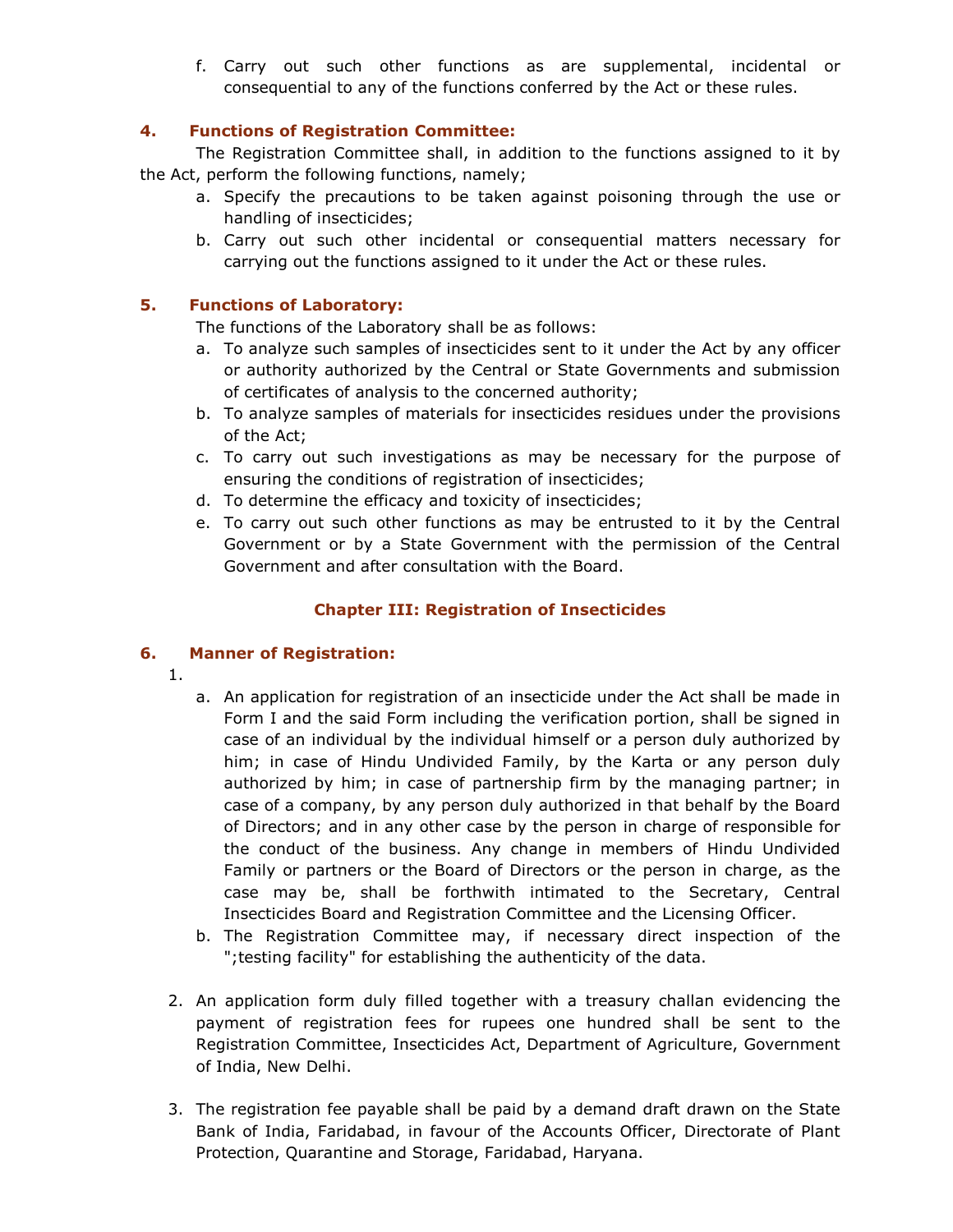4. The certificate of registration shall be in Form II or Form II-A, as the case may be and shall be subject to such conditions as specified therein.

6(A) Issue of duplicate certificate of registration: A fee of rupees five shall be **paid for** a duplicate copy of a certificate of registration if the original is defaced, damaged or lost.

## 7. Appeal:

- 1. An appeal against any decision of the Registration Committee under Sec.9 shall be preferred in writing (in Form II-B in duplicate) to the Central Government in the Department of Agriculture.
- 2. The appeal shall be in writing and shall set out concisely and under distinct heads the grounds on which the appeal is preferred.
- 3. Every appeal shall be accompanied by a treasury challan evidencing the payment of a fee of rupees ten and a copy of the decision appealed against.
- 4. [The fees payable for preferring an appeal shall be paid by a demand draft drawn on the State Bank of India, Faridabad, in favour of the Accounts Officer, Directorate of Plant Protection, Quarantine and Storage, Faridabad, Haryana].

## 8. Manner of publication of refusal to register or cancellation of the certificate of registration:

 A refusal to register an insecticide or a cancellation of the certificate of registration of an insecticide shall also be published in any two English and Hindi newspapers which have circulation in a substantial part of India and in any of the journals published by the Department of Agriculture of the Government of India.

#### Chapter IV: Grant of Licenses

## 9. Licenses to manufacture insecticides:

- 1. Application for the grant of renewal of a license to manufacture any insecticide shall be made in Form III or Form IV, as the case may be to the licensing officer and shall be accompanied by a fee of rupees fifty for every insecticide for which the license is applied, subject to a maximum of rupees five hundred.
- 2. If an insecticide is proposed to be manufactured at more than one place, separate applications shall be made and separate licenses shall be issued in respect of every such place.
- 3. [A license to manufacture insecticides shall be issued in Form V and shall be subject to the following conditions namely:
	- i. The license and any certificate of renewal shall be kept on the approved premises and shall be produced for inspection at the request of an Insecticide Inspector appointed under the Act or any other officer or authority authorized by the licensing officer.
	- ii. Any change in the expert staff named in the license shall forthwith be reported to the licensing officer.
	- iii. If the licensee wants to undertake during the currency of the license to manufacture for sale of additional insecticides, he shall apply to the licensing officer for the necessary endorsement in the license on payment of the prescribed fee for every category of insecticides.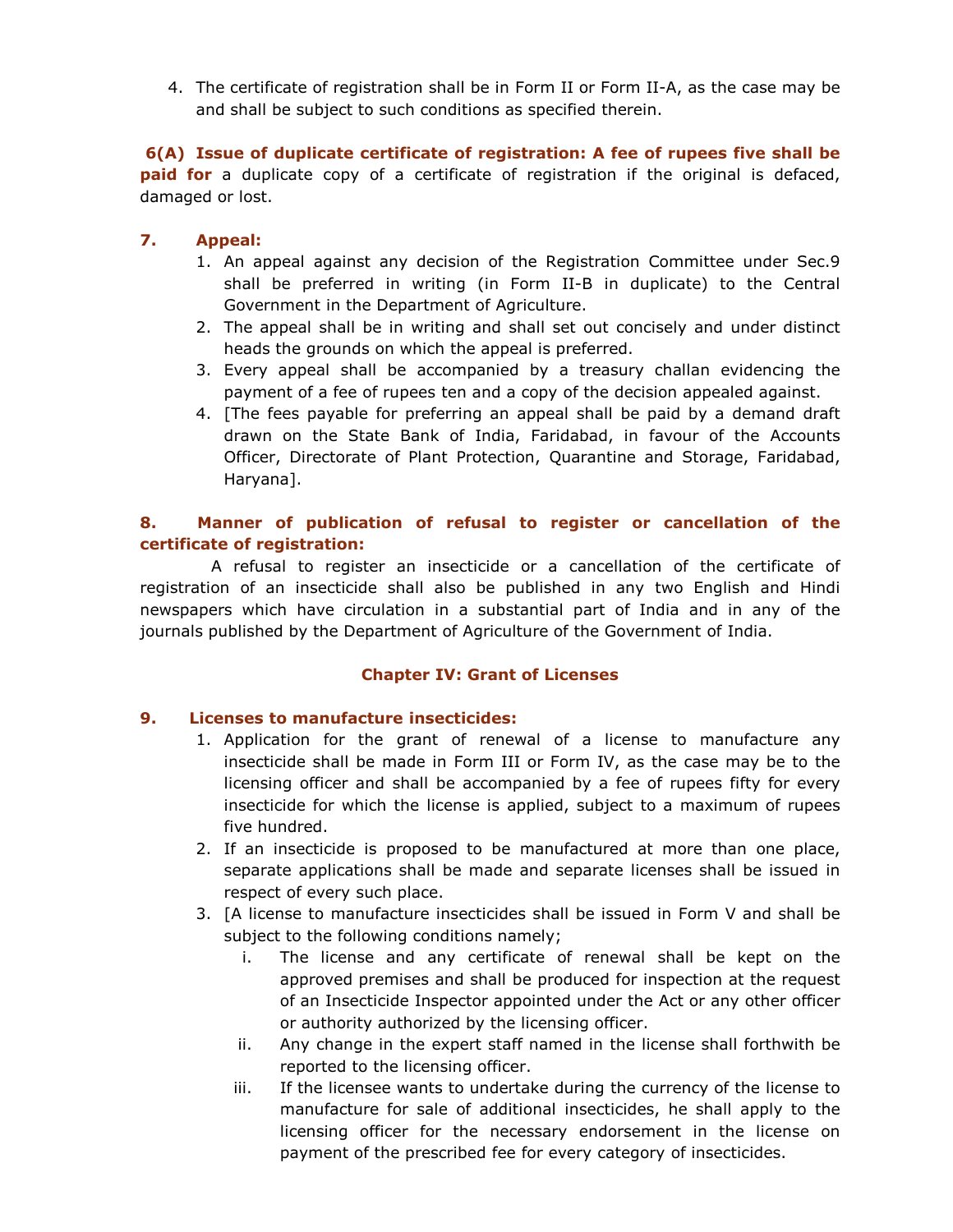- iv. An application for the renewal of a license shall be made as laid down in Rule 11.
- v. The licensee shall comply with the provisions of the Act and the rules made there under for the time being in force. ]
- 4. (A) Licensing officer may after giving reasonable opportunity of being heard, to the applicant, refuse to grant any license.
	- i. (4-A) No license to manufacture an insecticide shall be granted unless the licensing officer is satisfied that necessary plant and machinery, safety devices and first-aid facilities etc., exist in the premises where the insecticide is proposed to be manufactured. ]
- 5. A fee of rupees five shall be paid for a duplicate copy of a license issued under this rule, if the original is defaced, damaged or lost.

## 10. License for sale, etc. of insecticides:

- 1. Applications for the grant or renewal of a license to sell, stock or exhibit for sale or distribute insecticides shall be made in Form VI or Form VII, as the case may be, to the licensing officer and shall be accompanied by the fees specified in sub-rule (2).
- 2. The fee payable under sub-rule (1) for the grant or renewal of the license shall be rupees twenty for every insecticide for which the license is applied, subject to a maximum of rupees three hundred. There shall be a separate fee for each place, if any insecticide is proposed to be sold, stocked or exhibited for sale at more than one place:

Provided that the maximum fee payable in respect of insecticides commonly used for household purposes and registered in such shall be rupees ten for every place:

- 3. A provided further that if the place of sale is established in the rural areas, the fee shall be one-fifth of the fee specified in this sub-rule)
	- i. If any insecticide is proposed to be sold or stocked for sale at more than one place, separate applications shall be made and separate licenses shall be issued in respect of every such place. [And for every insecticide].
- 4. A license to sell, stock or exhibit for sale or distribute insecticides shall be issued in Form VIII and shall be subject to the following conditions namely ;
	- i. The license shall be displayed, in a prominent place in the part of the premises open to the public.
	- ii. The license shall comply with the provisions of the Act and the rule made there under for the time being in force].
	- iii. [Where the licensee wants to sell, stock or exhibit for sale or distribute any additional insecticides during the currency of the license, he may apply to the licensing officer for necessary endorsement on the license on payment of fees specified in sub-rule(2) ].

4-A

a. Every person shall along with his application for grant or renewal of a license to undertake, operations or shall, stock or exhibit for sale or distribute insecticides, file a certificate from the principal whom he represents or desires to represent.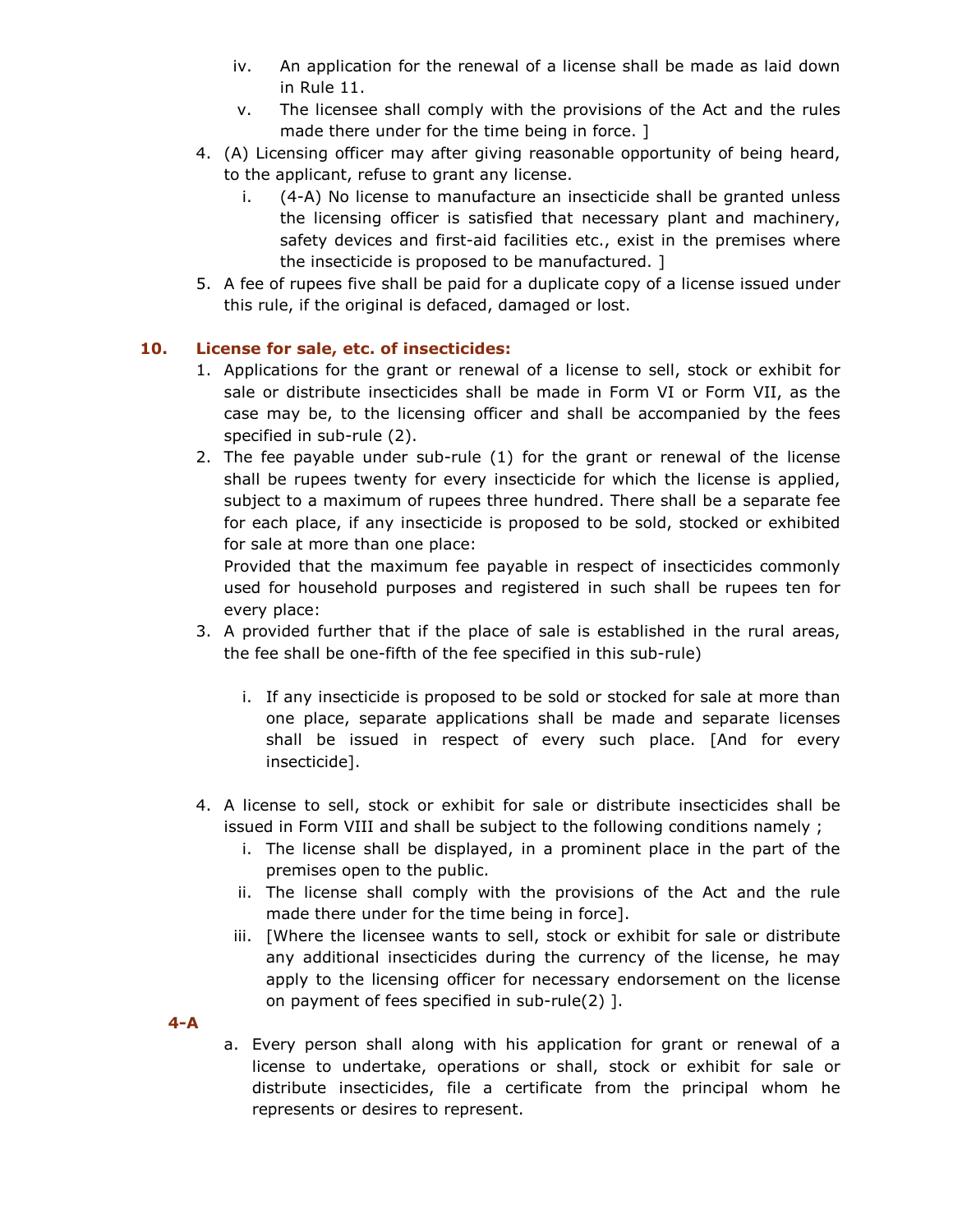- b. The certificate to be issued by the principal shall be addressed to the licensing officer of the concerned area and shall contain full particulars of the principal including their registration and manufacturing license numbers, full name and address of the person proposed to be authorized and also the type of formulations to be used in commercial pets control operations, sold, stocked or exhibited for sale or distribution.
- c. In order to verify the genuineness or otherwise of the certificate, the principal shall send to the licensing officer of the State where he intends to sell his products an adequate number of copies of the specimen signature or the specimen signatures of the persons authorized in writing to issue the principal' certificate.
- d. [In case of suspension, revocation or cancellation of the certificate, the principal shall forthwith intimate the licensing officer having jurisdiction.]
- 5. (5) [A licensing officer may, after giving a reasonable opportunity of being heard to the applicant refuse to grant any license.]
- 6. (6) A fee of rupees five shall be payable for a duplicate copy of a license issued under this rule if the original is defaced, damaged or lost.

#### 10(A) Segregation and disposal of date-expired pesticides:

- a. Immediately after the date of expiry all such stocks after being segregated and stamped ";not for sale" or ";not for use" or ";not for manufacture", as the case may be, shall be kept by the licensee in a separate place specially demarcated for the purpose with a declaration date-expired insecticide, to be exhibited on the conspicuous part of the place.
- b. All such stocks then shall be disposed off in such a manner as may be specified from time to time by the Central Government in consultation with the Central Insecticide Board.

#### 10-B Special provision with regard to sulphur:

In regard to insecticides sulphur and its formulations, all licensees shall:

- a. Observe all precautions to prevent its theft;
- b. Report any such theft to the nearest police authorities promptly and;
- c. Maintain a separate register showing names and addresses of all the persons to whom it has been sold or distributed and the quantities to be sold or distributed.

#### 10-C. Prohibition against sale or storage of insecticides in certain places:

 No person shall manufacture, store or expose for sale or permit the sale or storage of any insecticide in the same building where any articles consumable by human beings or animals are manufactured, stored or exposed for sale.

**Explanation:** Nothing contained in this rule will apply to the retail sales of household insecticides from the building wherefrom other articles consumable by human beings or animals are usually sold provided such household insecticides have been registered as such and are packed and labeled in accordance with these rules. ]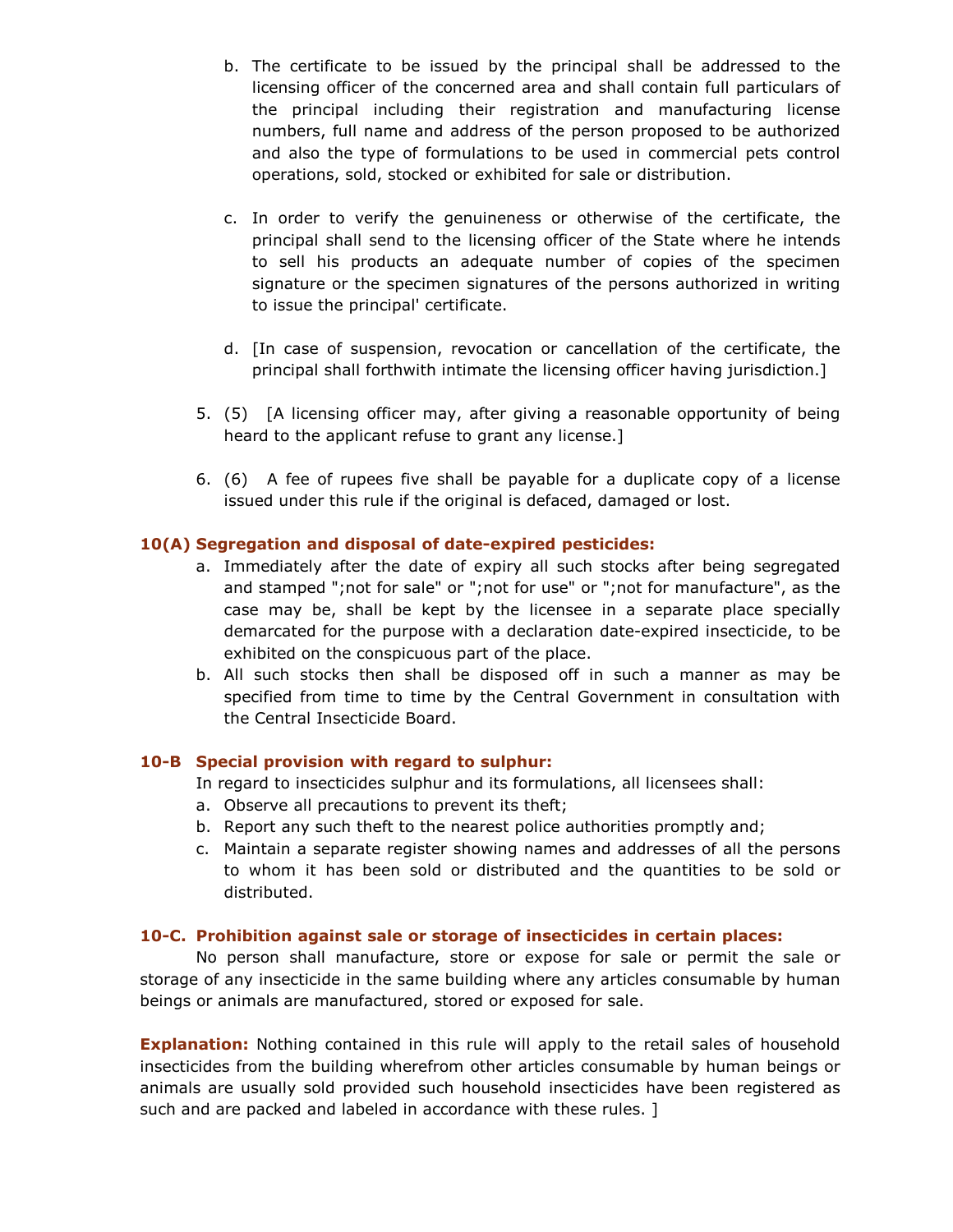## 11. Duration of licenses;

a. Any license issued or renewed under this chapter shall, unless sooner suspended or cancelled, be in force for a period of two calendar years. Provided that the license to manufacture insecticides, if any, issued on the basis of provisional registration granted under sub-section (3-B) of Sec. 9 of rule 10 or under sub-rule (3) of rule 10-A shall expire or be renewable along with the main license.

Provided further that the license granted by endorsement on main license under Clause (iii) of sub rule(8) of Rule 9 under Clause (iii) of Sub rule 4 of Rule 10 or under sub rule 3 of rule 10A shall expire or be renewable along with main license.

- b. An application for the renewal of a license shall be made before its expiry and if such an application is made after the date of expiry but within three months from such date, a late fee of ?
	- i. Rupees fifty for the first month or part thereof, rupees one hundred for the second month or part thereof and rupees one hundred and fifty for the third month or part thereof in the case of license to manufacture insecticides or to carry pest control operations:
	- ii. Rupees ten for the first month or part thereof, rupees twenty for the second month or part thereof and rupees thirty for the third month or part thereof, in case of any other license shall be paid along with the application for renewal.
- c. Provided that where the main pest control operation unit or the place of sale is located in the rural areas, the late fee shall be one-fifth of the said late fee;
- d. Provided further that in case of death or disability of the license the licensing officer may, after recording reason in writing, exempt the applicant from payment of the late fee.

# Explanation

- 1. Where an application for renewal is made before the expiry of the license and the order regarding refusal or renewal is passed after the expiry of the license, the applicant shall be deemed to have been carrying on his business in accordance with the expired license till the date of communication of the final order on that application.
- 2. Where an application for renewal is made after the expiry of the license with late fee, the applicant shall be deemed to have been carrying on his business in accordance, with the expired license (from the date of expiry) till the date of communication of the final order on that application.
- 3. The license shall continue to be in force until it is renewed or revoked or where an appeal is preferred under Sec. 15, until the disposal of appeal.
- 4. A licensing officer may, after giving an opportunity of being heard, refuse to renew the license [for reasons to be recorded in writing].

# 12. Conditions of license

Subject to conditions laid down in sub-rule (3) of rule 10 under sub-rule (4) of rule 10, a license shall not be granted to any person under this chapter unless the licensing officer is satisfied that the premises in respect of which license is to be granted are adequate and equipped with proper storage in respect of which the license is granted.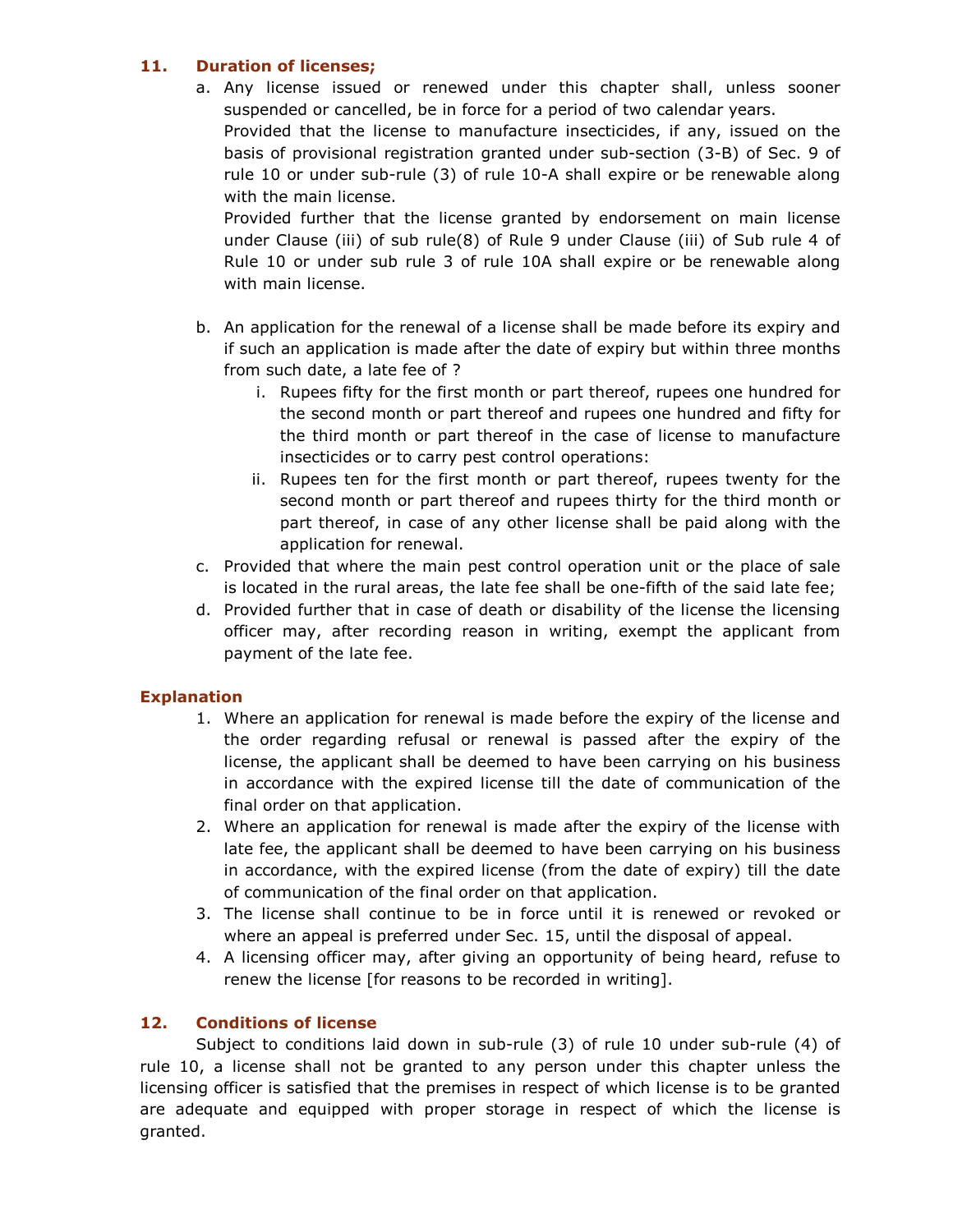In granting a license, the licensing officer shall have regard, among other things

- to
- i. The number of licenses granted in the locality during any year; and
- ii. The occupation, trade or business carried on by the applicant.

## 13. Varying or amending a license -

1. The licensing officer may either on an application made by the licensee or if he is satisfied that the conditions under which a license has been granted under this chapter have been changed that it is necessary so to do, vary or amend a license, [after satisfying himself that the Registration Committee has amended the registration certificate and] after giving an opportunity of being heard to the person holding the license.

#### 14. Transfer of license-

- 1. The holder of a license may, at any time, before the expiry of the license, apply for permission to transfer the license to any other person.
- 2. The application under sub-rule (1) shall be accompanied by a fee of rupees five.
- 3. The licensing officer may, after such inquiry as he thinks fit accord permission to transfer the license and on such permission being given an endorsement to that effect shall be made in the license.
- 4. If the permission to transfer a license is refused, the fee paid there for shall be refunded to the applicant.

#### 15. Issuing cash memo and maintenance of records -

- 1. All sales of insecticides shall be made by a bill or cash memo in the form prescribed under any law.
- 2. All sales of insecticides made to a licensed manufacturer (formulator or packer), stockiest, distributor, dealer, retailer or to a bulk consumer shall be entered insecticide-wise, in a register in Form XIII and a state-wise monthly return of all sales to actual consumers shall be sent to the licensing officer, in Form XIV within 15 days from the close of the month.
- 3. Every importer of manufacturer of insecticide shall maintain in a stock register in Form XV for technical grade insecticides and in Form XVI for formulated insecticides.
- 4. Without prejudice to the foregoing, the Central Government or the State Government or any other person authorized by it may, by notice in writing require any importer or manufacturer or any other person dealing in insecticides to furnish within the time specified in the notice, such information with respect of any insecticides or any batch thereof, including the particulars of all persons to whom it has been sold or distributed, as it may consider necessary.

## CHAPTER-V Packing and Labeling

#### 16. Prohibition of sale or distribution unless packed and labeled. -

 No person shall stock or exhibit for sale or distribute [or cause to be transported] any insecticide unless it is packed and labeled in accordance with the provisions of these rules.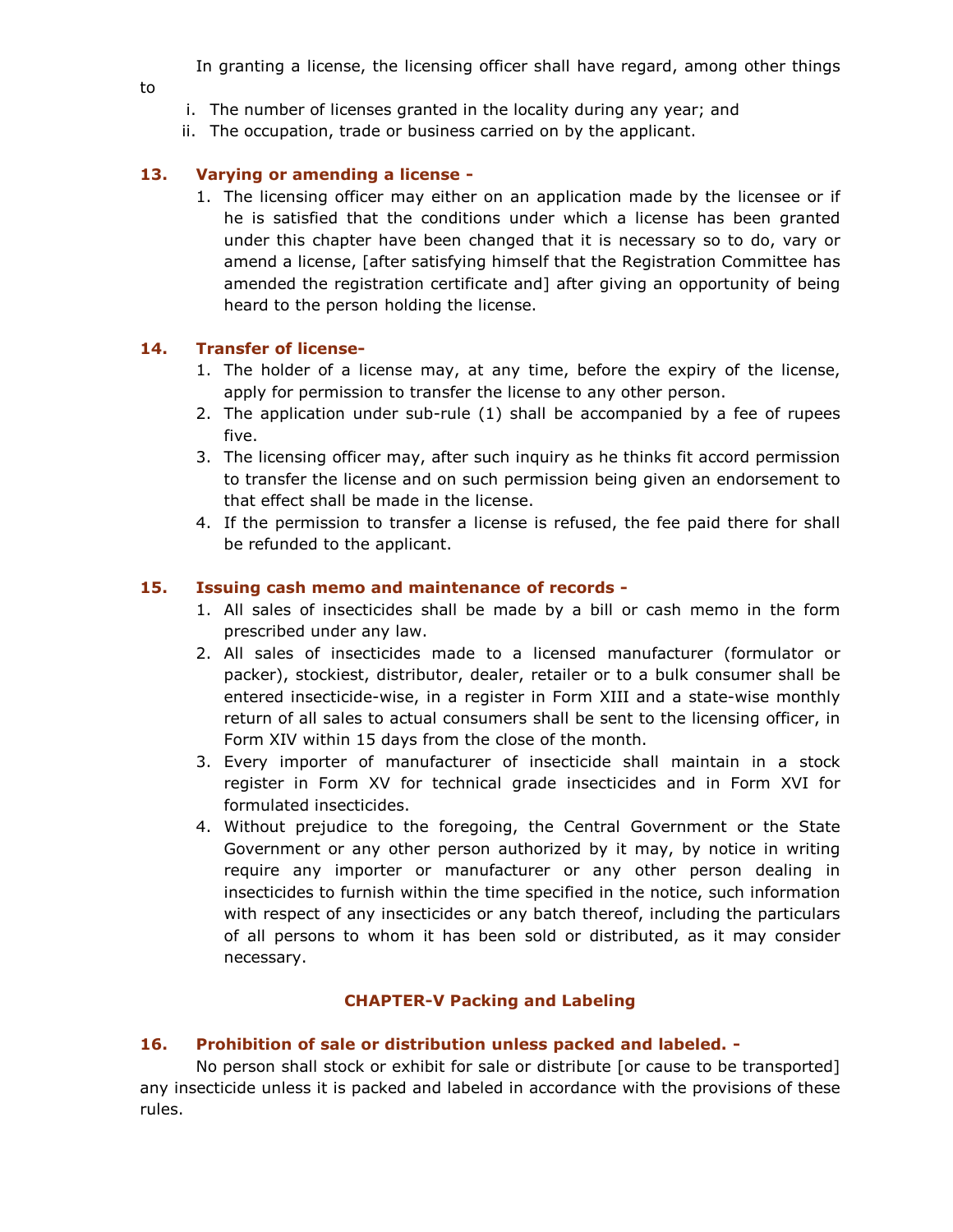## 17. Packaging of insecticides-

- 1. Every package containing the insecticides shall be of a type approved by the Registration Committee.
- 2. Before putting any insecticide into the primary package, every batch thereof shall be analyzed as per the relevant specifications of the manufacture thereof, in accordance with the approved methods of analysis and the result of such an analysis shall be recorded in the register maintained for the purpose. If any insecticide is put in the package it shall be presumed that it is fit and ready for sale, distribution or use for which it is intended, notwithstanding the fact that any further steps are still required to be taken to make it marketable.

# 18. Leaflet to be contained in a package-

- 1. The packing of every insecticide shall include a leaflet containing the following details, namely:
	- a. The plant disease, insects and noxious animals or weeds for which the insecticide is to be applied, the adequate direction concerning the manner in which the insecticide is to be used at the time of application;
	- b. Particulars regarding chemicals harmful to human beings, animals and wild life, warning and cautionary statements including the symptoms of poisoning suitable and adequate safety measures and emergency first-aid treatment where necessary;
	- c. Cautions regarding storage and application of insecticides with suitable warning relating to inflammable, explosive or other substance harmful to the skin;
	- d. Instructions concerning the decontamination or safe disposal of used containers;
	- e. A statement showing the antidote for the poison shall be included in the leaflet and the label;
	- f. If the insecticide is irritating to the skin, nose, throat, or eyes, a statement shall be included to that effect.
	- g. Common name of the insecticide as adopted by the International Standards Organization and where such a name has not yet been adopted such other name as may be approved by the Registration Committee.
- 2. [Two copies of the leaflets duly approved by the Registration Committee and signed by the Secretary, Registration Committee, shall be returned to the manufacturer and one copy thereof to the State-licensing officer]

## 19. Manner of labeling

- 1. The following particulars shall be either printed or written in indelible ink on the label of the innermost container of any insecticide and on the outer most covering in which the container is packed.
	- i. Name of the manufacturer (if the manufacturer is not the person in whose name the insecticide is registered under the Act, the relationship between the person in whose name the insecticide has been registered and the person who manufacturers, packs or distributed or sells shall be stated).
	- ii. Name of insecticide (brand name or trade mark under which the insecticide is sold).
	- iii. Registration number of the insecticide.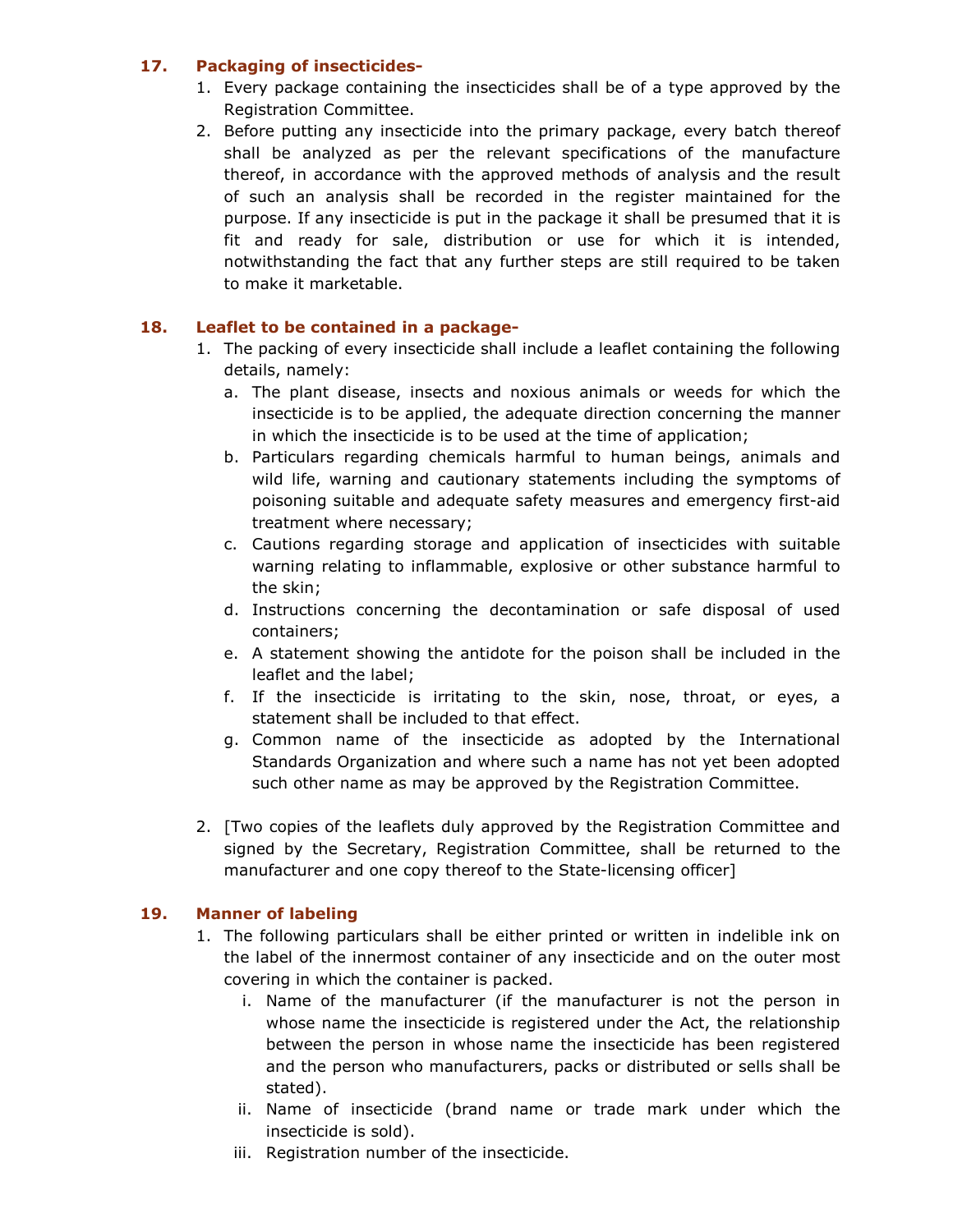- iv. Kind nd name of active and other ingredients and percentage of each. (Common name accepted by the International Standards Organization or the Indian Standards Institutions of each of the ingredients shall be given and if no common name exists, the correct chemical name which conforms most closely with the generally accepted rule of chemical nomenclature shall be given).
- v. Net content of volume (The net content shall be exclusive of wrapper or other material. The correct statement of the net content in terms of weight, measure, number of units of activity, as the case may be, shall be given. The weight and volume shall be expressed in the metric system).
- vi. Batch number.
- vii. Expiry date, i.e. up to the date the insecticide shall retain its efficiency and safety.
- viii. Antidote statement.
- 2. The label shall be so affixed to the container that it cannot be ordinarily removed.
- 3. The label shall contain in a prominent place and occupying not less than onesixteenth of the total area of the face of the label, a square, set at an angle of  $45^\circ$  (diamond shape). The dimension of the said square shall depend on the size of the package on which the label is to be affixed. The said square shall be divided into two equal triangles, the upper portion shall contain the symbol and signal word specified in sub-rule (4) and the lower portion shall contain the colour specified in sub-rule(5).
- 4. The upper portion of the square, referred to in sub-rule (3) shall contain the following symbols and warning statements:
	- i. insecticides belonging to Category I (Extremely toxic) shall contain the symbol of a skull and cross-bones and the word "POISON" printed in red;. The following warning statements shall also appear on the label at appropriate place, outside the triangle -;
		- a. "KEEP OUT OF THE REACH OF CHILDREN"
		- b. "IF SWALLOWED, OR IF, SYMPTOMS OF POISONING OCCUR CALL PHYSICIAN IMMEDIATELY"
	- ii. insecticides in Category II (highly toxic) will contain the word "POISON" printed in red and the statement "KEEP OUT OF THE REACH OF CHILDREN"; shall also appear on the label at appropriate place, outside the triangle.
	- iii. Insecticides in Category III (moderately toxic) shall bear the word "DANGER" and the statement "KEEP OUT OF THE REACH OF CHILDREN", shall also appear on the label at suitable place, outside the triangle,
	- iv. Insecticides in Category IV (slightly toxic) shall bear the word "CAUTION".
- 5. The lower portion of the square referred to in sub-rule (4) shall contain the colour specified in column (4) of the table below, depending on the classification of the insecticides specified in the corresponding entry in column (1) of the said table.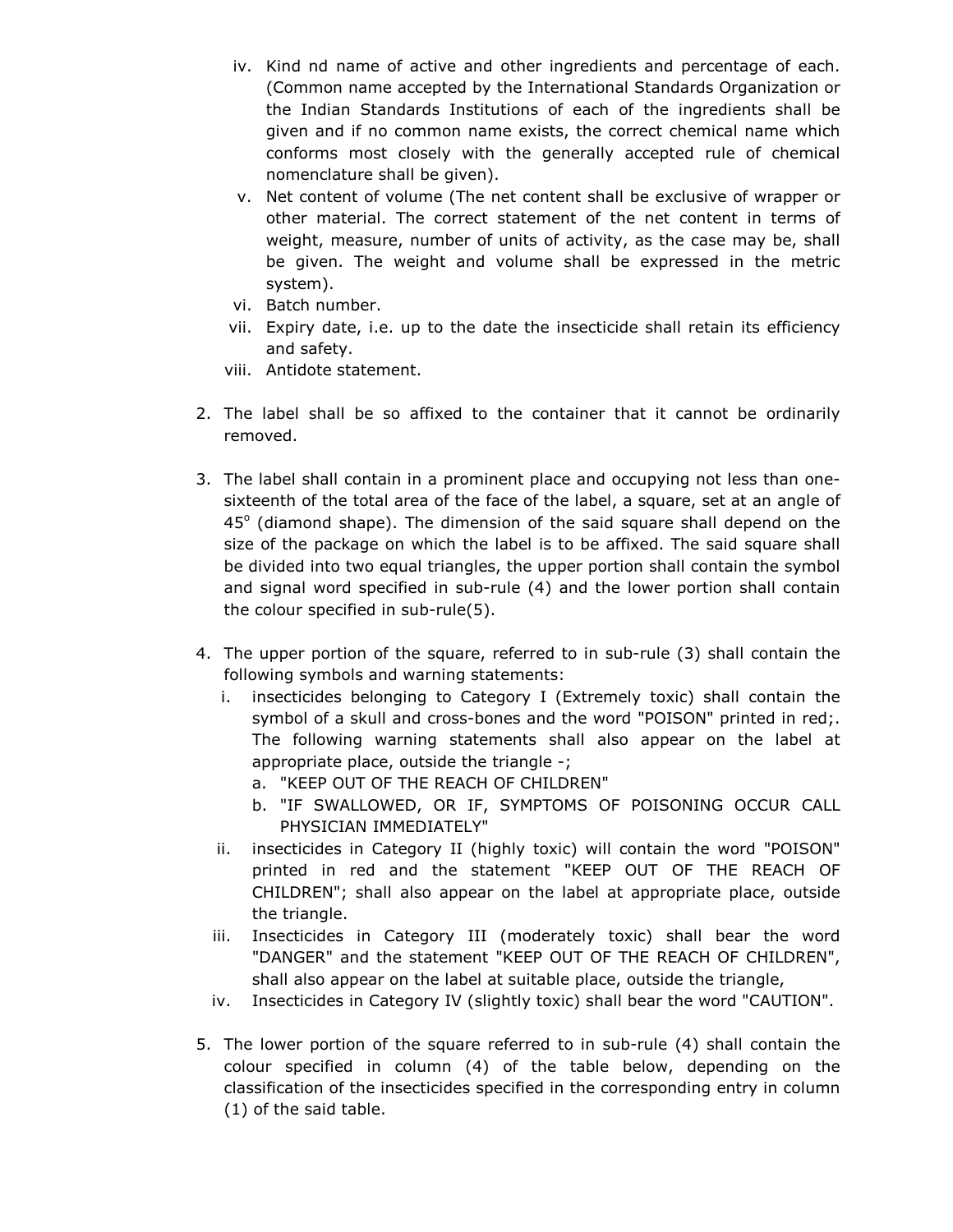## Table

| Classification of<br>the Insecticides | Medium Lethal dose by<br>the oral route (acute<br>toxicity) LD 50mg/kg.<br>body weight of test<br>animals | Medium lethal dose by<br>the dermal route<br>(derma toxicity) LD 50<br>mg/kg. body weight of<br>test animals | Colour of<br>identification<br>band on the<br>label. |
|---------------------------------------|-----------------------------------------------------------------------------------------------------------|--------------------------------------------------------------------------------------------------------------|------------------------------------------------------|
|                                       | 2                                                                                                         | 3                                                                                                            | 4                                                    |
| 1. Extremely Toxic                    | $1 - 50$                                                                                                  | $1 - 200$                                                                                                    | Bright red                                           |
| 2. Highly Toxic                       | 51-500                                                                                                    | 201-2000                                                                                                     | Bright yellow                                        |
| 3. Moderately<br>Toxic                | 501-5000                                                                                                  | 2001-20000                                                                                                   | Bright blue                                          |
| 4. Slightly Toxic                     | More than 5000                                                                                            | More than 20000                                                                                              | Bright green                                         |

- 6. In addition to the precautions to be undertaken under sub-rules (3), (4) and (5) the label to the affixed in the packages containing insecticides which are highly inflammable shall indicate that it is inflammable or that the insecticides should be kept away from the heat or open flame and the like.
- 7. The label and the leaflets to be affixed or attached to the package containing insecticides shall be printed in Hindi, English and in one or two regional languages in use in the areas where the said packages are likely to be stocked, sold or distributed.
- 8. Labeling of insecticides must not bear any unwarranted claims for the safety of the producer or its ingredients. This includes statements such as, "SAFE", "NON-POISONOUS", "NON-INJURIOUS" or "HARMLESS" with or without such qualified phrase as "when used as directed".

## 20. Prohibition against altering inscriptions, etc. on containers, labels or wrappers of insecticides

 No person shall alter, obliterate or deface any inscription or mark made or recorded by the manufacturer on the container, label or wrapper of any insecticide:

 Provided that nothing in this rule shall apply to any alteration of any inscription or mark, made on the container, label or wrapper of any insecticide at the instance, direction or permission of the Registration Committee.

# Chapter VI: Insecticide Analysis and Insecticide Inspectors

# 21. Qualifications of Insecticide Analyst

 A person shall be eligible for appointment as an insecticide analyst under the Act only if he possesses the following qualifications, namely:

- a. A graduate in Agriculture or a graduate in Science with Chemistry as special subject and
- b. Adequate training in analyzing insecticides in a recognized laboratory.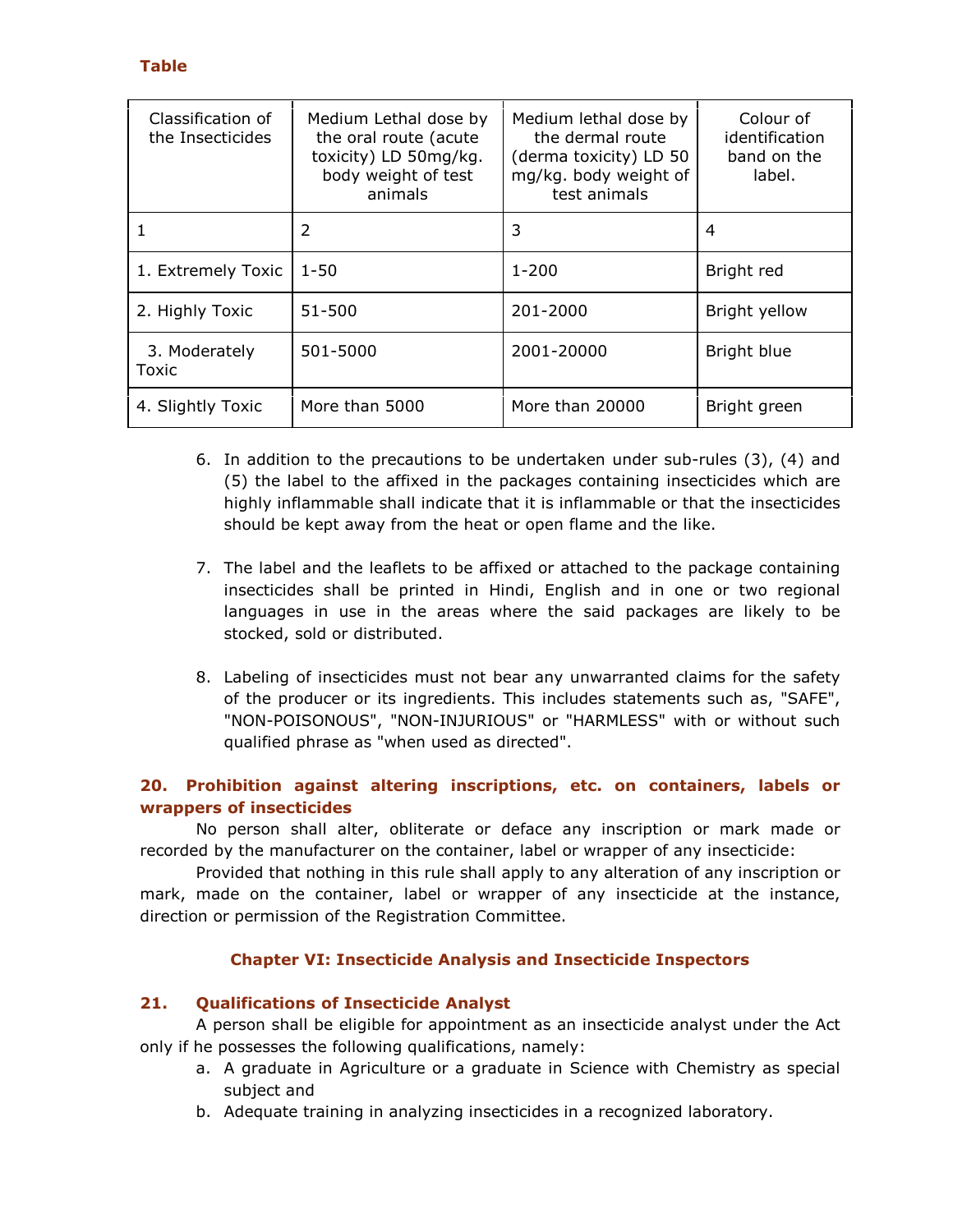#### 22. Powers of Insecticides Analyst

 The Insecticides Analyst shall have the power to call for such information of particulars or do anything as may be necessary for the proper examination of the samples sent to him either from the Insecticide Inspector or the person from whom the sample was obtained.

## 23. Duties of Insecticide Analyst

- 1. The Insecticide Analyst shall analyze or cause to be analyzed or test or cause to be tested such samples of insecticides as may be sent to him by the Insecticide Inspector under the provisions of the Act and shall furnish report or results of such tests or analysis.
- 2. An insecticide analyst shall, from time to time, forward to the State Government reports giving the result of analytical work and investigation with a view to their publication at the discretion of the Government.

#### 24. Procedure on receipt of sample

- 1. On receipt of a package from an Insecticide Inspector containing a sample for test or analysis, the Insecticide Analyst shall compare the seals on the packet with the specimen impression received separately and shall note the condition of the seals on the packet.
- 2. [In making the test or analysis of Insecticides, it shall be sufficient if the Insecticides, Analyst follows the specifications and the method of examination of samples as approved by the Registration Committee. ]
- 3. After the test or analysis has been carried out under sub-rule (2), the Insecticides Analyst shall forthwith supply to the Insecticide Inspector a report in triplicate in Form IX of the result of test or analysis.

#### 25. Fees payable for testing or analysis

- 1. [The fees payable for testing or analyzing insecticides under sub-section (5) of Sec. 24 of the Act shall be as specified in the Second Schedule].
- 2. [The fee payable for testing or analyzing samples received from the Insecticides Inspector shall also be as specified in the Second Schedule : Provided that the Central Government may, after taking into consideration the genuine difficulties, of any particular State Government, exempt from the payment of the fee for such period as it may consider reasonable.

## 26. Qualifications of Insecticide Inspector

 A person shall be eligible for appointment as an Insecticide Inspector under the Act only if he posses the following qualifications, namely:

- a. Graduate in Agriculture, or graduate in Science with Chemistry as one of the subjects.
- b. Adequate field experience

## 27. Duties of Insecticide Inspector

The Insecticide Inspector shall have the following duties namely:

- 1. to inspect not less than three times in a year all establishment selling insecticides within the area of his jurisdiction;
- 2. to satisfy himself that the conditions of license are being complied with;
- 3. to procure and send for test and analysis, samples, of insecticide which he has reason to suspect are being sold, stocked or accepted for sale in contravention of the provisions of the act or rules made there under;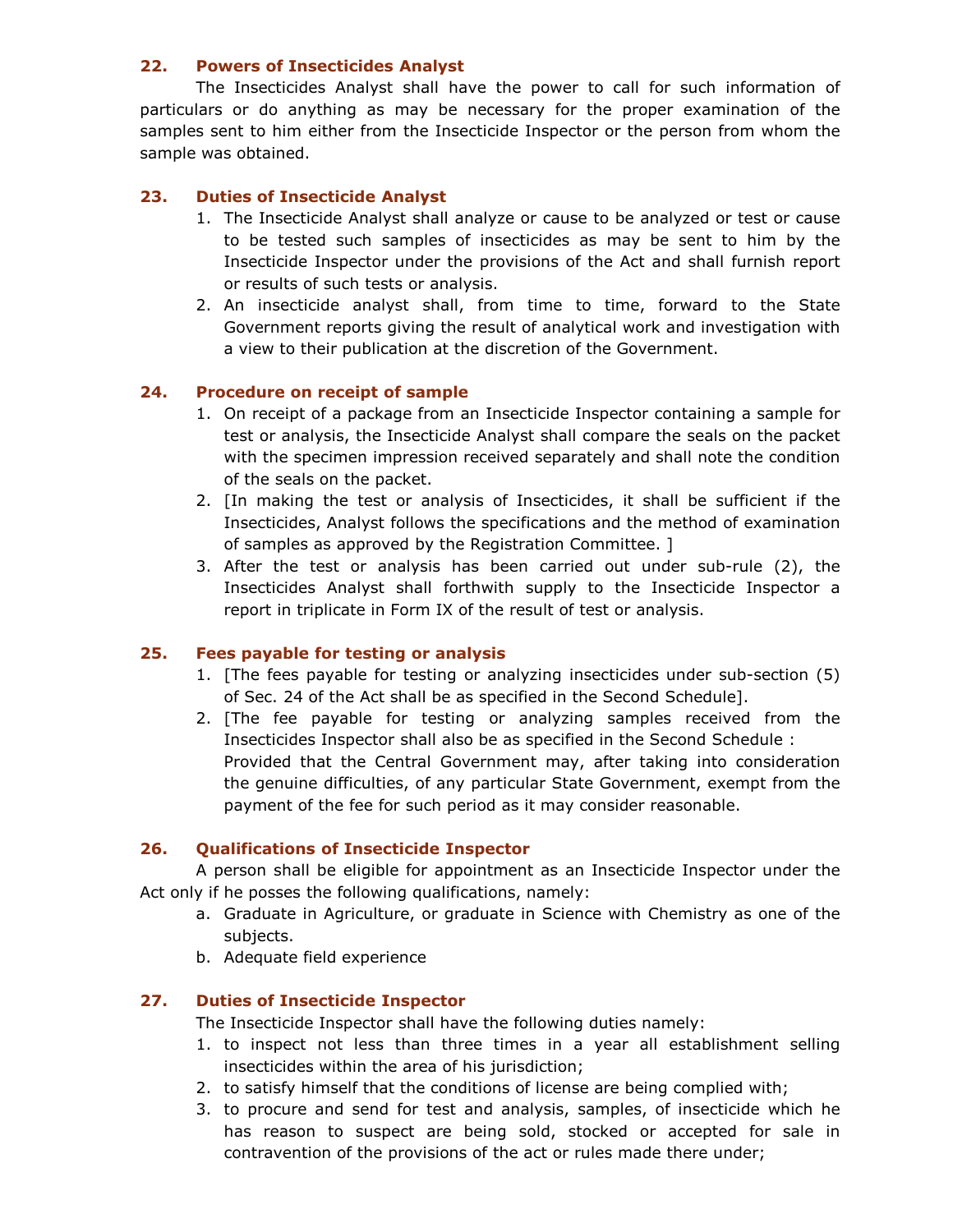- 4. to investigate any complaint in writing which may be made to him;
- 5. to institute prosecution in respect of breaches of the Act and the rules made there under
- 6. to maintain a record of all inspections made and action taken by him in the performance of his duties including the taking of samples and seizure of stocks and to submit copies of such record to the licensing officer;
- 7. to make such inquiries and inspections as may be necessary to detect the sale and use of insecticides in contravention of the Act.

## 28. Duties of Inspectors specially authorized to inspect manufacture of insecticides

 It shall be the duty of any Inspector authorized to inspect the manufacture of Insecticides:

- 1. To inspect not less than twice a year all premises licensed for the manufacture of insecticides within the area of his jurisdiction and to satisfy himself that the conditions of the license and the provisions of the Act or the rules made there under are being observed;
- 2. To send forthwith to the licensing officer after each inspection, a detailed report indicating the conditions of the license and the provisions of the Act or rules made there under which are being observed and the conditions and provisions, if any, which are not being observed.
- 3. To draw samples of insecticides manufactured on the premises and send them for test or analysis in accordance with these rules;
- 4. To report to the Government all occurrences of poisoning.

## 29. Prohibition of disclosure of information:

 Except for the purpose of official business or when required by a court of law, an Insecticide Inspector shall not disclose to any person any information acquired by him in the performance of his official duties.

## 30. Form of order not to dispose of stock:

 An order by the Insecticide Inspector requiring a person not to dispose of any stock in his possession shall be in Form X.

## 31. Prohibition of Sale:

 No person in possession of an insecticide in respect of which an Insecticide Inspector has made an order under rule 30 shall, in contravention of that order, sell or otherwise dispose of any stock of such insecticide.

#### 32. Form of Receipt for seized insecticides:

 A receipt by an Insecticide Inspector for the stock of any insecticide seized shall be in Form XI.

## 33. Form of intimation of purposes of taking samples:

 Where an Inspector takes a sample of an insecticide for the purpose of test or analysis he shall intimate such purpose in writing in Form XII to the person from whom he takes it.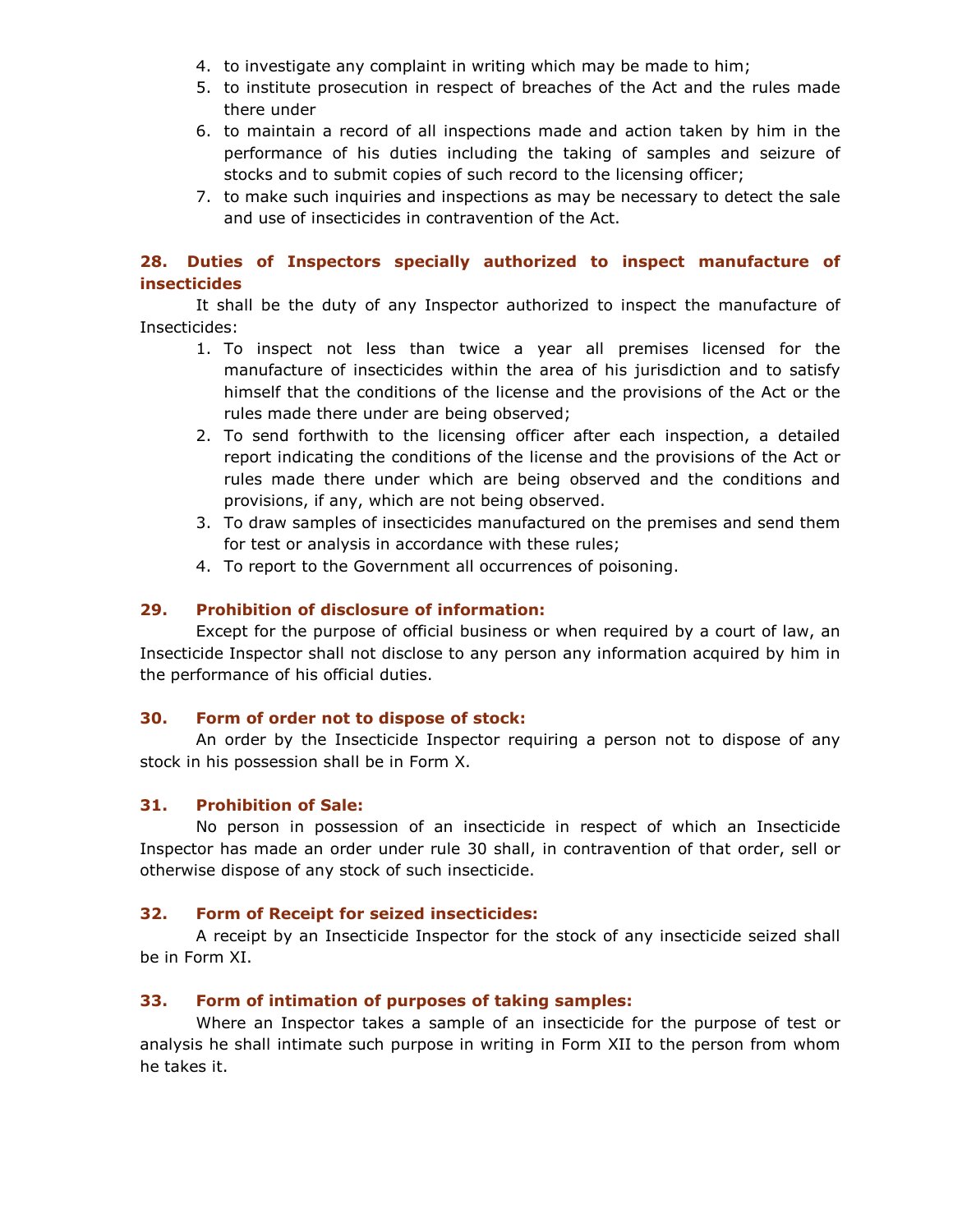#### 34. Dispatch of samples for test or analysis

- 1. Samples for test or analysis under the Act shall be sent by registered post or by hand in a sealed packet together with a memorandum in Form XII in an outer cover addressed to the Insecticide Analyst.
- 2. The packet as well as the outer cover shall be marked with a distinct mark.
- 3. A copy of the memorandum in Form XIII together with a specimen impression of the seals of the Inspector and of the seals, if any, of the person from whom he takes such samples, shall be sent separately by registered post or by hand to the Insecticide Analyst.

## Chapter VII: Transport and Storage of Insecticides in Transit by Rail, Road or **Water**

#### 35. Manner of packing, storage while in transit by rail

- 1. Packages containing insecticides, offered for transport by rail, shall be packed in accordance with the conditions specified in the Rail Tariff, issued by the Ministry of Railways.
- 2. No insecticide shall be transported or stored in such a way as to come into direct contact with foodstuffs or animal feeds.
- 3. No foodstuffs or animal feeds which got mixed up with insecticides as a result of any damage to the packages containing insecticides during transport or storage shall be released to the consignees unless it has been examined for possible contamination by competent authorities, as may be notified by the State Government.
- 4. If any insecticide is found to have leaked out in transport or storage it shall be the responsibility of the transport agency or the storage owner to take such measure urgently to prevent poisoning and pollution of soil or water, if any.

#### 36. Conditions to be specified for storage of insecticides

- 1. The package containing insecticides shall be stored in separate rooms or premises away from the rooms or premises used for storing articles or shall be kept in separate almaries under lock and key depending upon the quantity and nature of the insecticides.
- 2. The rooms or premises meant for storing insecticides shall be well built, dry, well-lit and ventilated and of sufficient dimension.

## Chapter VIII: Provisions regarding protective clothing, equipment, and other facilities for workers during manufacture, etc. of insecticides

## 37. Medical Examination

1. All persons who are engaged in the work of handling, dealing or otherwise coming in contact with the insecticides during manufacture / formulation of insecticides or being engaged in spraying during operation shall be examined medically before their employment and at least quarterly in the case of those engaged in manufacturing / formulation units and yearly in any other cases including operators while in service by a qualified doctor who is aware of risks to which such persons are exposed. Particulars of all such persons, including the particulars of their medical examination, shall be entered in a register in Form XVII. Where the insecticide in question is an organophosphorous compound or a carbamate compound, the blood cholinesterase level shall be measured at least once a month of all persons working in the manufacturing units. The blood residue estimation shall be done once in a year in the case of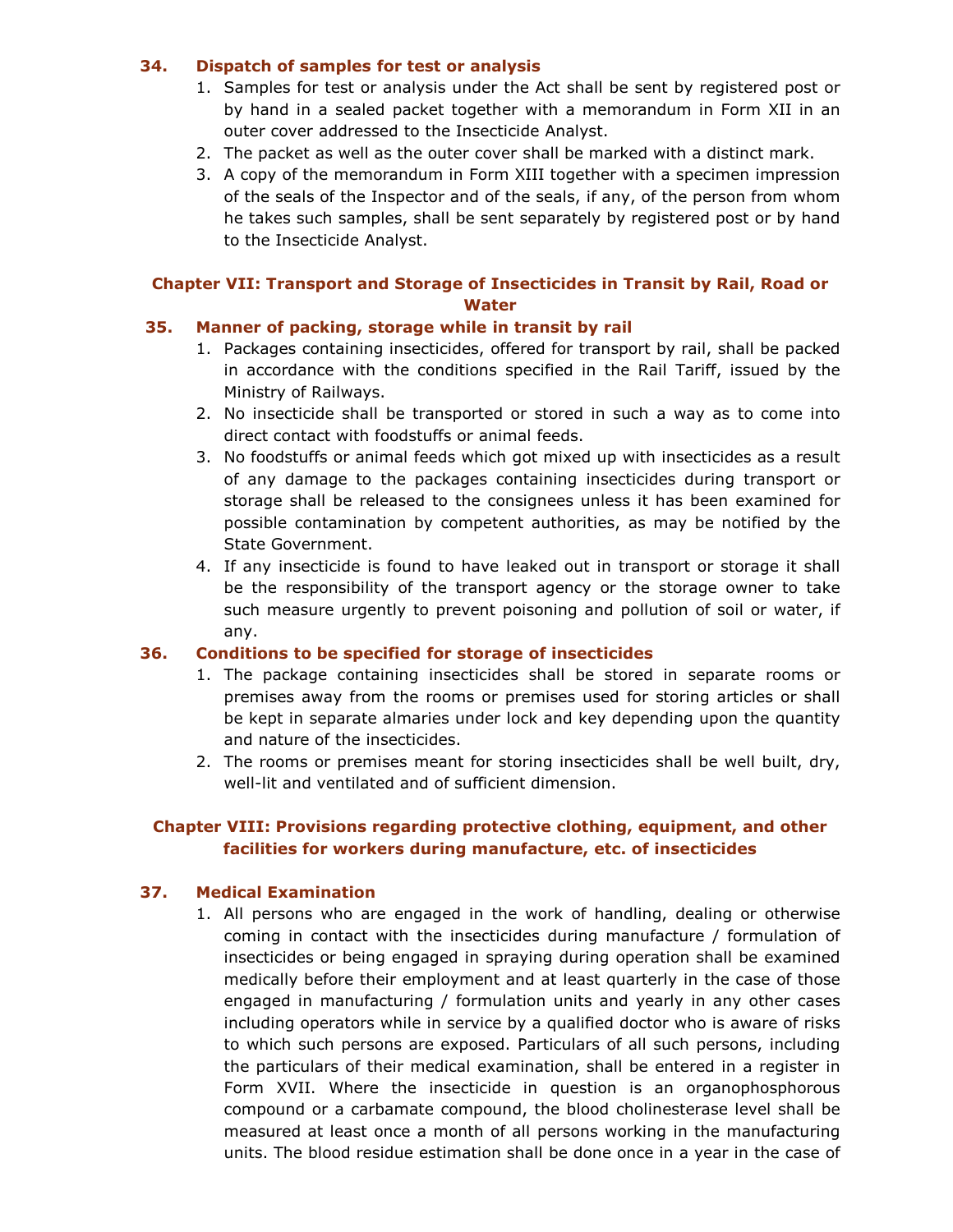persons working with organo chlorine group of insecticides in a manufacturing / formulation unit. In the case of spraying people working with the pestcontrol operators, the estimation of cholonesterage level (if working with organo phosphorous or carbamate compounds) and blood residue (if working with organochlorine group) shall be conducted as and when advised by the doctor as part of the general medical test.

2. Any person showing symptoms of poisoning shall be immediately examined and given proper treatment.

#### 38. First aid measures

 In all cases of poisoning first-aid treatment shall always be given before the physician is called. The Indian Standard Guide for handling cases of insecticide poisoning -; Part I First-Aid Measures (IS: 4015 (Part I) -; 1967) and Part II Symptoms, diagnosis and treatment (IS: 4015 (Part II) -; 1967) shall be consulted for such first-aid treatment in addition to any other books on the subject. The workers also should be educated regarding the effects of poisoning and the first aid treatment to be given.

#### 39. Protective clothing

- 1. Persons handling insecticides during its manufacture, formulation, transport, distribution or application, shall be adequately protected with appropriate clothing.
- 2. The protective clothing shall be used wherever necessary, in conjunction with respiratory devices as laid down in rule 40.
- 3. The protective clothing shall be made of materials, which prevent or resist the penetration of any form of insecticides formulations. The materials shall also be washable so that the toxic elements may be removed after each use.
- 4. A complete suit of protective clothing shall consist of the following dresses, namely:
	- a. Protective outer garment / overalls / hood / hat;
	- b. Rubber gloves or such other protective gloves extending half way up to the fore-arm, made of materials impermeable to liquids;
	- c. Dust-proof goggles
	- d. Boots

#### 40. Respiratory devices:

 For preventing inhalation of toxic dusts, vapours or gases the workers shall use any of the following types of respirators or gas-masks suitable for the purpose, namely:

- a. Chemical cartridge respirator
- b. Supplied air respirator
- c. Demand flow, type respirator
- d. Full face or half face gas masks with canister

 In no case shall the concentrates of insecticides in the air where the insecticides are mixed exceed the maximum permissible values.

#### 41. Manufacturers, etc. to keep sufficient quantities of antidotes and first-aid medicines:

 The manufacturers and distributors of insecticides and persons who undertakes to spray insecticide on a commercial basis (hereafter in these rules referred to as operators) shall keep sufficient stocks of such first-aid tools, equipments, antidotes, injections and medicines as may be required to treat poisoning cases arising from inhalation, skin, contamination, eye contamination and swallowing.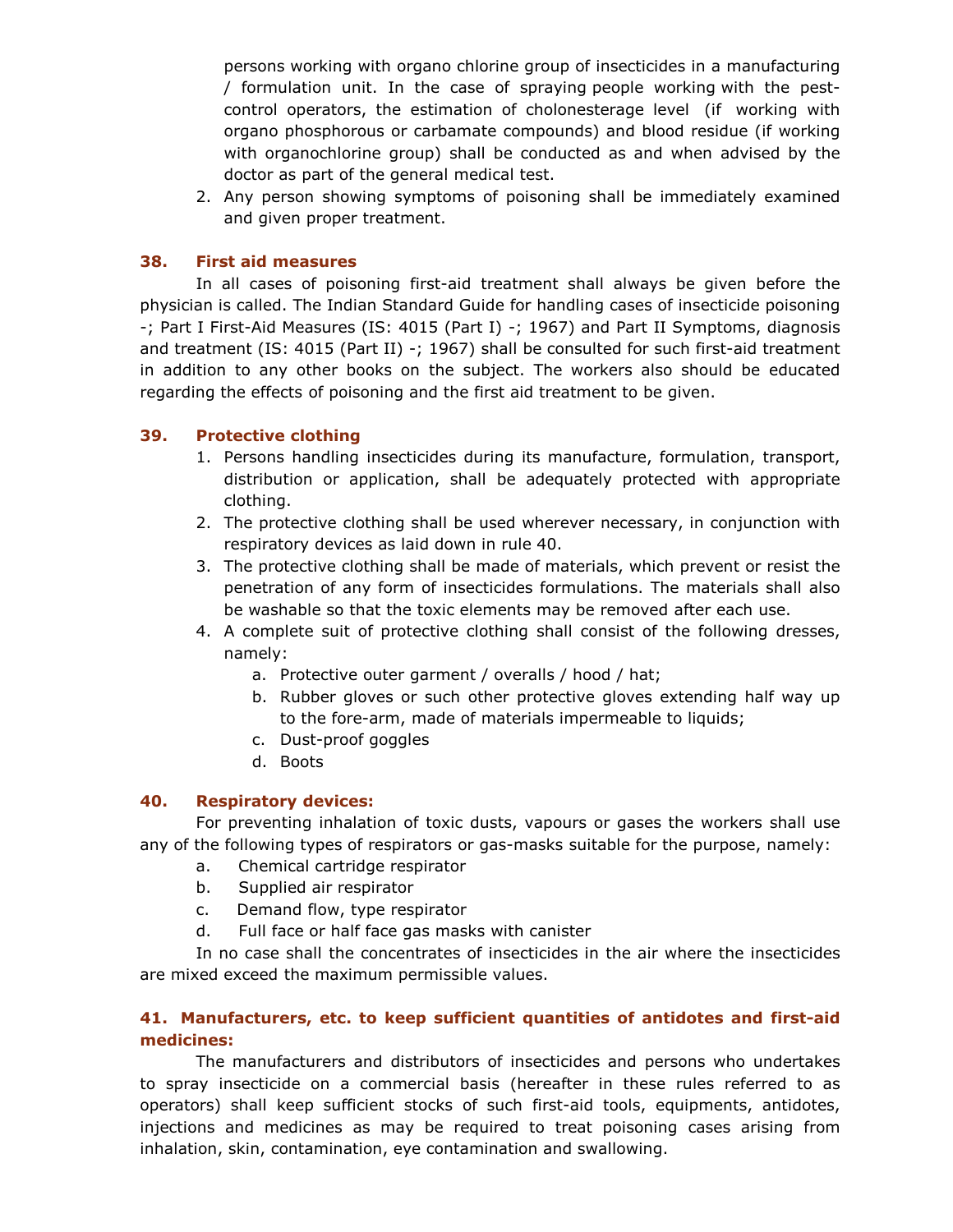#### 42. Training of Workers:

 The manufacturers and distributors of insecticides and operators shall arrange for suitable training in observing safety precautions and handling safety equipment provided to them.

## 43. Aerial spraying operations:

 The aerial application of insecticides shall be subject to the following provisions, namely;

- a. Marking of the area shall be the responsibility of the operators;
- b. The operators shall use only approved insecticides and their formulations at approved concentration and height;
- c. Washing decontamination and first-aid facilities shall be provided by the operators.
- d. All aerial operations shall be notified to the public not less than twenty four hours in advance through competent authorities;
- e. Animals and persons not connected with the operations shall be prevented from entering such areas for a specific period and
- f. The pilots shall undergo specialization training including clinical effects of the insecticides.

#### 44. Disposal of used packages, surplus materials & washings of insecticides:

- 1. It shall be the duty of manufacturers, formulators of insecticides and operators to dispose packages or surplus materials and washing in a safe manner so as to prevent environmental or water pollution.
- 2. The used packages shall not be left outside to prevent their re-use.
- 3. The packages shall be broken and buried away from habitation.

#### Chapter IX: Miscellaneous

#### 45. Places at which the insecticides may be imported:

 No insecticides shall be imported into India except through one of the following places namely:

 Ferozepure Cantonment and Amritsar Railway stations in respect of insecticides imported by rail across the frontier with West Pakistan

 Ranaghat, Bongaon and Mahiassan railway stations in respect of insecticides imported by rail across the frontier with the East Pakistan.

 [Madras, Calcutta, Bombay, Cochin and Kandla] in respect of insecticides imported by sea into India.

 Madras, Calcutta, Bombay, Delhi and Ahmedabad -; in respect of insecticides imported by air into India.

#### 46. Traveling and other allowances payable to the members of the Board etc.

 The members of the Board, Registration Committee and any other Committee appointed by the Board shall be entitled to such traveling and other allowances for attending meetings of the Boards, Registration Committee or other Committee as the case may be, as are for the time being admissible to Grade I officers of the Central Government.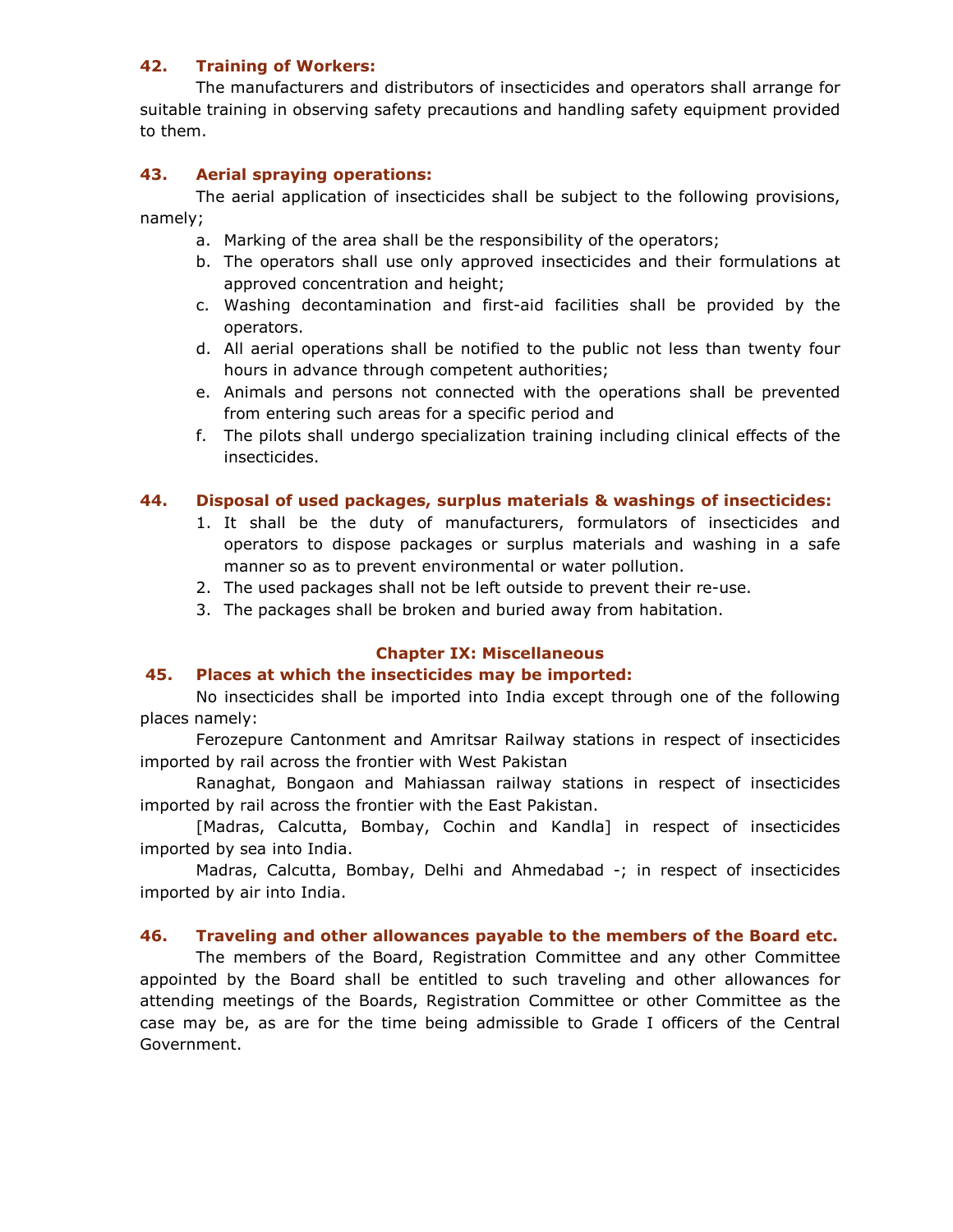## THE FIRST SCHEDULE FORM I (See Rule 6)

#### 47. Application for registration of Insecticides

- 1.
	- a. Name, address and status of the applicant.
	- b. Category of the industry -; SSI/DGTD/MRTP/FERA/others
- 2. Address of the premises where the manufacture will be done.
- 3. The common name and trade name of the Insecticides which the applicant proposes to import or manufacture.
- 4. Whether the application is for import or for manufacture:
	- i. In the case of import please state:
		- a. Name and address of the manufacturer.
		- b. Name and address f he supplier if he is duly authorized by the manufacturer.
		- c. Is the insecticide registered in the country: -
	- ii. In the case of manufacture please state:-

 Whether this insecticide is meant for domestic consumption or for export or for both.

- 1. In the case of formulation, the sources of supply of technical grade material and its status of registration.
	- a. Chemical composition:
	- b. Kind and name of active and other ingredients and percentages of each
	- c. Stability in storage (as per details specified by the Registration Committee).
- 2. Self life claim
- 3. Toxicity of the products to human beings, wild life, aquatic animals, toxicological data to be enclosed (as per details specified by the Registration Committee).
- 4. The plant diseases, insects and other noxious animals and weeds against which it is intended to be used. (Published / authentic reports on bio efficacy of the insecticide to be enclosed as per details specified by the Registration Committee.
- 5. Instructions for storage and use including first aid and precautionary measures, which are proposed for labeling.
- 6. (i) Ten copies of specification for product quality and methods of analysis for Technical/Formulated compound (as applicable) and its residues.
- 7. Analytical test report for the product quality (as may be specified by the Registration Committee).
- 8. Seven copies of the proposed labels and leaflets (including all printed or graphic matter which will accompany the package containing the insecticide) as per the Insecticides Rules, 1971.
- 9. Manner of packing.
- 10. Particulars of fee deposited.

 Signature of the applicant With seal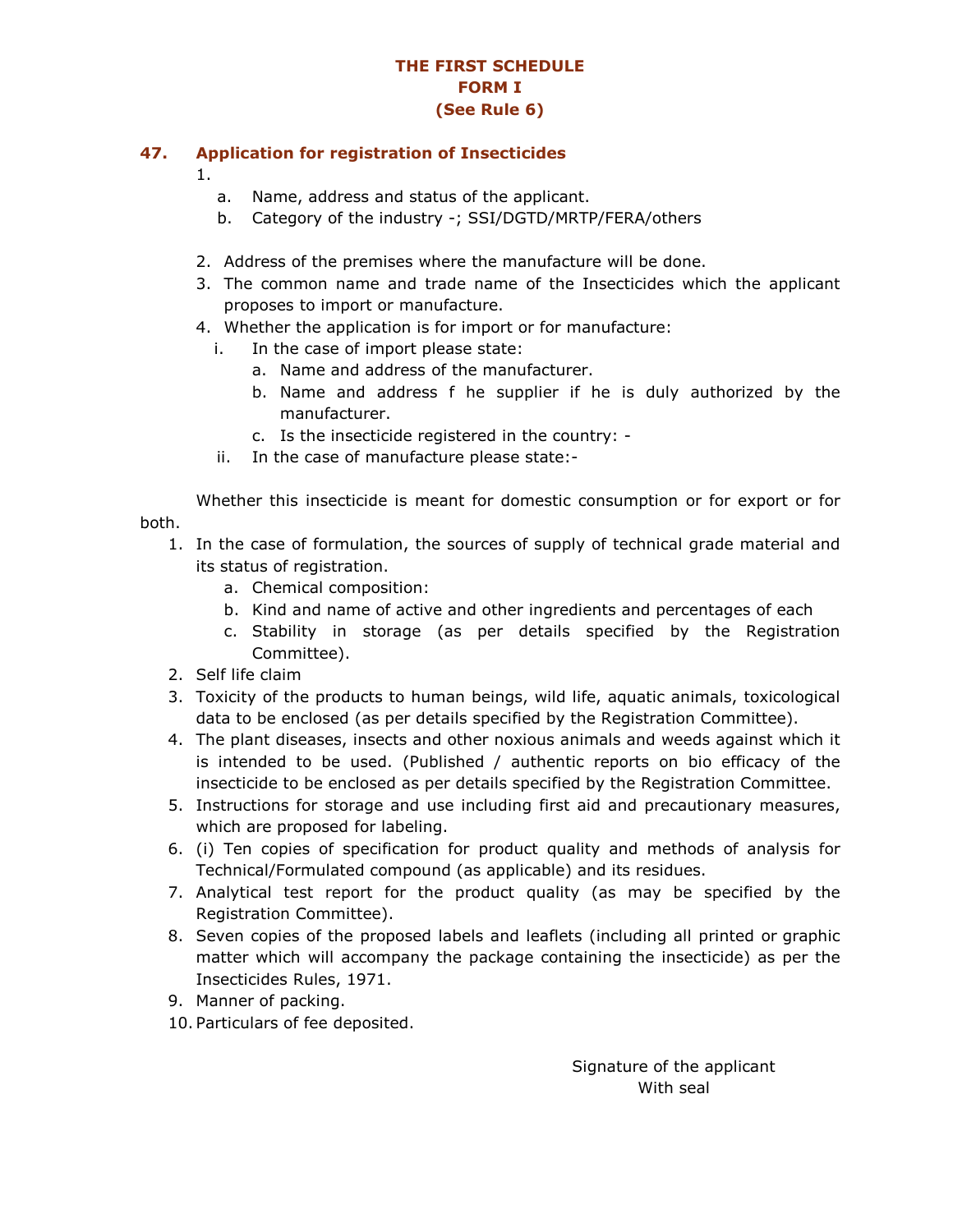#### VERIFICATION

I\_\_\_\_\_\_\_\_\_\_\_\_\_\_\_\_\_\_\_\_\_\_\_\_\_ s/o\_\_\_\_\_\_\_\_\_\_\_\_\_ does hereby solemnly verify that to the best of my knowledge and belief the information given in the application and the annexure and statements/accompanying it, is correct and complete.

I further declare that I am making this application in my capacity as; and that I am competent to make this application and verify it by virtue of; a photo/attested copy of which is enclosed herewith.

Place\_\_\_\_\_\_\_\_\_\_\_\_

Date:

Signature

#### with seal and the contract of the contract of the contract of the contract of the contract of the contract of t

Note: The application Form including the verification portion must be signed in case of an individual, by the individual himself or a person duly authorized by him in case of Hindu undivided family, by the Karta, in case of a partnership firm, by the managing partner, in case of a company, by a person duly authorized in that behalf by the Board of Directors, and in any other case by a person in charge of or responsible for the conduct of the business.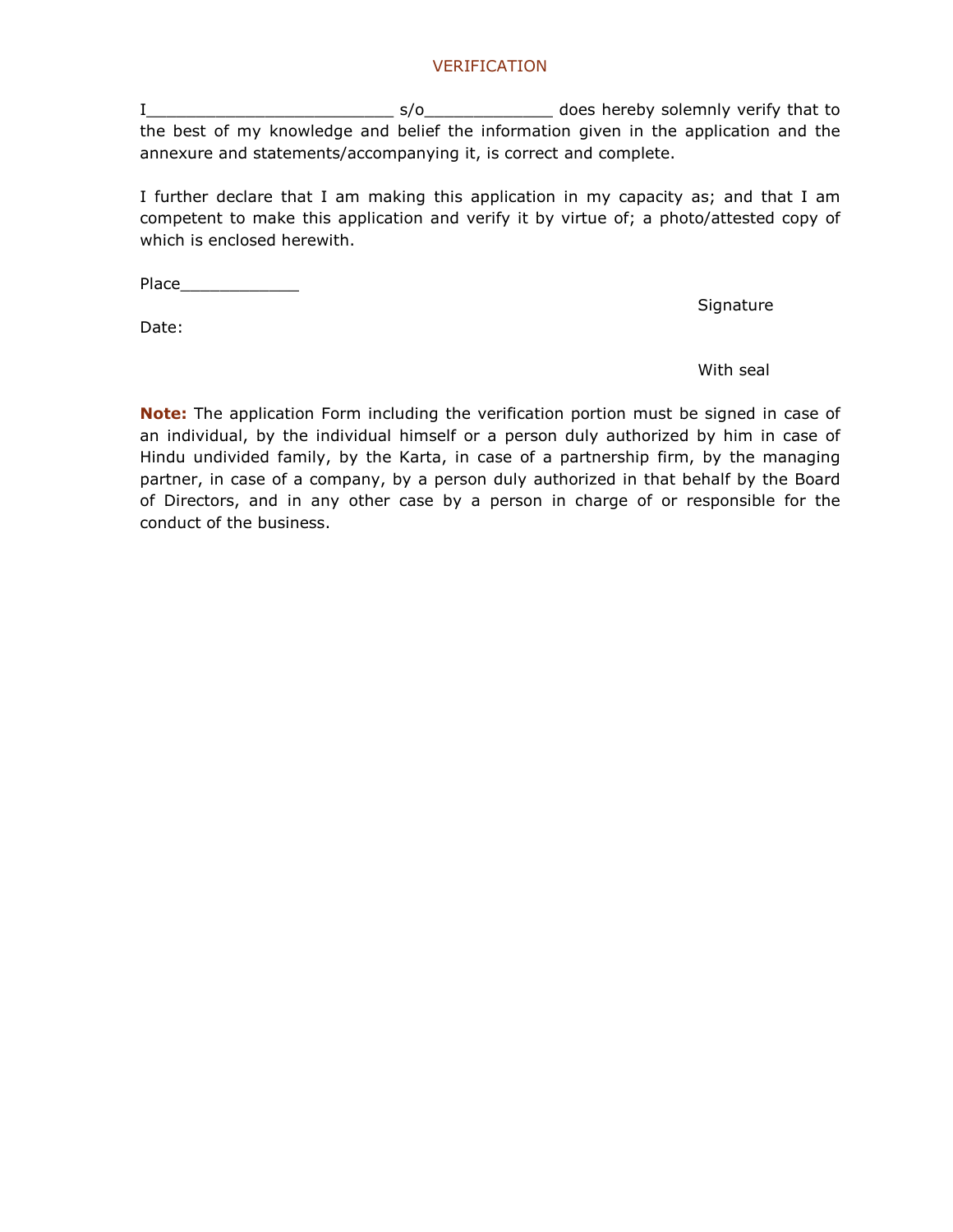# FORM II [(See rule 6 (4)]

# GOVERNMENT OF INDIA MINISTRY OF AGRICULTURE

## (Department of Agriculture) Certificate of Registration of Insecticides.

Certified that the insecticide has been registered in the name of the person/under taking whose particulars are specified below:

- 1. Names of the person/undertaking.
- 2. Address
- 3. Registration No.
- 4. Name of the insecticide. (Brand name or trade name or chemical name of the insecticide, details thereof its composition.etc.0
- 5. Conditions, if any.

New Delhi, the; .19. Signature

Seal of the Department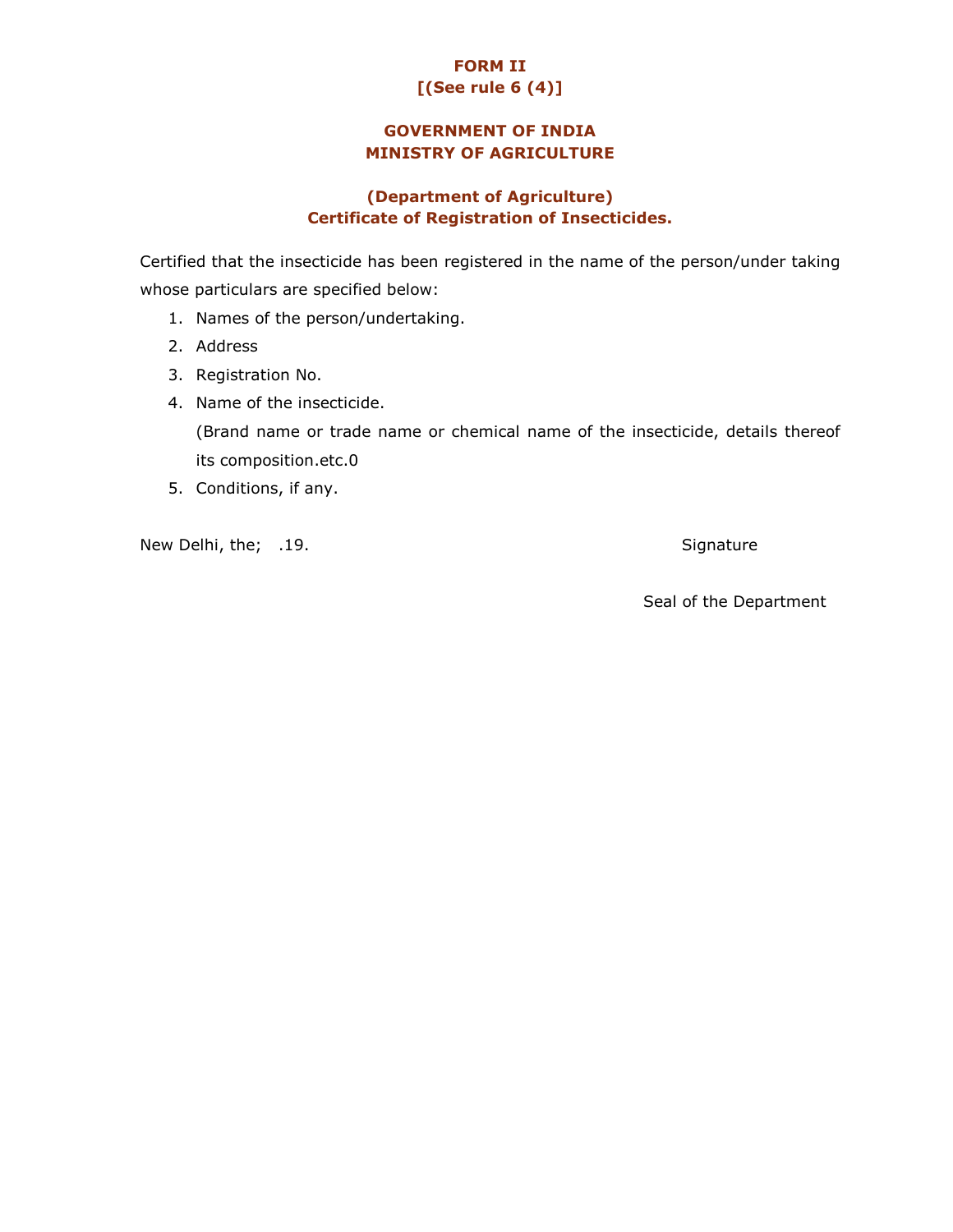## FORM II-A (See rule 6)

## Government of India MINISTRY OF AGRICULTURE

## [Department of Agriculture and Cooperation) Certificate of Provisional Registration of Insecticides

Certified that the insecticide\_\_\_\_\_\_\_\_\_\_\_\_\_\_\_\_\_\_\_\_\_\_\_\_\_\_\_\_\_\_\_\_\_ has been registered in the name of the person/undertaking whose particulars are specified below provisionally for a period of two years effective from the date of issue: -

- 1. Names of the person/undertaking.
- 2. Address
- 3. Registration No.
- 4. Name of the insecticide. (Brand name or trade name or chemical name of the insecticide, details thereof its composition. etc.
- 5. Conditions, if any.
- (i)
- (ii)
- (iii)

Faridabad, the \_\_\_\_\_\_\_\_19\_\_\_\_\_\_\_\_ Signature

Seal of the department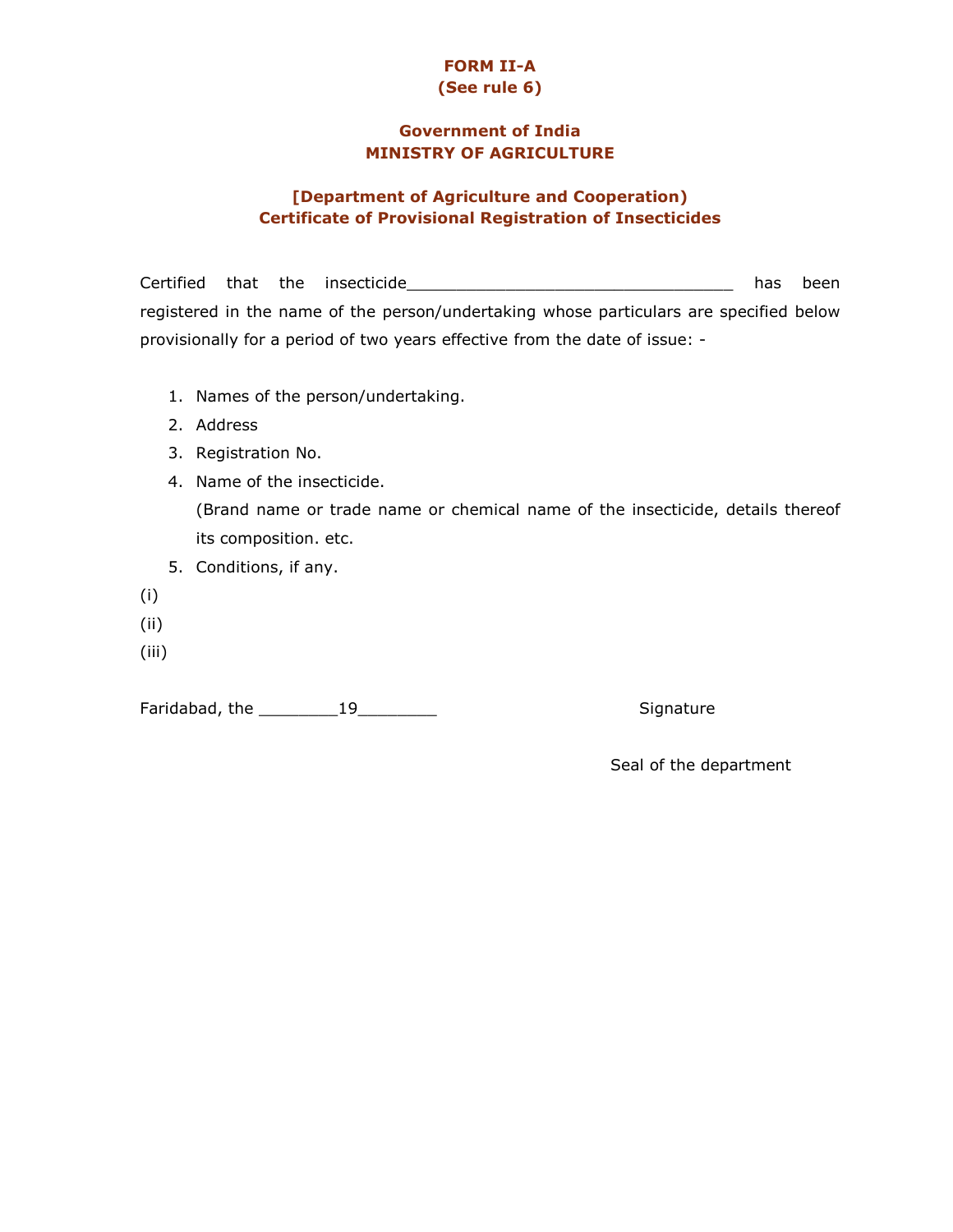# FORM II-B

# (See rule 7)

#### Appeal under Sec. 10 of the Insecticides Act, 1968, to the Central Government

To,

The Secretary, Ministry of Agriculture, (Department of Agriculture and Co-operation), New Delhi

Appeal No.\_\_\_\_\_\_\_\_\_\_\_\_\_\_\_\_\_\_\_\_\_ of 19 \_\_\_\_\_

- 1. Name and address of the applicant.
- 2. Address of the manufacturing Unit:
- 3. Name of the insecticides:
- 4. Date of order appealed against:
- 5. Date of communication of the order:
- 6. Whether the appeal is within limitation period:
- 7. Particulars of the fee deposited:
- 8. Relief claimed in appeal:
- 9. Address to which notice may be sent to the applicant:
	- o Statement of Facts
	- o Grounds of Appeal

(Please give each ground in a separate paragraph and number it).

Signature (Appellant)

## VERIFICATION

I \_\_\_\_\_\_\_\_\_\_\_\_\_\_\_\_\_\_\_\_\_\_\_\_\_\_\_\_\_ s/o \_\_\_\_\_\_\_\_\_\_\_\_\_\_\_\_\_\_\_\_\_\_\_\_\_\_\_\_\_\_\_\_ the appellant, do hereby verify that what is stated above is true to the best of my knowledge and belief:

Date: Signature (Applicant) and Date: Signature (Applicant) and Date: Signature (Applicant) and Date: Signature (Applicant) and Date: Signature (Applicant) and Date: Signature (Applicant) and Date: Signature (Applicant) an

Place:

Note:

- i. The appeal must be preferred in duplicate and must be accompanied by a copy of the order appealed against.
- ii. The form of appeal, grounds of appeal and the form of verification must be signed in case of an individual himself or a person duly authorized by him: in case of Hindu undivided family by the Karta, in case of a partnership company, by the Managing partner; in the case of a company by a person duly authorized by the Board of Directors and in any other case, by the person in-charge or responsible for the conduct of the business.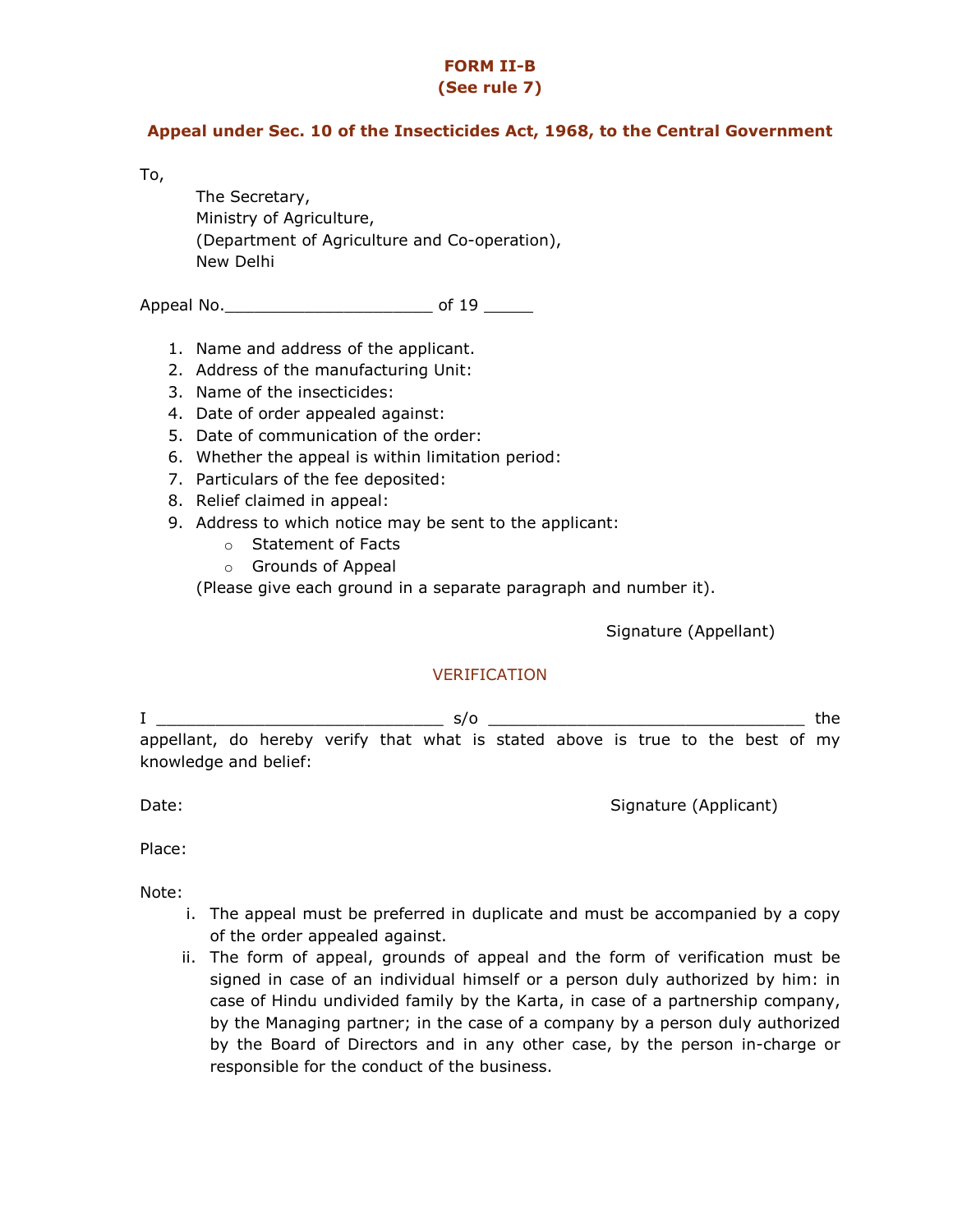#### FORM III (See Rule 9)

#### Application for the grant of license of manufacture of Insecticides

| Name, address and status of the applicant                              |               |               |            |  |  |  |  |
|------------------------------------------------------------------------|---------------|---------------|------------|--|--|--|--|
| Address of the premises where the manufacturing activity will be done: |               |               |            |  |  |  |  |
| Name of the insecticides with Name of the Registration No Date         |               |               |            |  |  |  |  |
| Their registration number and Insecticides                             |               |               |            |  |  |  |  |
| Date for which manufacturing                                           | 1.            |               |            |  |  |  |  |
| License is applied (enclose copies                                     | 2.            |               |            |  |  |  |  |
| of certificate of registration duly                                    | 3.            |               |            |  |  |  |  |
| Signed by the applicant)                                               |               |               |            |  |  |  |  |
| Whether any registration is Provisional, if so give particulars.       |               |               |            |  |  |  |  |
| Details of full time expert staff                                      | Name          | Qualification | Experience |  |  |  |  |
|                                                                        |               |               |            |  |  |  |  |
| Connected with the manufacture                                         | $\mathbf{1}$  |               |            |  |  |  |  |
| and testing of he insecticides in                                      | $\mathcal{L}$ |               |            |  |  |  |  |
| The above unit                                                         | 3             |               |            |  |  |  |  |
| Whether all the facilities required                                    |               |               |            |  |  |  |  |
| Under Chapter VIII of the Rules have                                   |               |               |            |  |  |  |  |
| Been provided, Give full details                                       |               |               |            |  |  |  |  |
| In a separate sheet                                                    |               |               |            |  |  |  |  |
| Particulars of the fee deposited.                                      |               |               |            |  |  |  |  |

Signature of the applicant

#### VERIFICATION

 $I \quad \longrightarrow \quad$  s/o  $\longrightarrow \quad$ do hereby solemnly verify that to the best of my knowledge and belief the information given in the application and the annexure and statements accompanying it, is correct and complete.

I further declare that I am making this application in my capacity as and that I am competent to make this application and verify it by virtue of \_\_\_\_\_\_\_\_\_\_\_\_\_\_\_\_\_\_\_\_\_\_\_\_; a photo/attested copy of which is enclosed herewith.

Date: Signature with seal and the Signature with seal and the Signature with seal

Place: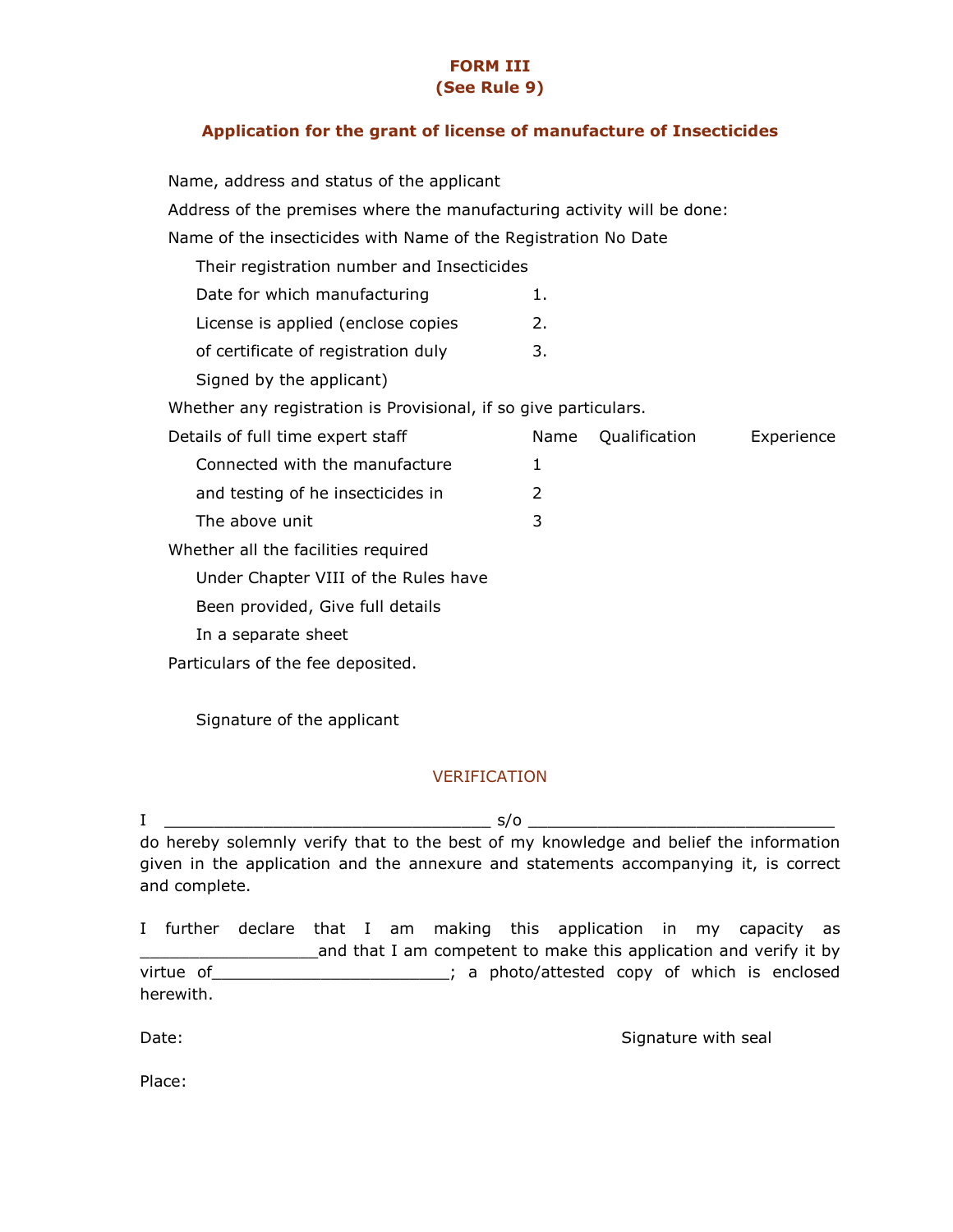## FORM IV [See Rule 9 (1)]

#### Application for renewal of license to manufacture insecticides

- a. I/We \_\_\_\_\_\_\_\_\_\_\_\_\_\_\_\_\_\_\_\_\_\_\_\_\_\_\_ of\_\_\_\_\_\_\_\_\_\_\_\_\_\_\_\_\_\_\_\_\_\_\_\_\_\_\_ hereby apply for the renewal of the license to manufacture insecticides on the premises situated \_\_\_\_\_\_\_\_\_\_\_\_\_\_\_\_\_\_\_\_\_\_\_\_\_\_\_\_\_\_\_\_ (License No. and date to be given). b. The other details regarding the manufacture of the insecticide continue to remain the same.
- c. Particulars of the fee deposited.
- d. The license is enclosed herewith.

Date: \_\_\_\_\_\_\_\_\_\_\_\_\_ Signature

#### VERIFICATION

I \_\_\_\_\_\_\_\_\_\_\_\_\_\_\_\_\_\_\_\_\_\_\_\_\_\_\_\_\_\_\_\_ S/o\_\_\_\_\_\_\_\_\_\_\_\_\_\_\_\_\_\_\_\_\_\_\_\_\_\_\_\_\_; do hereby solemnly verify that what is stated above is true and correct to the best of my knowledge and belief.

I further declare that I am making this application in my capacity as (designation) and that I am competent to make this application and verify it, by virtue of \_\_\_\_\_\_\_\_\_\_\_\_\_\_\_\_\_\_\_\_\_\_\_; A photo / attested copy of which is enclosed.

Date: Signature with Seal and Seal and Seal and Seal and Seal and Seal and Seal and Seal and Seal and Seal and Seal and Seal and Seal and Seal and Seal and Seal and Seal and Seal and Seal and Seal and Seal and Seal and Sea

Place:

Note: If there is any change in details of manufacture or conditions of license subject to which the license is required to be renewed, the same may be indicated here.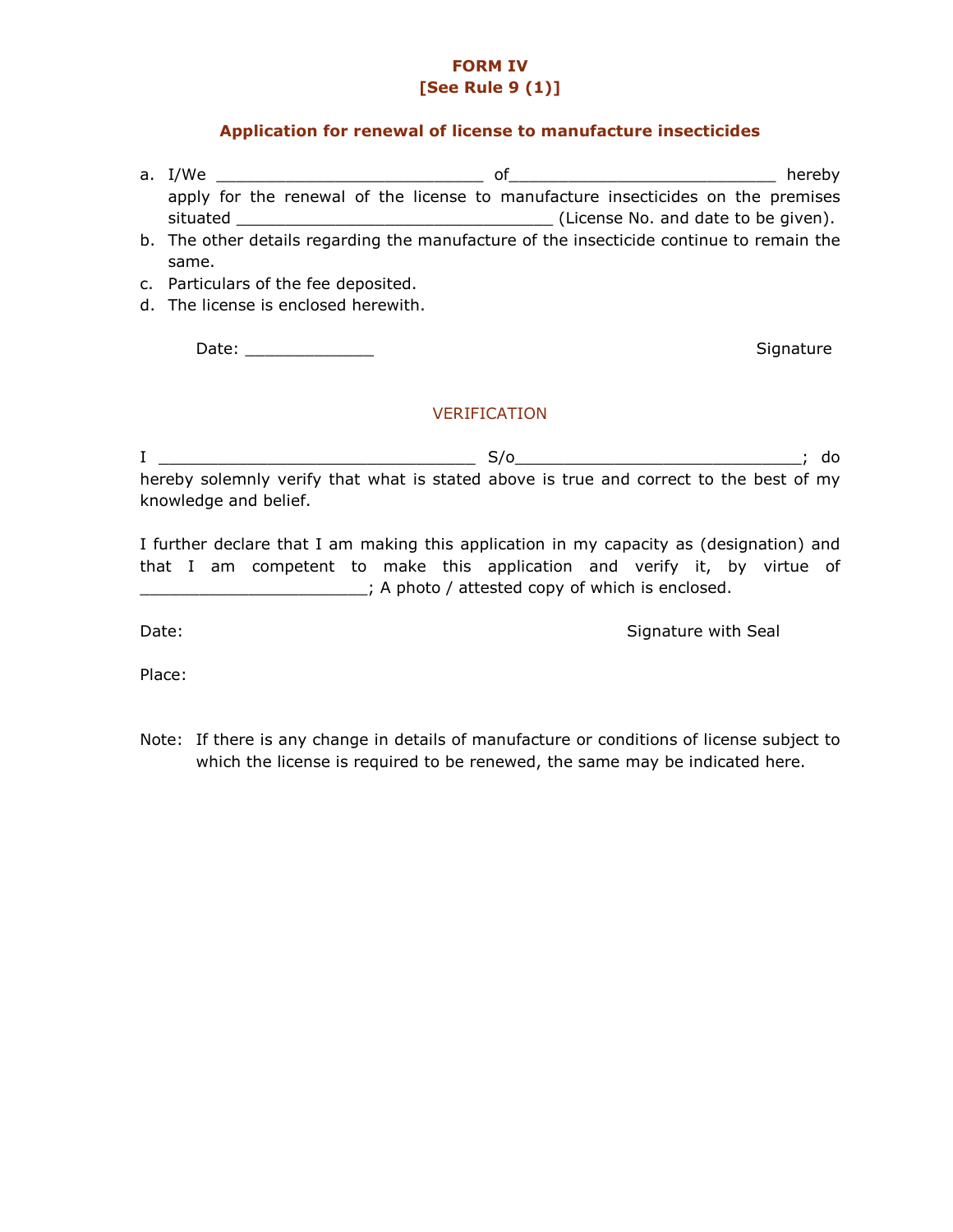# FORM V [See rule 9 (3)]

- a. Number of license and date of issue ---------------
- b. ----------------.of ---------------- granted a license to manufacture the following insecticides on the premises situated at ---------------------------under the direction and supervision of the following expert staff.
	- i. Expert staff (names) ------------
	- ii. Name of insecticides---------------
- c. The license authorities the sale by way of wholesale dealing by the license and storage for sale by the licensee of insecticides manufactured under the license.
- d. (Provided such sales are made from or storage is done in the factory premises)
- e. The license shall be in force for a period of \_\_\_\_\_\_\_ years from the date of issue.
- f. The license is subject to the conditions stated below and to such conditions as may be specified in the rules for the time being in force under the Insecticides Act, 1968.

Date: ------------- Signature

Designation

Seal of the Licensing Officer

#### Conditions

- a. This license and any certificate of renewal shall be kept on the approved premises and shall be produced for inspection at the request of an Insecticide Inspector appointed under the Insecticides Act, 1968, or any other officer or authority authorized by the licensing officer.
- b. Any change in the expert staff named in the license shall forthwith be reported to the licensing officer.
- c. If the license wants to undertake during the currency of the license to manufacture for sale of additional insecticides, he should apply to the licensing officer for the necessary endorsement in the license on payment of fee of rupees; for every category of insecticides.
- d. An application for the renewal of a license shall be made as laid down in rule-11.
- e. The licensee shall comply with the provisions of the Insecticides Act, 1968, and the rules made there under for the time being in force.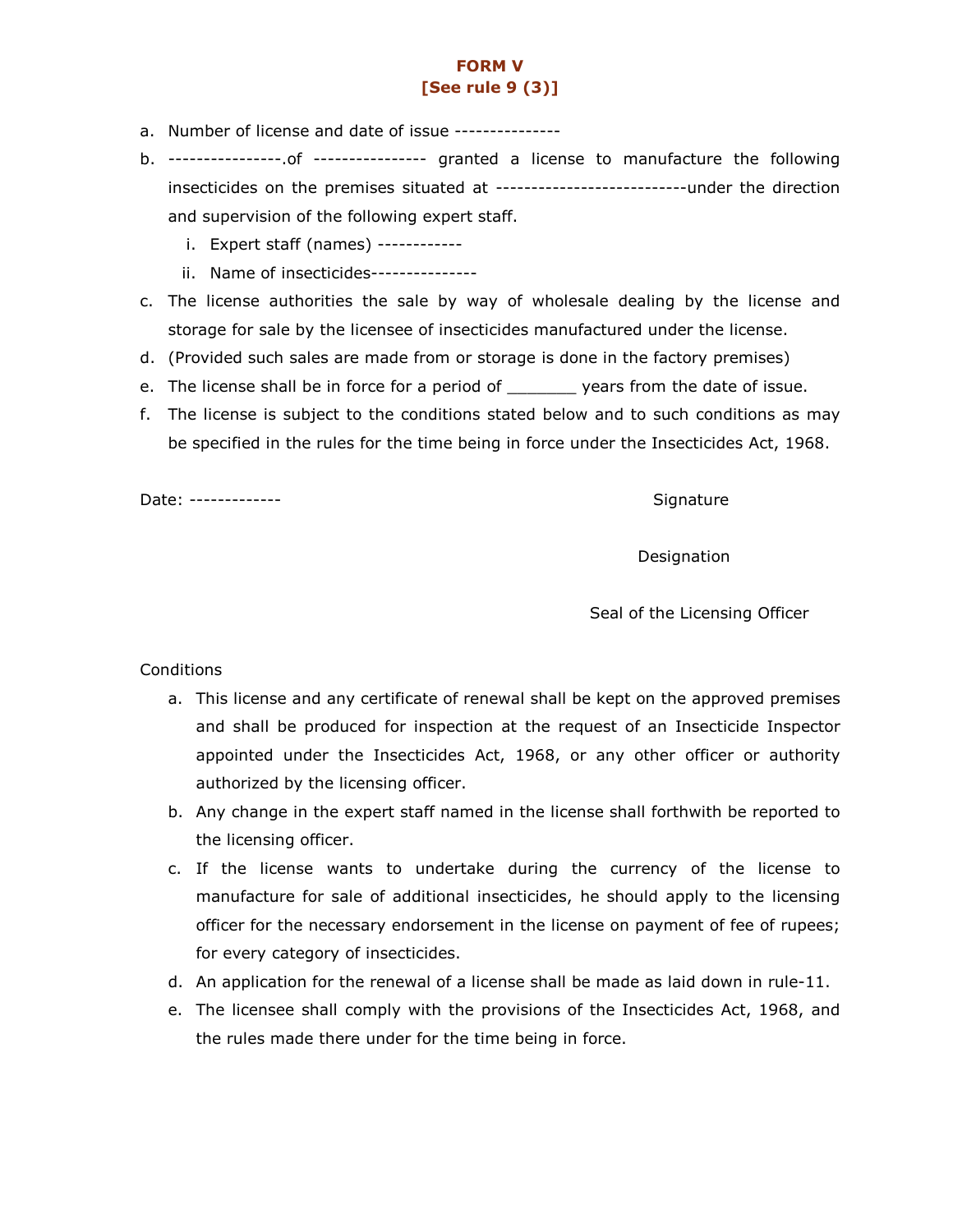#### FORM VI

## [See rule 10 (1)]

# Application for the grant of license to sell, or exhibit for sale or distribute insecticides

To,

The Licensing Authority, State of \_\_\_\_\_\_\_\_\_\_\_\_\_\_\_\_\_\_\_\_\_\_,

- a. Full name and address of the applicant.
- b. Is the applicant a new comer? (Say "Yes" or "No.")
- c. If yes, the names of the principals, if any, whom he represents.
- d. I enclose a certificate from the principles whom I represent or whom I intend to represent and the source/sources from which insecticides will be obtained.
- e. Situation of the dealer's premises where the insecticide will be (a) stored, and (b) sold.
- f. The names of insecticides in which the applicant desires to carry on business.
- g. Full particulars of licenses issued in his name by other State Governments, if any, in their area.
- h. I have deposited the license fee.

| Treasury Challan No: |  |
|----------------------|--|
| Sub-Treasure:        |  |

Declaration:

- a. I/We declare that the information given above is true to my/our knowledge and belief and no part thereof is false.
- b. I/We carefully have read the terms and conditions of the license and agree to abide by them.

Name and address of the applicant (s) in block letters

Date: \_\_\_\_\_\_\_\_\_\_\_\_\_ Signature of the applicant

Place\_\_\_\_\_\_\_\_\_\_\_\_\_\_\_\_\_\_\_\_

Remarks by the Licensing Authority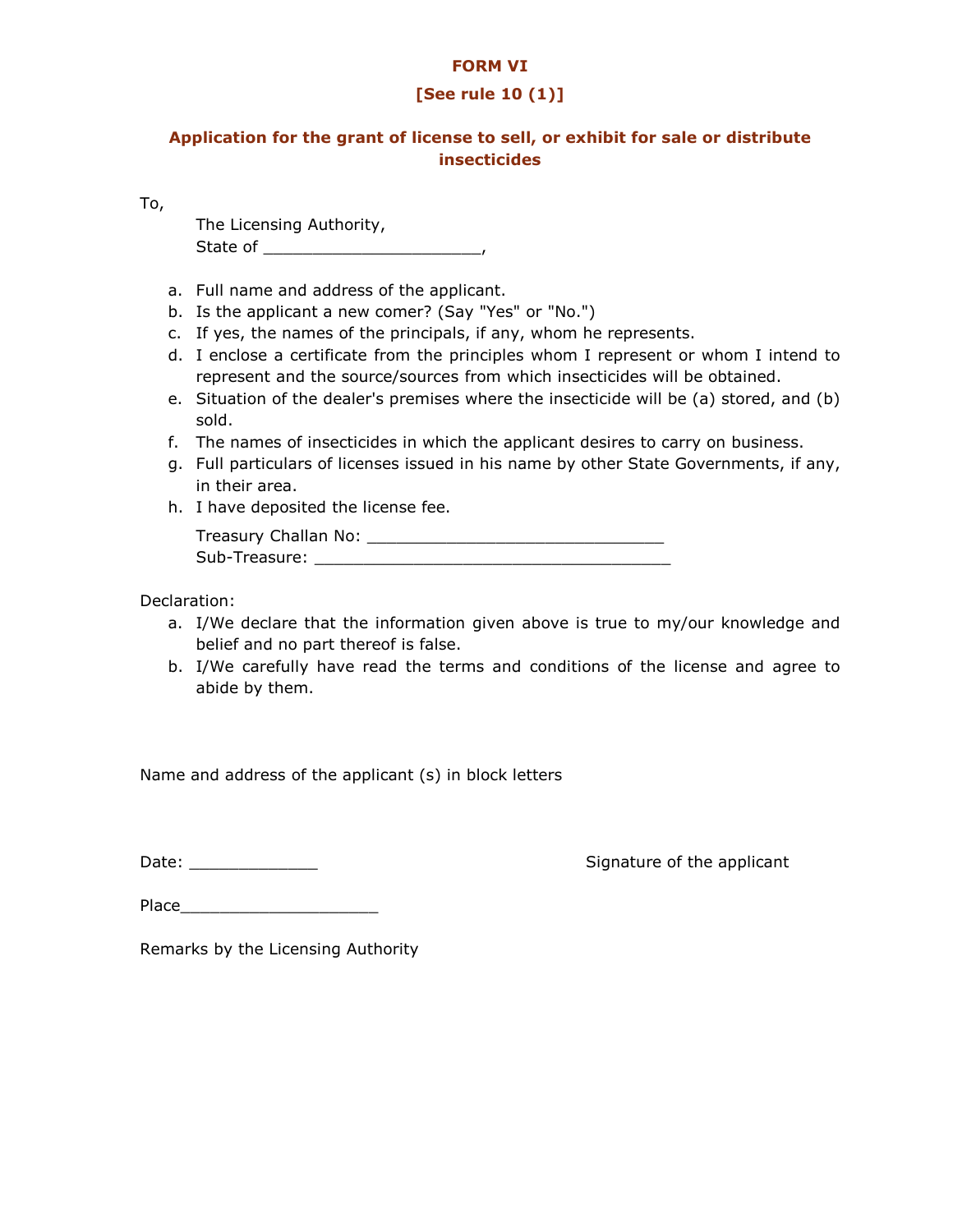# FORM VII

# [See rule 10 (1)]

## Application for renewal of the license to sell stock or exhibit for sale or distribute insecticides

To,

The Licensing Authority, State of \_\_\_\_\_\_\_\_\_\_\_\_\_\_\_\_\_\_

| I/We hereby apply for renewal of the license to sell stock or exhibit for sale or distribute |                       |    |  |  |  |  |  |                                                                       |  |               |  |
|----------------------------------------------------------------------------------------------|-----------------------|----|--|--|--|--|--|-----------------------------------------------------------------------|--|---------------|--|
|                                                                                              | . The license desired |    |  |  |  |  |  |                                                                       |  |               |  |
|                                                                                              |                       |    |  |  |  |  |  | to be renewed was granted by the licensing authority for the State of |  |               |  |
|                                                                                              |                       |    |  |  |  |  |  | ; and allotted License No                                             |  | on the day of |  |
|                                                                                              |                       | 19 |  |  |  |  |  |                                                                       |  |               |  |

The situation of the applicant's premises where the insecticides are/will be a. Stored and (b) Sold

i. I/We hereby declare that the situation of my/our premises where the insecticides are stored, and (b) sold as stated below.

| (a)        | (b)                                                                |
|------------|--------------------------------------------------------------------|
| are stored | Premises where Insecticides   Premises where Insecticides are sold |
|            |                                                                    |
|            |                                                                    |

 ii. The insecticides in which I/we am/are carrying on business and the name of the principals whom I/we represent are as stated below:

Full name and address of the applicant in block letters

Date:\_\_\_\_\_\_\_\_\_\_\_\_\_\_ Signature of the applicant(s)

Place: \_\_\_\_\_\_\_\_\_\_\_\_\_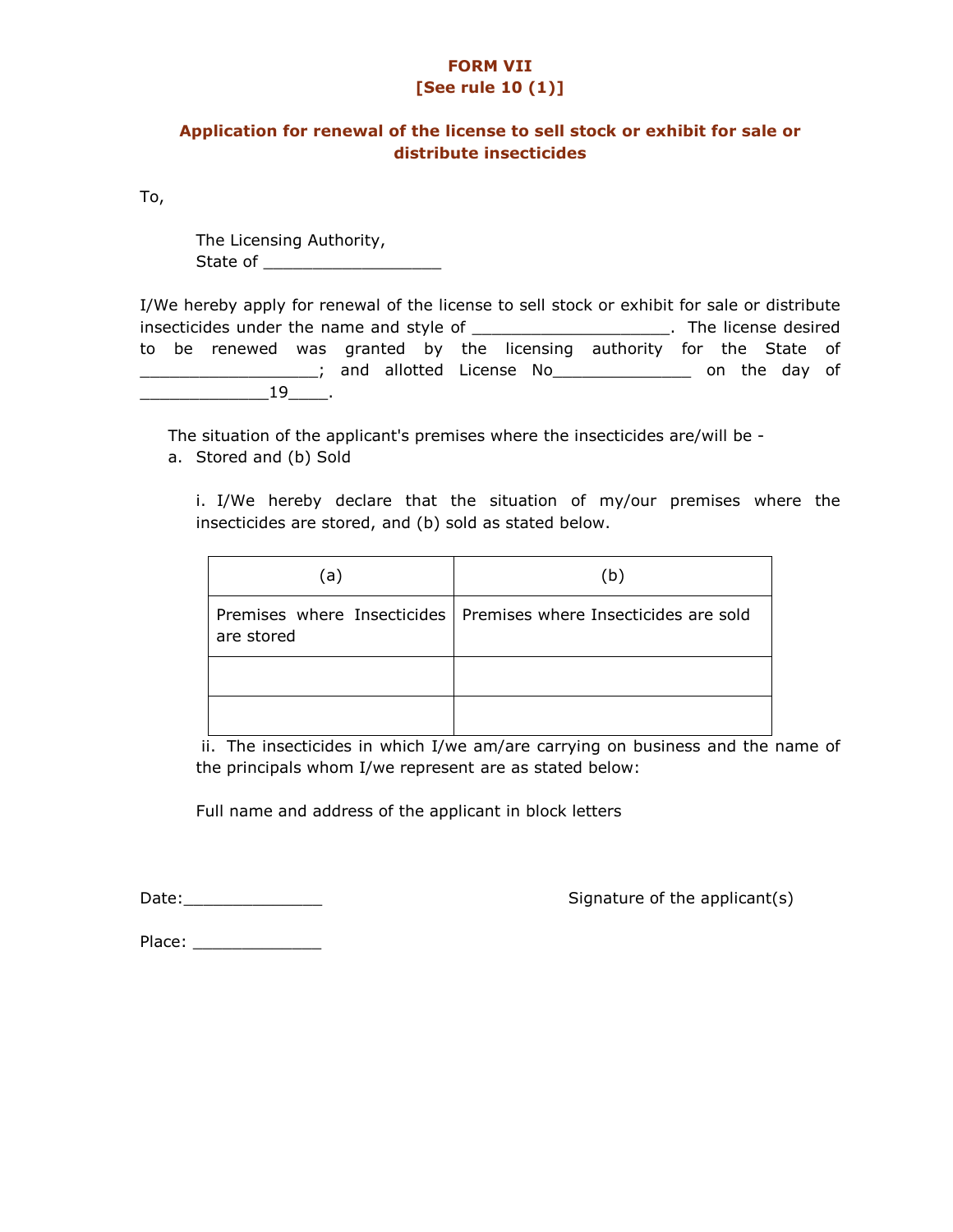## FORM VIII

## [See rule 10 (4)]

## License to sell stock or exhibit for sale or distribution of insecticides.

- 1. \_\_\_\_\_\_\_\_\_\_\_\_\_\_\_\_\_\_\_\_\_\_\_\_\_\_, is hereby licensed to sell, stock or exhibit for sale or distribute by retail insecticides on the premises situated at \_\_\_\_\_\_\_\_\_\_\_\_\_\_\_\_\_\_\_\_\_\_ subject to the conditions specified below and to the provisions of the Insecticides Act, 1968, and the rules there under:
- 2. License shall be in force from \_\_\_\_\_\_\_\_\_\_\_\_\_\_\_\_\_to\_\_\_\_\_\_\_\_\_\_\_\_\_\_\_\_\_\_\_\_\_

License No

Date: \_\_\_\_\_\_\_\_\_\_\_\_\_

Licensing Authority seal

#### CONDITIONS

- a. The license shall be displayed in a prominent place in a part of the premises open to the public.
- b. The licensee shall comply with the provisions of the Insecticides Act, 1968, and the rules there under for the time being in force.
- c. B. If the licensee wants to sell, stock or exhibit for sale or distribute any additional insecticides during the currency of the license he may apply to the Licensing Officer for issuance of separate licenses for each insecticide on payment of the prescribed fee.

#### Renewal

[An application for the renewal of a license shall be made as laid down in rule 11].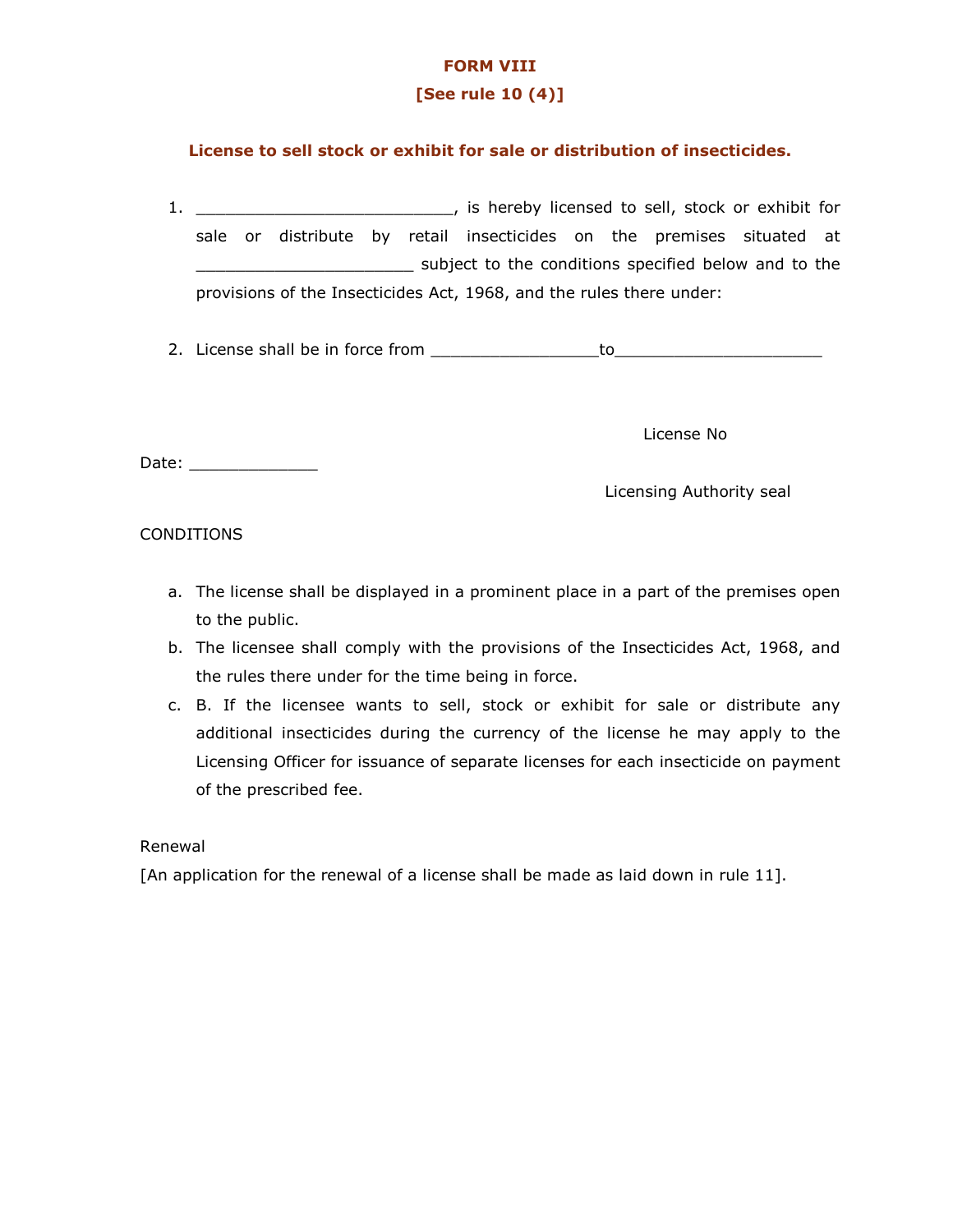# FORM IX [See rule 24 (3)]

Report of Insecticide Analyst

- 1. Name of the Insecticide Inspector from whom received \_\_\_\_\_\_\_\_\_\_\_\_\_\_\_\_\_\_\_\_\_\_\_\_
- 2. Serial No. and date of Insecticide Inspector's Memorandum\_\_\_\_\_\_\_\_\_\_\_\_\_\_\_\_\_\_\_\_
- 3. Number of sample\_\_\_\_\_\_\_\_\_\_\_\_\_\_\_\_\_\_\_\_\_
- 4. Date of receipt
- 5. Name of the insecticide purporting to be contained in the sample\_\_\_\_\_\_\_\_\_\_\_\_\_
- 6. Condition of the seal on the package
- 7. Result of test or an analysis with protocols of test applied

Date\_\_\_\_\_\_\_\_\_ Insecticide Analyst

# FORM X [See rule 30]

Order under Sec. 21(1) (d) of the Insecticides Act, 1968, requiring a person not to dispose of any stock in his possession.

Where I have reason to believe that the stock of \_\_\_\_\_\_\_\_\_\_\_.in your possession, detailed below, is being distributed, sold or used in contravention of the provisions of section \_\_\_\_\_\_\_\_of the Insecticides Act, 1968 or \_\_\_\_\_\_of the Insecticides Rules 1971.

I hereby require you under Sec. 21 (1) (d) of the said Act, to stop the distribution, sale or use of the said stock for a period of \_\_\_\_\_\_\_\_ days from this date.

Date: \_\_\_\_\_\_\_\_\_\_\_\_\_\_

Details of stock of insecticides formulations

1.

2.

3.

Date **Insecticide Inspector** 

Seal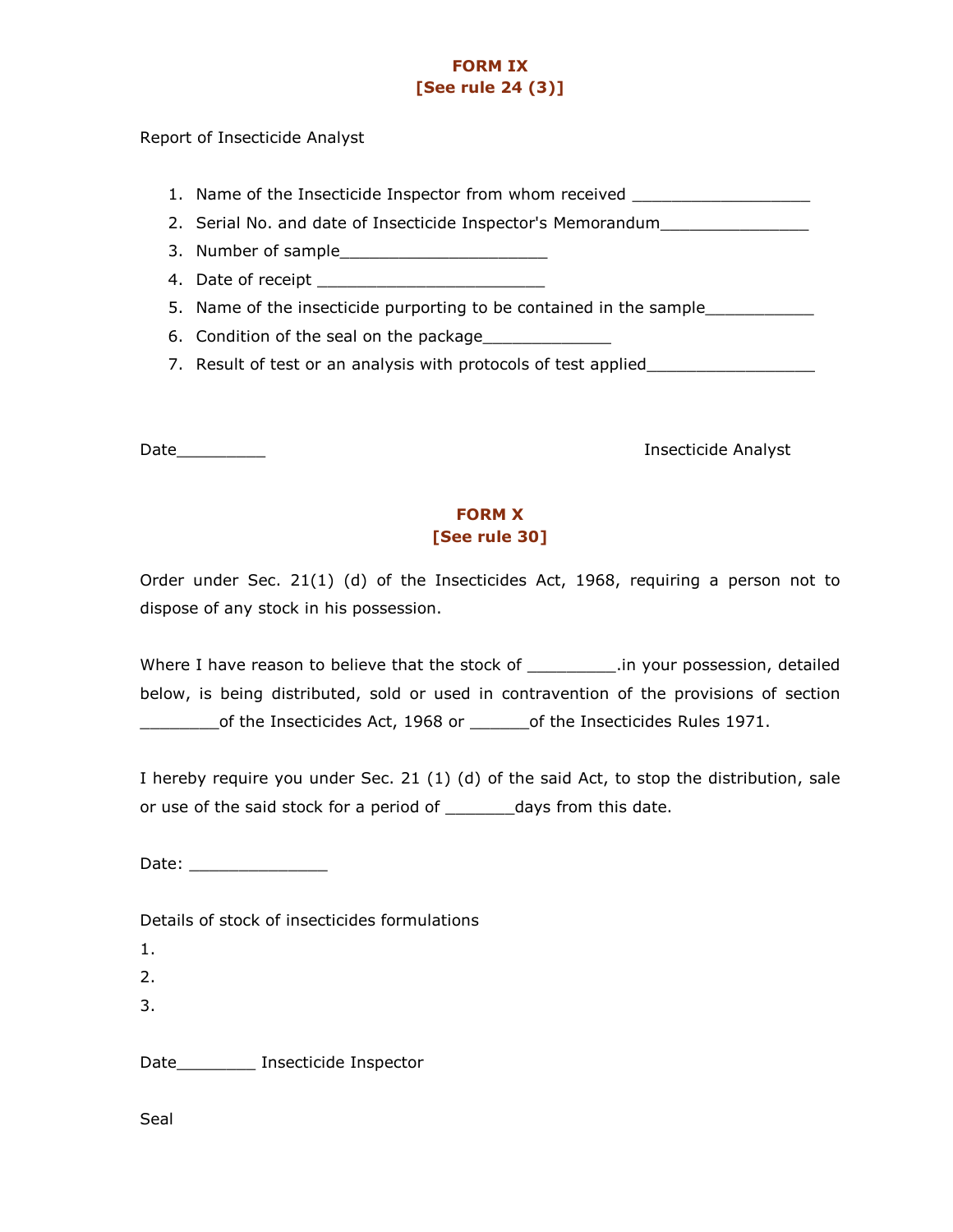## FORM XI [See rule 32]

Form of receipt for the seized insecticides Receipt for stock of insecticide seized under Sec. 21 (1) (d) of the Insecticides Act, 1968

The stock of the insecticides detailed below has this day been seized by me under the provisions of Sec. 21 (1) (d) of the Insecticides Act, 1968, from the premises. \_\_\_\_\_\_\_\_\_ situated at \_\_\_\_\_\_\_\_\_\_\_\_\_\_.

Details of the insecticide seized are:

a)

b)

c)

d)

Date\_\_\_\_ Insecticide Inspector

 $\frac{1}{2}$  ,  $\frac{1}{2}$  ,  $\frac{1}{2}$  ,  $\frac{1}{2}$  ,  $\frac{1}{2}$  ,  $\frac{1}{2}$  ,  $\frac{1}{2}$  ,  $\frac{1}{2}$  ,  $\frac{1}{2}$  ,  $\frac{1}{2}$  ,  $\frac{1}{2}$  ,  $\frac{1}{2}$  ,  $\frac{1}{2}$  ,  $\frac{1}{2}$  ,  $\frac{1}{2}$  ,  $\frac{1}{2}$  ,  $\frac{1}{2}$  ,  $\frac{1}{2}$  ,  $\frac{1$  $\frac{1}{2}$  ,  $\frac{1}{2}$  ,  $\frac{1}{2}$  ,  $\frac{1}{2}$  ,  $\frac{1}{2}$  ,  $\frac{1}{2}$  ,  $\frac{1}{2}$  ,  $\frac{1}{2}$  ,  $\frac{1}{2}$  ,  $\frac{1}{2}$  ,  $\frac{1}{2}$  ,  $\frac{1}{2}$  ,  $\frac{1}{2}$  ,  $\frac{1}{2}$  ,  $\frac{1}{2}$  ,  $\frac{1}{2}$  ,  $\frac{1}{2}$  ,  $\frac{1}{2}$  ,  $\frac{1$ 

Official stamp

## FORM XII [See rule 33] Intimation to person/licensee from whom sample is taken.

To,

 I have this day taken from the premises of \_\_\_\_\_\_\_\_\_\_\_situated at \_\_\_\_\_\_\_\_\_\_\_\_\_\_ samples of the insecticide specified below for the purpose of test or analysis.

Date\_\_\_\_\_\_\_\_ Insecticide Inspector

Details of sample taken

Date\_\_\_\_\_\_\_\_ Insecticide Inspector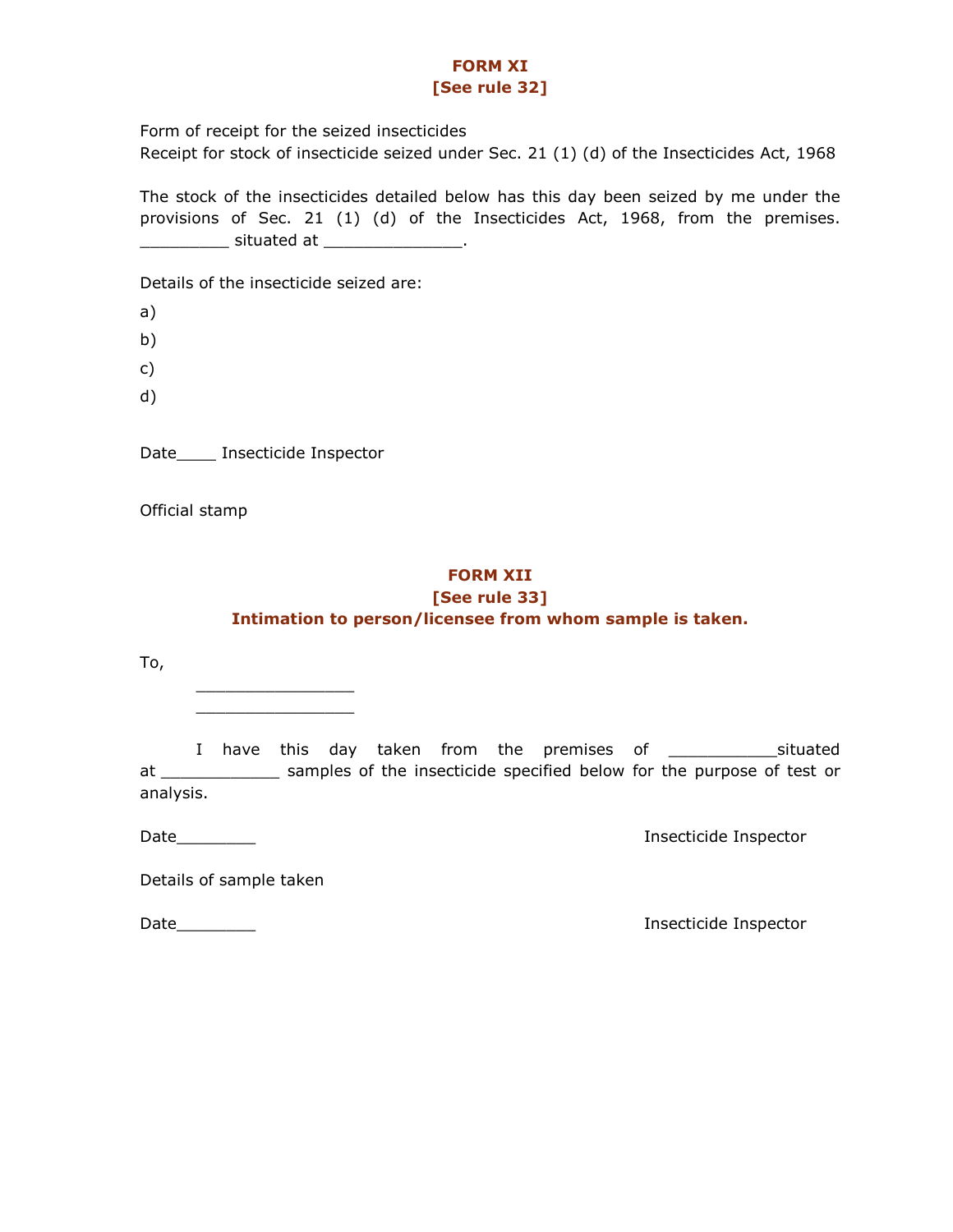# FORM XIII (See rule 15)

Register of sales made to the bulk consumers, insecticides- wise.

| Sr.<br>No. | Date | insecticide<br>pue<br>strength<br>name<br>the<br>brand<br>its<br>৳<br>Name<br>with | manufacturer<br>of the<br>Name | <b>Batch</b><br>No. | Date<br>of<br>expiry | Name of<br>the<br>purchaser<br>with full<br>address | ৳<br>ā<br>$\frac{1}{2}$<br>purchase<br>License | pue<br>Size<br>packs<br>packs<br>sold<br>৳<br>plos<br>the<br>quantity<br>Quantity<br>৳<br>o<br>S | Remarks |
|------------|------|------------------------------------------------------------------------------------|--------------------------------|---------------------|----------------------|-----------------------------------------------------|------------------------------------------------|--------------------------------------------------------------------------------------------------|---------|
|            | フ    | 3                                                                                  |                                | 5                   | 6                    |                                                     | 8                                              | 9                                                                                                | 10      |

## FORM XIV (See rule 15)

Monthly return of sales of insecticides made to the bulk consumers of the State of  $\_\_$ for the period from  $\frac{1}{\sqrt{1-\frac{1}{2}}}\cos\left(\frac{1}{2}\right)$ 

Signature

## VERIFICATION

I \_\_\_\_\_\_\_\_\_\_ Do hereby verify that what is stated above is true to the best of my knowledge and belief based on information derived from the records. Further declare that I am competent to and verify this statement in my capacity as  $\frac{1}{\sqrt{1-\frac{1}{n}}}$ .

(Designation)

Signature\_\_\_\_\_\_\_\_\_

Name\_\_\_\_\_\_\_\_\_\_

Seal\_\_\_\_\_\_\_\_\_\_\_\_

• In the case of bulk consumer give number and the date of the order.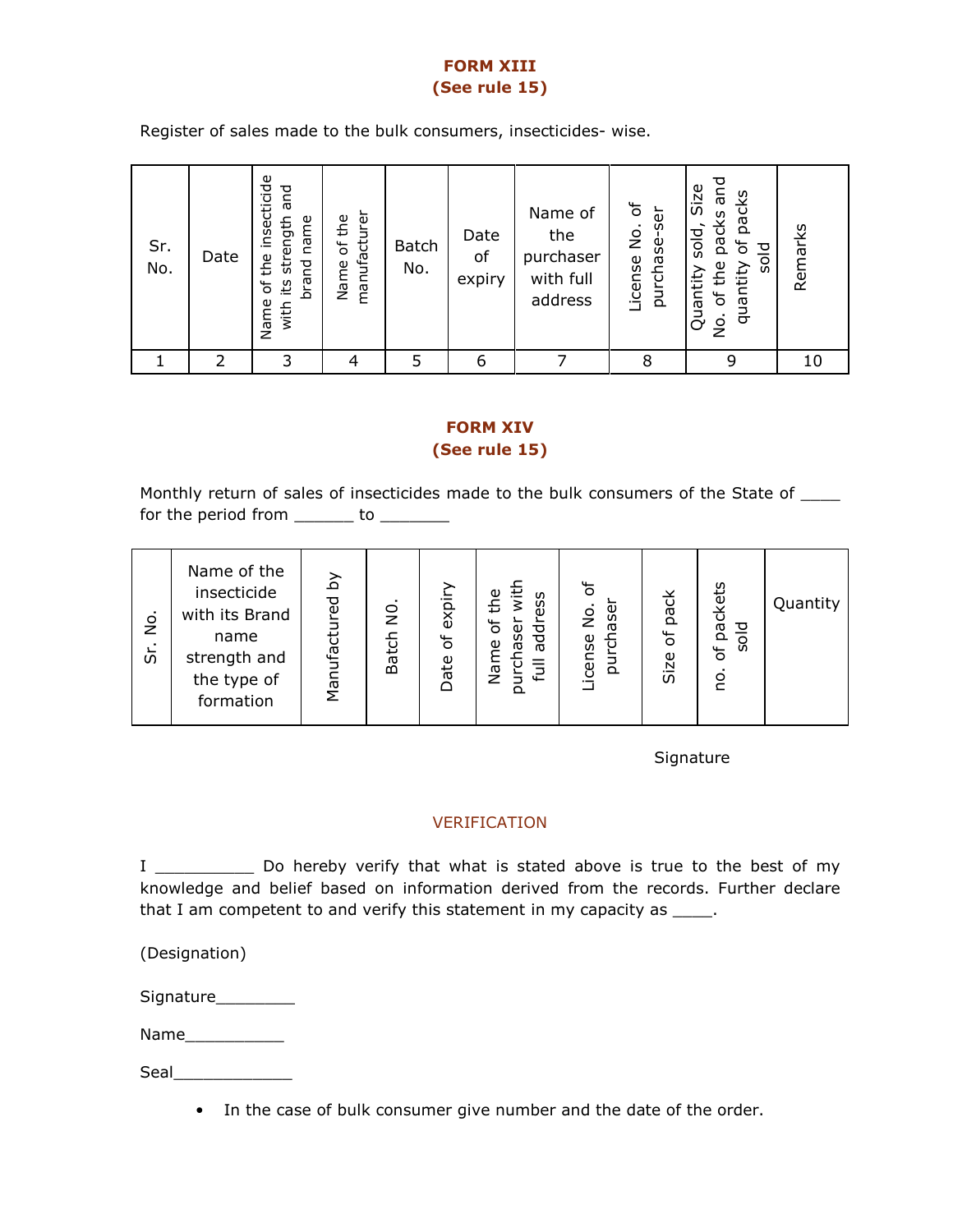# FORM XV (See rule 15)

Stock Register of Technical Grade Insecticide\_\_\_\_\_\_

| Date | Opening<br>balance | imported<br>Quantity | manufactured<br>Quantity | Total quantity<br>$(2+3+4)$ | Quantity Sold | formulation<br>utilized for<br>Quantity | Total Quantity<br>$(6 + 7)$ | balance<br>Closing |
|------|--------------------|----------------------|--------------------------|-----------------------------|---------------|-----------------------------------------|-----------------------------|--------------------|
|      | フ                  | 3                    | 4                        |                             | 6             |                                         | 8                           | 9                  |
|      |                    |                      |                          |                             |               |                                         |                             |                    |

Date:\_\_\_\_\_\_\_\_\_\_\_\_\_\_\_\_

(Quantity in metric ton)

# FORM XVI (See rule 15)

Stock Register for Formulated Insecticide\_\_\_\_\_

| Sr. No.     | Opening balance of<br>technical grade<br>insecticide | Insecticide Imported/<br>Purchased diverted<br>Technical grade | Total Technical grade<br>$Col. (2+3)$ | Total Technical grade<br>used for formulations | grade insecticides (4<br>Balance of technical<br>$\widehat{-}$ | formulated /imported<br>Opening balance of | Quantity Formulated/<br>imported | Total formulated qty.<br>$(7+8)$ | sold<br>Qty. | Closing balance |
|-------------|------------------------------------------------------|----------------------------------------------------------------|---------------------------------------|------------------------------------------------|----------------------------------------------------------------|--------------------------------------------|----------------------------------|----------------------------------|--------------|-----------------|
| $\mathbf 1$ | $\overline{2}$                                       | 3                                                              | 4                                     | 5                                              | 6                                                              | 7                                          | 8                                | 9                                | 10           | 11              |
|             |                                                      |                                                                |                                       |                                                |                                                                |                                            |                                  |                                  |              |                 |
|             |                                                      |                                                                |                                       |                                                |                                                                |                                            |                                  |                                  |              |                 |

No.1

"Triplicate"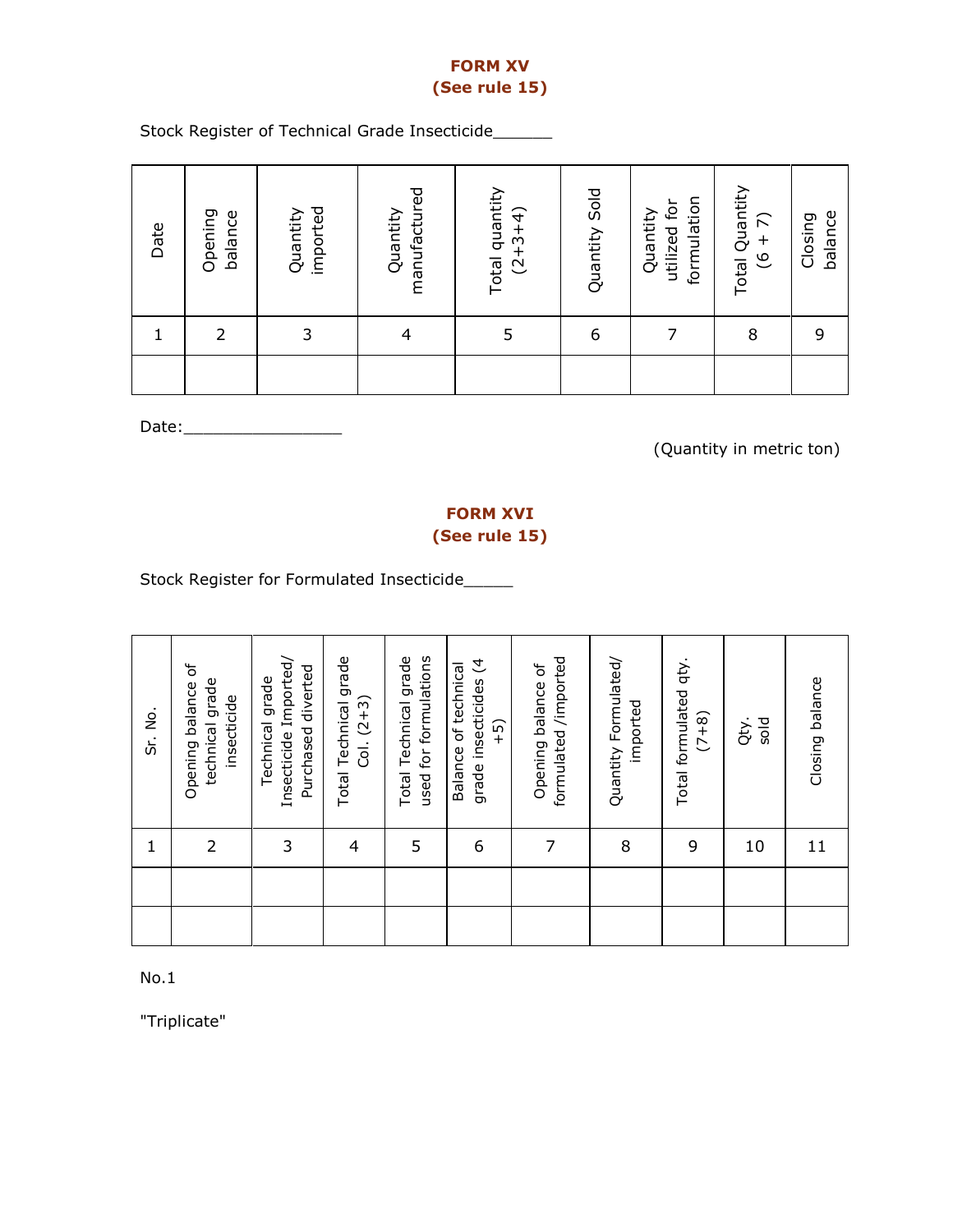#### FORM XVII (See rule 24)

Report of Insecticides Analyst

 $S. No.$  and  $S.$  No.

- 1. Name of the Insecticides Inspector, from whom samples have been received.
- 2. Serial No. and date of Insecticides Inspector's Memorandum.
- 3. Number of the sample.
- 4. Date of receipt.
- 5. Name of the Insecticides purporting to be contained in the sample.
- 6. Conditions o the seals on the package: state whether:
	- a. The sample was properly sealed and fastened.
	- b. The seal was intact and unbroken.
	- c. The seal fixed on the container and the outer cover of the sample tallied with the specimen impression of the seal separately sent by the insecticides Inspector; and
	- d. The sample was in a condition fit for analysis.
- 7. Date of the test or analysis
- 8. Result of test or analysis with protocols of test applied.

## VERIFICATION

I certify that I have analyzed/caused to be analyzed the afore mentioned sample, and declare the result of analysis to be as above.

Signed this \_\_\_\_\_\_\_ day of \_\_\_\_\_\_19\_\_\_\_\_

[Signature with Seal] Insecticide Analyst.

## FORM XVIII (See rule 30)

Order under Sec. 21 (1) (d) of the Insecticides Act, 1968, requiring a person not to dispose of any stock in his possession.

Whereas I have reason to believe that the stock of The vour possession detailed below, is being distributed, sold or used in contravention of the provisions of section \_\_ of Insecticides Act, 1968, or \_\_\_\_\_ of the Insecticides Rules, 1971.

I hereby require you under Sec. 21 (1) (d) of the said Act to stop the distribution, sales or use of the said stock for a period of \_\_\_\_\_\_.days from this date\_\_\_\_.

Details of stock of Insecticides/Formulation,

Date: 1  $\mathcal{L}$ 3 4 5 6 Date: \_\_\_\_\_\_\_\_\_\_\_\_\_\_ Insecticides Inspector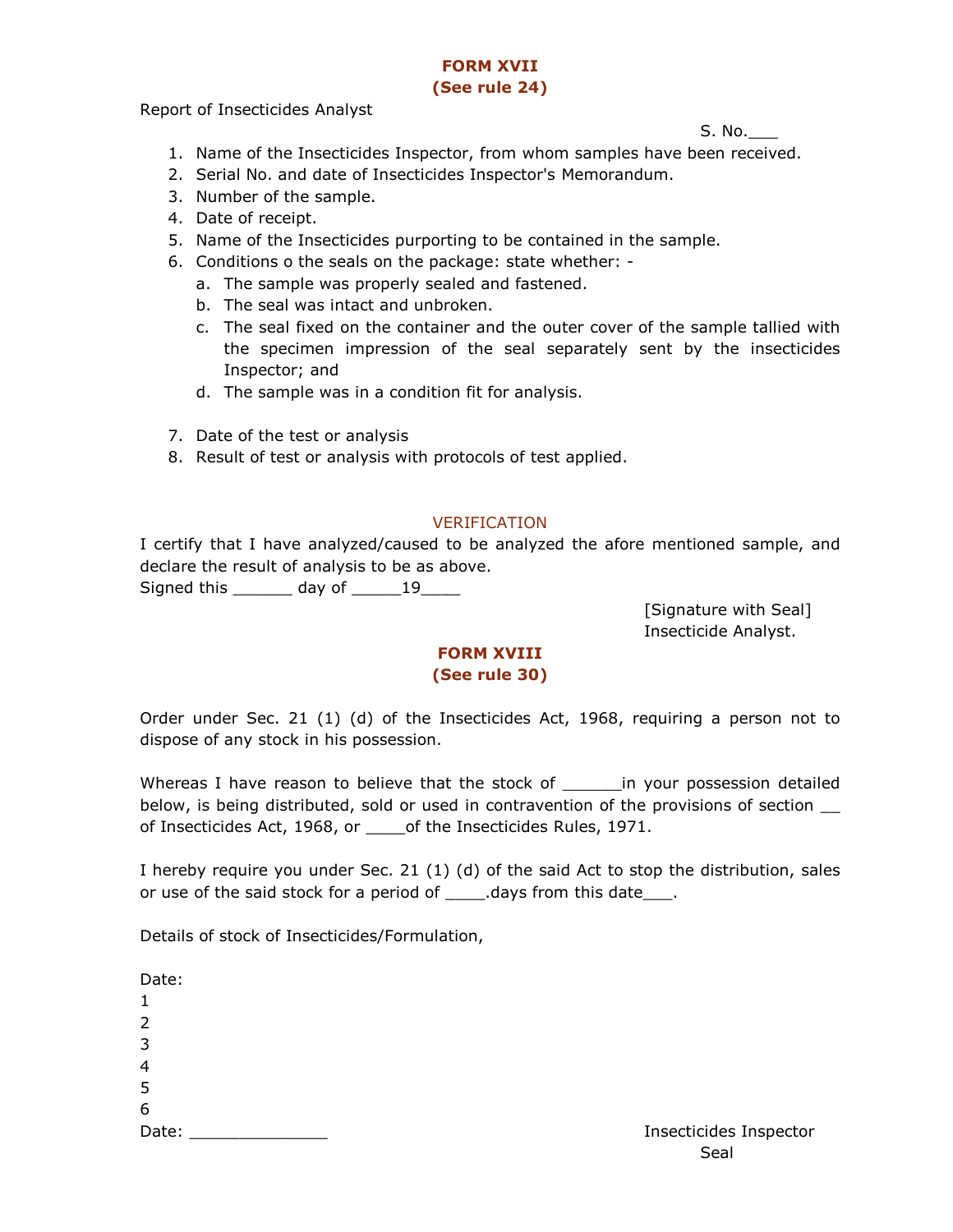#### FORM XIX (See rule 32)

Form of receipt of the seized Insecticides

Receipt for stock of insecticides seized under Sec. 21 (1) (d) of the Insecticides Act, 1968.

The stock of the insecticides detailed below has this day been seized by me under the provisions of Sec. 21 (1) (d) of the insecticides Act, 1968, from the premises of \_\_\_\_\_\_\_\_\_\_\_\_\_\_\_\_\_\_\_\_\_\_\_\_\_.situated at \_\_\_\_\_\_\_\_\_\_\_\_\_\_\_\_\_\_.

Details of the insecticides seized are:

a)

b)

c)

d) e)

Date: Insecticides Inspector (Office Stamp)

# FORM XX

## (See rule 33)

Intimation to Person / Licensee from whom samples is taken.

To,

\_\_\_\_\_\_\_\_\_\_\_\_\_\_\_\_\_ \_\_\_\_\_\_\_\_\_\_\_\_\_\_\_\_\_

I have this day taken from the premises of \_\_\_\_\_situated \_\_\_\_\_\_samples of the insecticide specified below for the purpose of test or analysis.

Date\_\_\_\_\_\_\_\_ Insecticide Inspector

Details of sample taken

Date\_\_\_\_\_\_\_\_ Insecticide Inspector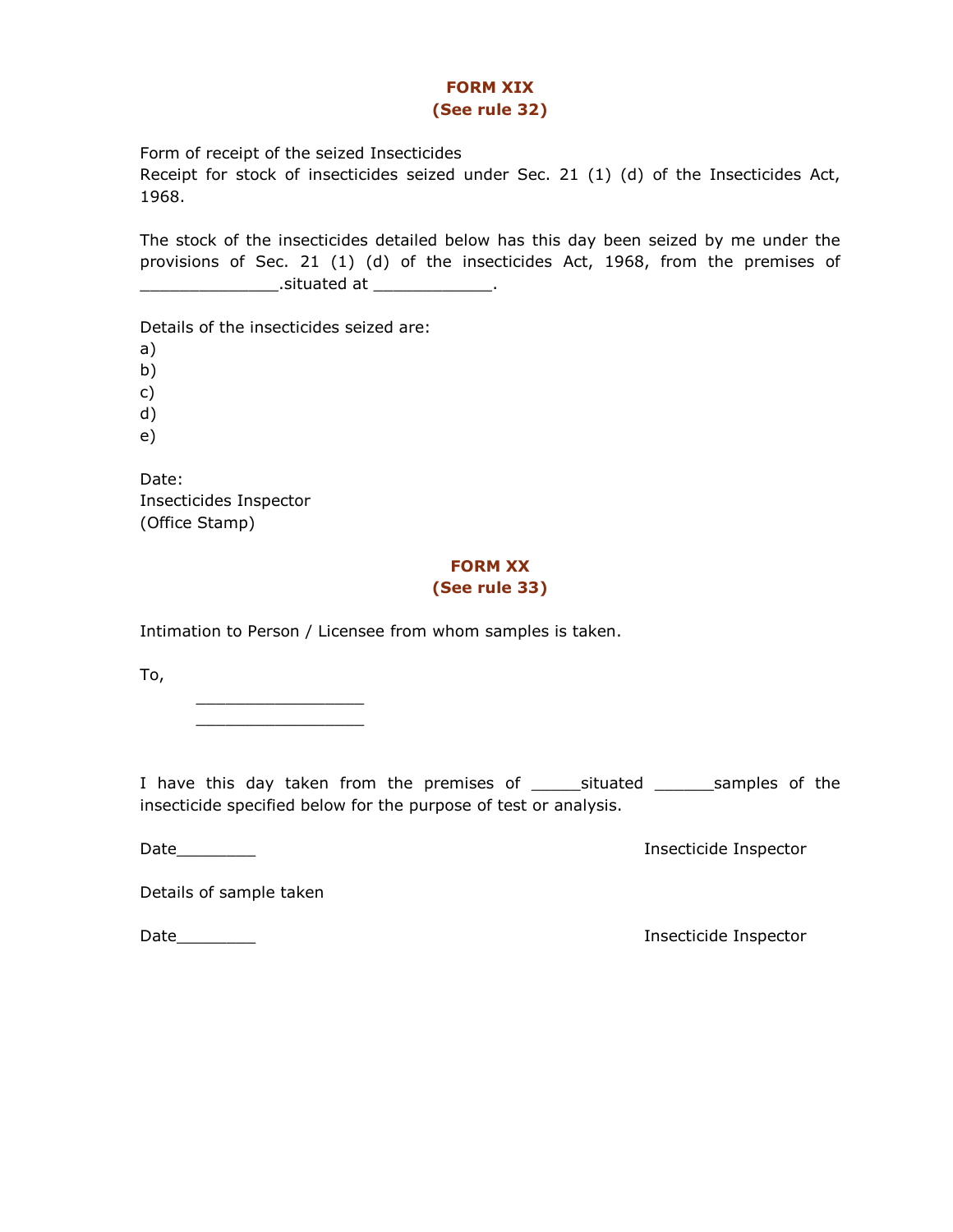# FORM XXI (See rule 34)

Memorandum of Government Analyst

From

\_\_\_\_\_\_\_\_\_\_\_\_\_\_\_\_\_  $\overline{\phantom{a}}$  , and the set of the set of the set of the set of the set of the set of the set of the set of the set of the set of the set of the set of the set of the set of the set of the set of the set of the set of the s \_\_\_\_\_\_\_\_\_\_\_\_\_\_\_\_\_

To,

The Government Analyst,

The portion of samples/container described below is sent herewith for test or analysis under rule 34 of the Insecticides Rules, 1971. The portion of samples /container has been marked by me with the following mark:

Details of portion of sample or container with name of insecticide which it purports to contain.

Date:\_\_\_\_\_\_\_\_\_\_\_. Insecticides Inspector Seal

# FORM XXII (See rule 37)

Register of persons engaged in connection with insecticides and their periodical medical examination for the year 19\_\_\_\_.

Serial No\_\_\_\_

| Father/Husband's    | Full<br>Name____________________                   |
|---------------------|----------------------------------------------------|
| mark                | Identification                                     |
| Date of appointment | Occupation: (Please specify the nature of<br>duty) |

1. Past 2. Present

PAST HISTORY

| Illness | Poisoning | Allergy | Exposure to<br>Pesticides<br>(Compound) | No. of years | Remarks, if any |
|---------|-----------|---------|-----------------------------------------|--------------|-----------------|
| T       |           | 3       | 4                                       |              | O               |
|         |           |         |                                         |              |                 |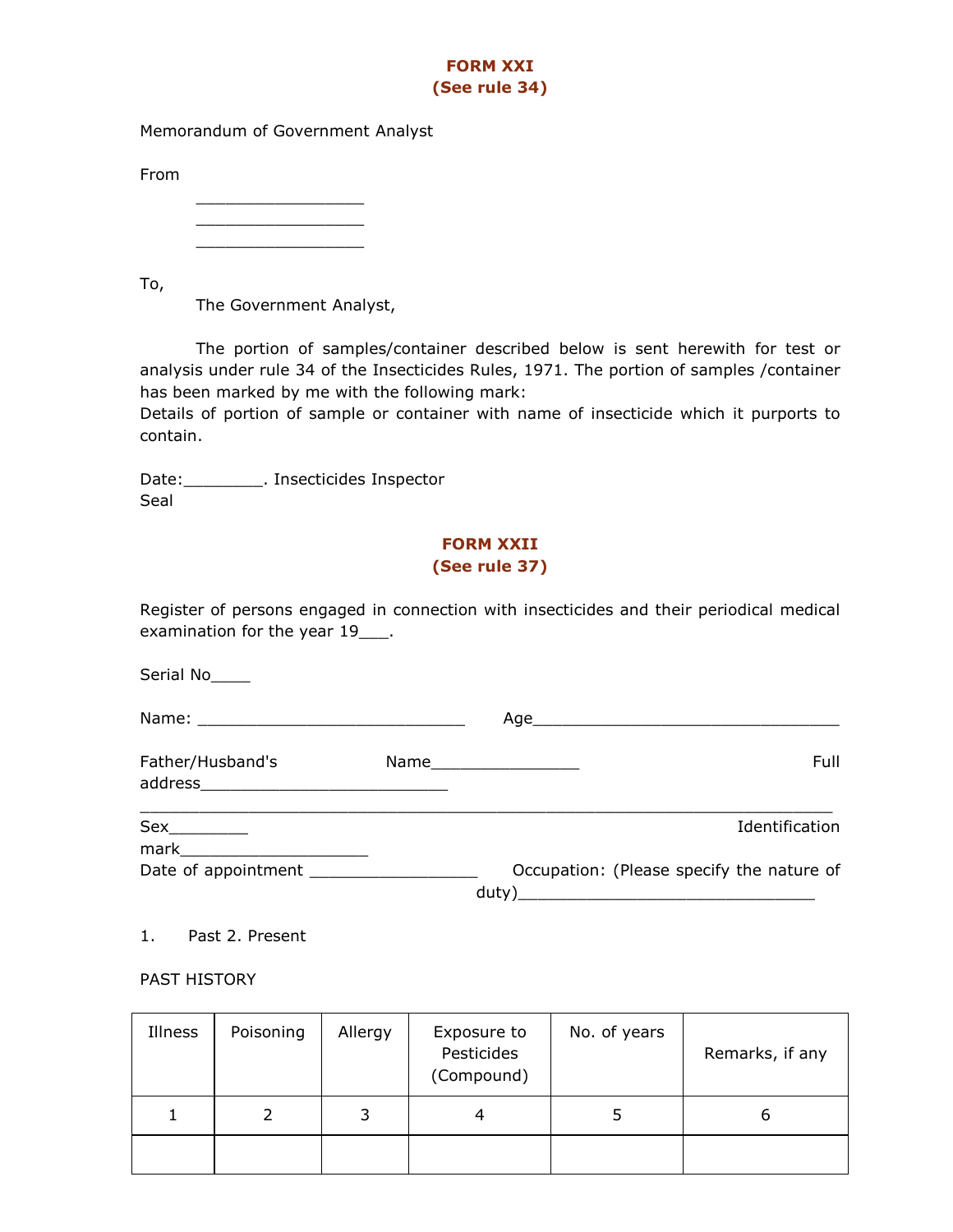| Allergy | Psychological disorders | Hemorrhagic disorder |
|---------|-------------------------|----------------------|
|         |                         |                      |
|         |                         |                      |

# PERSONAL HISTORY

| Smoking | Alcohol | Other addiction |
|---------|---------|-----------------|
|         |         |                 |
|         |         |                 |

#### OBSERVATIONS

| <b>Medial Examination</b>                                                                                                                                                                                                                                                                                                                                                                                                                   | employment<br>examination<br>Pre- | after 3 months<br>quarter i.e.<br>End of 1st | 6<br>quarter after<br>After 2nd<br>months | G<br>quarter after !<br>months<br>After 3rd | End of year | Remarks        |
|---------------------------------------------------------------------------------------------------------------------------------------------------------------------------------------------------------------------------------------------------------------------------------------------------------------------------------------------------------------------------------------------------------------------------------------------|-----------------------------------|----------------------------------------------|-------------------------------------------|---------------------------------------------|-------------|----------------|
| $\mathbf{1}$                                                                                                                                                                                                                                                                                                                                                                                                                                | $\overline{2}$                    | 3                                            | 4                                         | 5                                           | 6           | $\overline{7}$ |
| I) General Examination<br>General body<br>limit<br>Weight<br>Pulse<br>Blood pressure<br>Respiration<br>Anemia<br>Dadema<br>Jaundice<br>Skin condition<br>Temperature<br>Fatigability<br>Sweating<br>Sleep<br>Urination<br>II) Gastro-Intestinal<br>Nausea<br>Vomiting<br>Appetite<br><b>Taste</b><br>Pain in abdomen<br>Bowel movement<br>Liver<br>Spleen<br>III) Cardio Respiratory<br>Nasal discharge<br>Wheeze<br>Cough<br>Expectoration |                                   |                                              |                                           |                                             |             |                |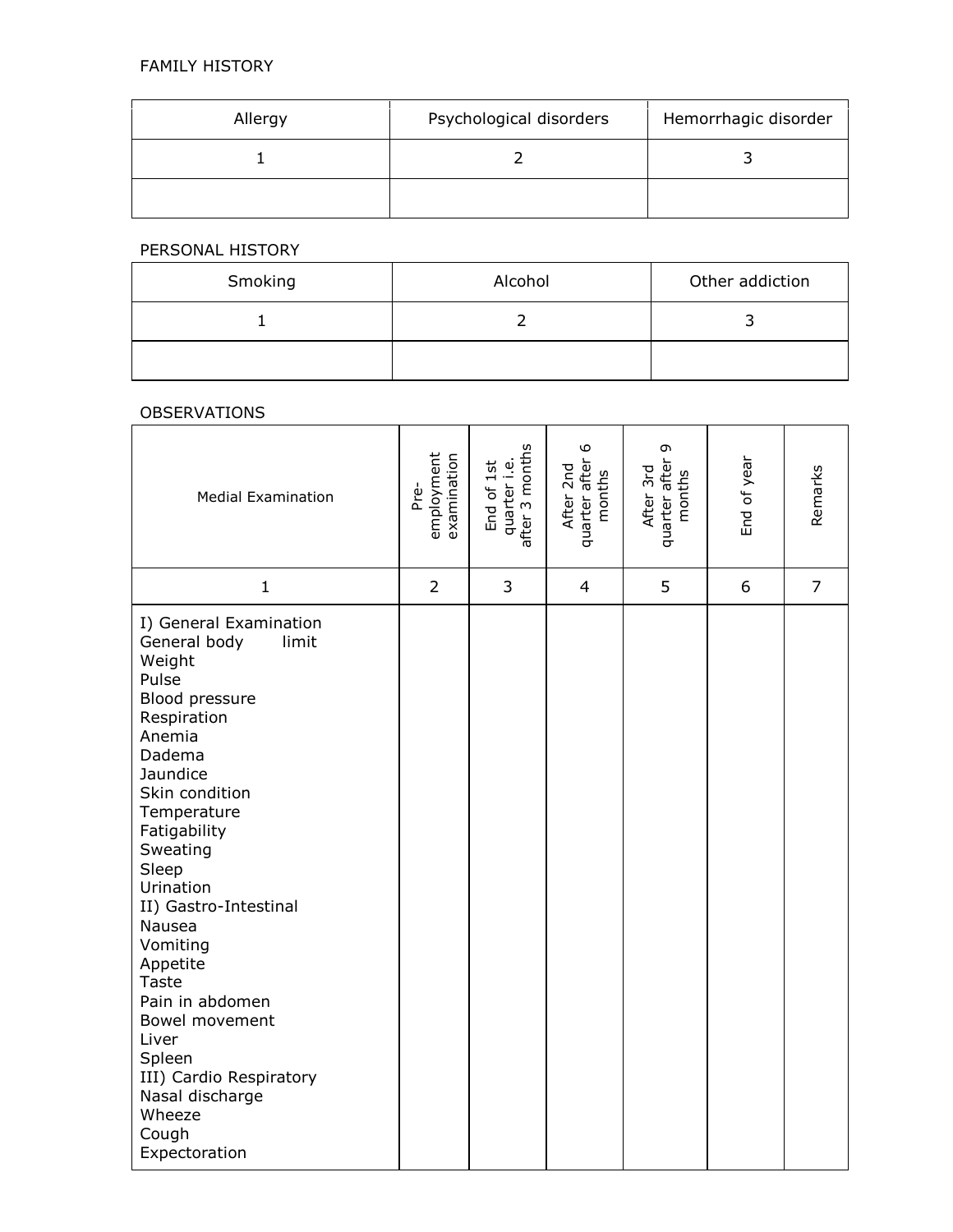| Tightness of<br>chest         |  |  |  |
|-------------------------------|--|--|--|
| Dysponea                      |  |  |  |
| Pulpit ration                 |  |  |  |
| Heart                         |  |  |  |
| Cyanosis                      |  |  |  |
| Tachycardia                   |  |  |  |
| IV) Neuro Muscular            |  |  |  |
| Headache                      |  |  |  |
| <b>Dizziness</b>              |  |  |  |
| Irritability                  |  |  |  |
| Pulse                         |  |  |  |
| Twitching                     |  |  |  |
| <b>Tremors</b>                |  |  |  |
| Convulsion                    |  |  |  |
| Parasthesia                   |  |  |  |
| Hallucination                 |  |  |  |
| Unconsciousness               |  |  |  |
| Deep reflexes                 |  |  |  |
| Superficial reflexes          |  |  |  |
| Coordination.                 |  |  |  |
| V) Eye                        |  |  |  |
| Pupil                         |  |  |  |
| Lachrymation                  |  |  |  |
| Double vision                 |  |  |  |
| Clumped vision                |  |  |  |
| VI) Psychological             |  |  |  |
| Temperament                   |  |  |  |
| Judgement                     |  |  |  |
| Nervousness                   |  |  |  |
| VII) Kidney                   |  |  |  |
| Kidney condition              |  |  |  |
| VIII) Investigation           |  |  |  |
| Blood Hb %                    |  |  |  |
| Blood D.C.                    |  |  |  |
| Serum cholinesterase.         |  |  |  |
| Serum Bilirubin.*             |  |  |  |
| Urine routine<br>examination. |  |  |  |
| Urine microscopic             |  |  |  |
| X-ray of chest-               |  |  |  |

\* Serum cholinesterase level should be measure in monthly intervals in case of organophosphorus / carbamatic group of insect ides. General remarks of the Doctor in the right of the above examination:

Advice given

1) The Patient:

2) The Employer

 Steps taken by the Employer as per Doctor's advice: Signature / Thumb impression of:

1) Doctor:

2) Employee:

3) Employer / manufacturer.

4) Licensing Officer at the time of inspection.

 N. B. In organ chlorine group of insecticides the blood residue estimation should be done once a year.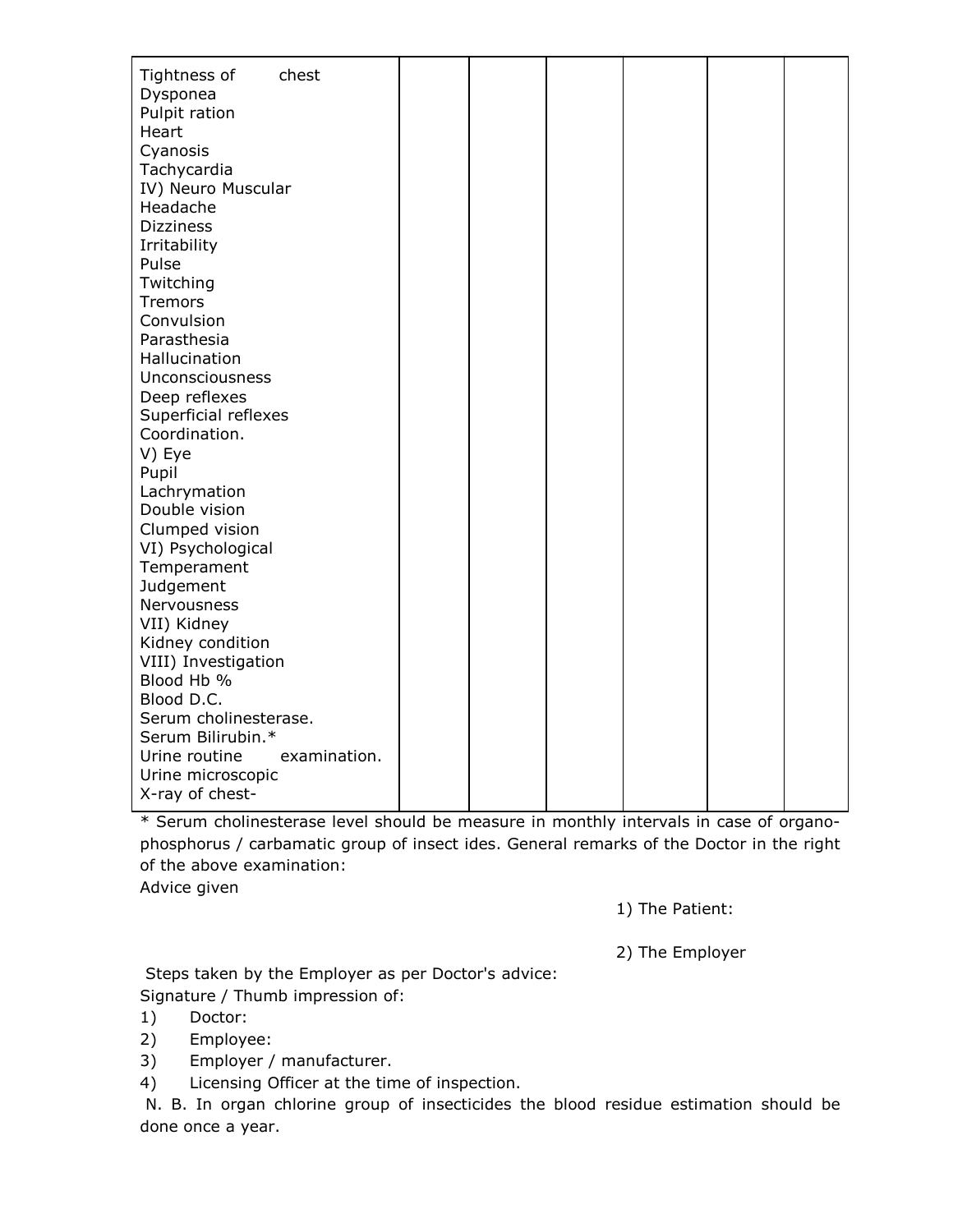# THE SECOND SCHEDULE [See rule 25]

Fees for testing or analyzing the samples of Insecticides

| Sr.<br>No.     | Name of Insecticide | Type of formulation          | Testing<br>as<br>per<br>of Indian<br>bureau<br><b>Standards</b><br>specifications<br>and<br>amendments<br>thereof | Testing<br>Charges<br>(in Rs.) |
|----------------|---------------------|------------------------------|-------------------------------------------------------------------------------------------------------------------|--------------------------------|
| $\mathbf{1}$   | $\overline{2}$      | 3                            | 4                                                                                                                 | 5                              |
| 1              | Insecticides:       | Technical                    | 1306-1974                                                                                                         | 200                            |
| 2              | Aldrin              | Dusting Powder               | 1308-1984                                                                                                         | 195                            |
| 3              | Aldrin              | Emulsifiable cone            | 1307-1982                                                                                                         | 240                            |
| $\overline{4}$ | Aldicarb            | <b>Encapsulated Granules</b> | 9371-1980                                                                                                         | 320                            |
| 5              | BHC(HCH)            | <b>Technical and Refined</b> | 560-1980                                                                                                          | 210                            |
| 6              | BHC(HCH)            | Dusting powder               | 561-1978                                                                                                          | 195                            |
| 7              | BHC (HCH)           | Wettable powder              | 561-1978                                                                                                          | 220                            |
| 8              | BHXC(Gamma Isomer)  | <b>Emulsiflable Cone</b>     | 632-1978                                                                                                          | 240                            |
| 9              | Carbaryl            | Technical                    | 7539-1975                                                                                                         | 236                            |
| 10             | Carbaryl            | Dusting powder               | 7122-1984                                                                                                         | 195                            |
| 11             | Carbaryl            | Wettable Powder              | 7121-1984                                                                                                         | 230                            |
| 12             | Carbaryul           | Granule                      | 9368-1980                                                                                                         | 270                            |
| 13             | Carboturan          | <b>Encapsulated Granules</b> | 9360-1980                                                                                                         | 220                            |
| 14             | Chlordane           | Technical                    | 2863-1961                                                                                                         | 95                             |
| 15             | Chlordane           | Dusting Powder               | 2864-1973                                                                                                         | 95                             |
| 16             | Chlordane           | Emulsifiable cone            | 2682-1984                                                                                                         | 165                            |
| 17             | <b>DDT</b>          | Technical                    | 563-1973                                                                                                          | 130                            |
| 18             | <b>DDT</b>          | Dusting powder               | 564-1984                                                                                                          | 95                             |
| 19             | <b>DDT</b>          | Wettable powder              | 565-1984                                                                                                          | 120                            |
| 20             | <b>DDT</b>          | Emulsiflable conc            | 633-1985                                                                                                          | 140                            |
| 21             | Diazinon            | Technical                    | 1833-1980                                                                                                         | 110                            |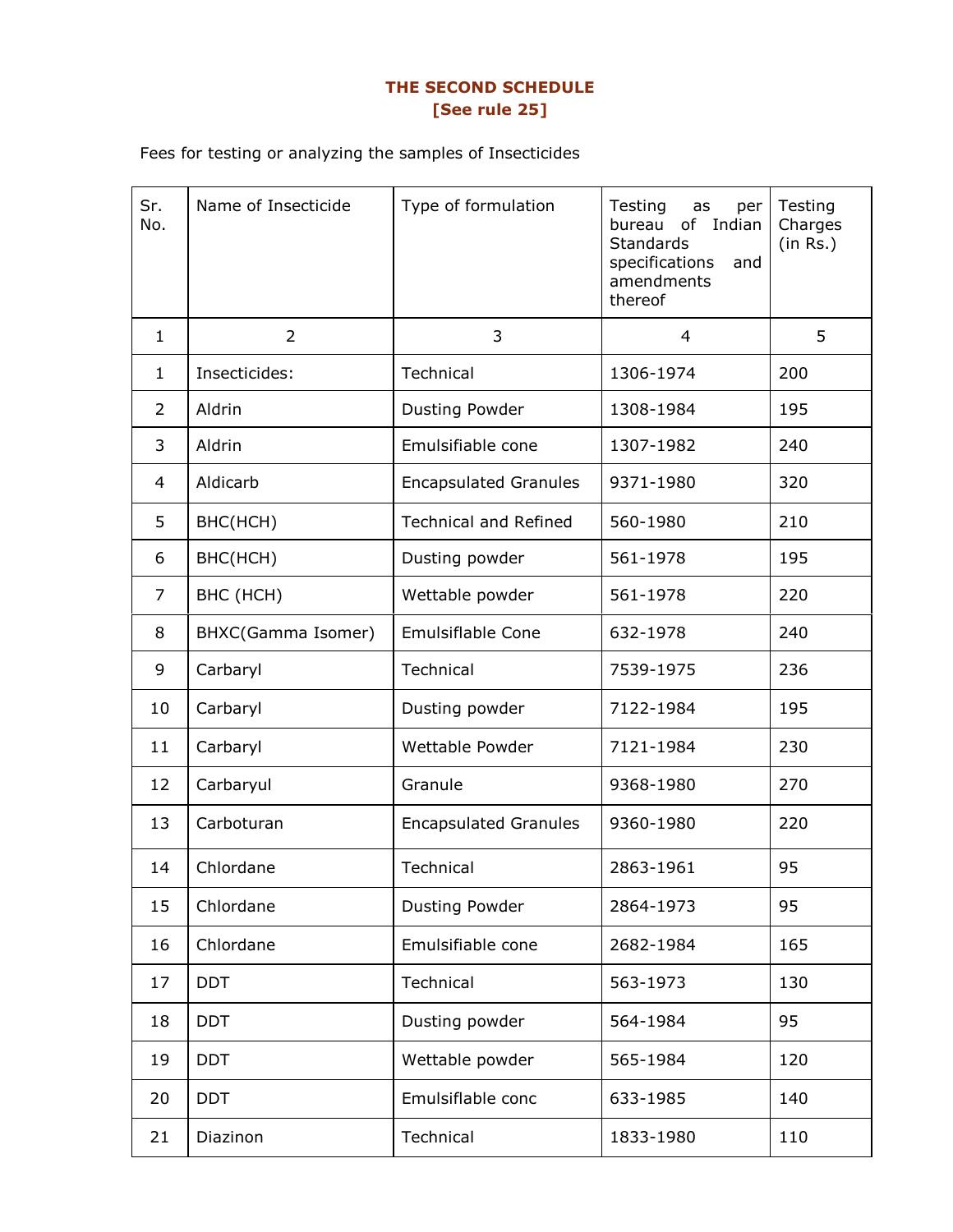| 22 | Diazinon         | Wettable powder     | 2862-1984 | 120 |
|----|------------------|---------------------|-----------|-----|
| 23 | Diazinon         | Emulsifiable powder | 2861-1980 | 140 |
| 24 | Diazinon         | Granules            | 9362-1980 | 170 |
| 25 | Dichlorvos       | Technial            | 4929-1978 | 210 |
| 26 | Dichlorvos       | Emulsifiable conc   | 5277-1978 | 205 |
| 27 | Dimethoate       | Technical           | 3902-1975 | 210 |
| 28 | Dimethoate       | Emulsifiable conc   | 3903-1984 | 240 |
| 29 | Endosulfan       | Technical           | 4344-1978 | 110 |
| 30 | Endosulfan       | Emulsifiable conc   | 4323-1980 | 140 |
| 31 | Endosulfan       | Dusting powder      | 4322-1967 | 95  |
| 32 | Endosulfan       | Wettable powder     | 4324-1967 | 120 |
| 33 | Fenitrothion     | Technical           | 5280-1969 | 120 |
| 34 | Fenitrothion     | Dusting powder      | 7126-1973 | 95  |
| 35 | Fenitrothion     | Emulsifiable conc   | 5281-1979 | 105 |
| 36 | Fenitrothion     | Granules            | 9365-1980 | 170 |
| 37 | Fenthion         | Technical           | 7950-1976 | 210 |
| 38 | Fenthion         | Emulsifiable conc   | 7948-1976 | 240 |
| 39 | Fenthion         | Granules            | 9353-1980 | 270 |
| 40 | Formothion       | Emulsifiable conc   | 8926-1976 | 140 |
| 41 | Heptachlor       | Technical           | 6432-1972 | 115 |
| 42 | Heptachlor       | Dusting powder      | 6429-1981 | 95  |
| 43 | Heptachlor       | Emulsifiable conc   | 6439-1978 | 140 |
| 44 | Lindane          | Technical           | 1592-1986 | 220 |
| 45 | Lindane          | Granules            | 9370-1980 | 270 |
| 46 | Malathion        | Technical           | 1832-1978 | 220 |
| 47 | Malathion        | Dusting powder      | 2568-1978 | 230 |
| 48 | Malathion        | Wettable powder     | 2569-1978 | 265 |
| 49 | Malathion        | Emulsifiable conc   | 2567-1978 | 205 |
| 50 | Methyl Parathion | Technical           | 2570-1980 | 220 |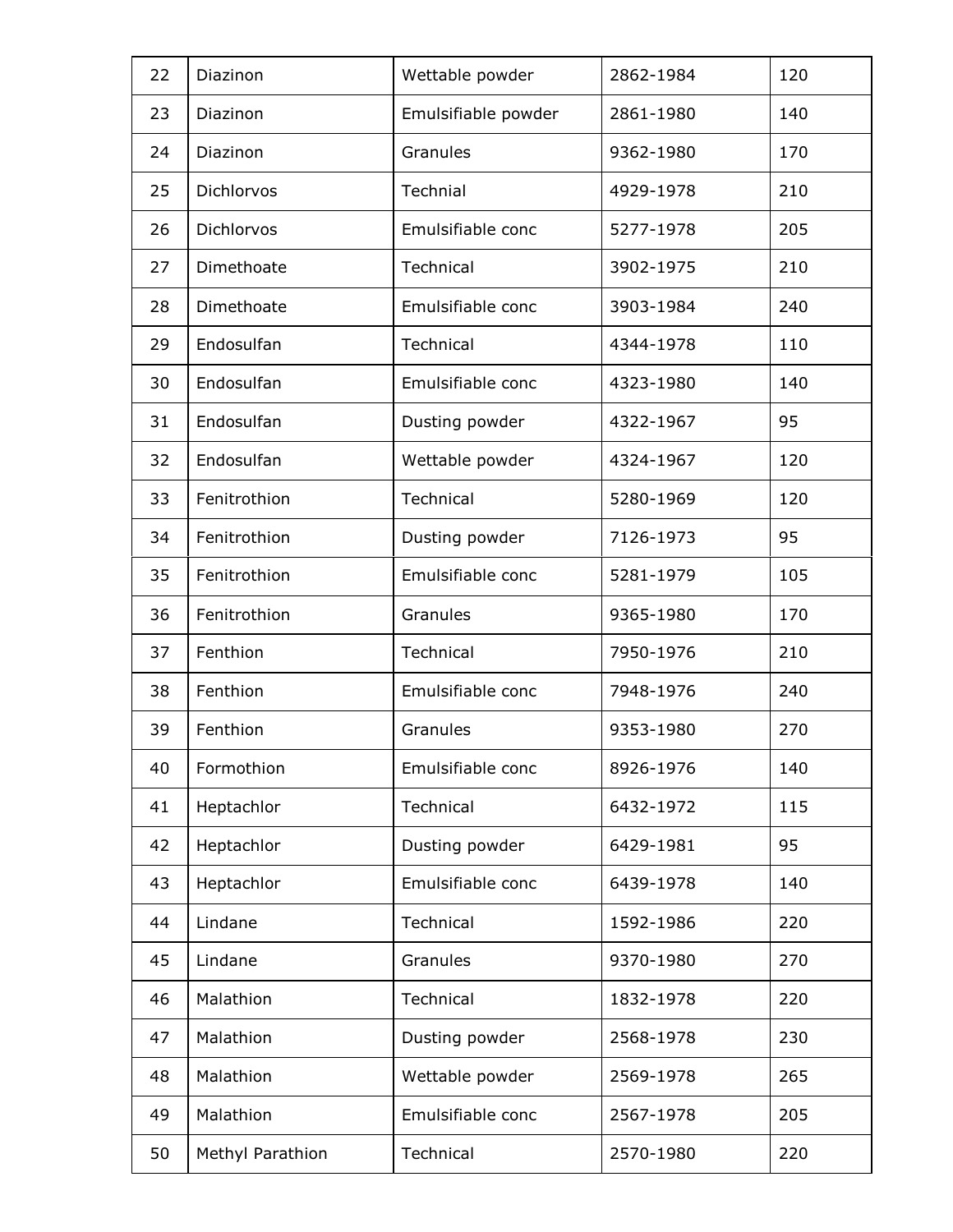| 51  | Methyl Parathion   | Dusting powder    | 8960-1978 | 95  |
|-----|--------------------|-------------------|-----------|-----|
| 52  | Methyl Parathion   | Emulsifiable conc | 2865-1978 | 240 |
| 53  | Methyl Parathion   | Technical         | 9372-1980 | 120 |
| 54  | Monocrotophos      | Technical         | 8025-1983 | 175 |
| 55  | Monocrotophos      | Soluble liquid    | 8074-1983 | 185 |
| 56  | Nicotine Sulphate  | Solution          | 1055-1984 | 60  |
| 57  | Oxy-demeton-methyl | Technical         | 8258-1976 | 100 |
| 58  | Oxy-demeton-methyl | Emulsifiable conc | 8259-1976 | 140 |
| 59  | Phenthoate         | Technical         | 8293-1976 | 120 |
| 60  | Phenthoate         | Emulsifiable conc | 8291-1976 | 140 |
| 61  | Phorate            | Technical         | 7976-1976 | 120 |
| 62  | Phorate            | Emulsifiable conc | 9359-1980 | 220 |
| 63  | Phosalone          | Technical         | 8488-1977 | 210 |
| 64  | Phosalone          | Emulsifiable conc | 8487-1977 | 240 |
| 65  | Phosphamidon       | Technical         | 4598-1968 | 100 |
| 66  | Phosphamidon       | Soluble liquid    | 6177-1981 | 85  |
| 67  | Propoxur           | Technical         | 8496-1977 | 120 |
| 68  | Pyrethrum          | Emulsifiable conc | 4808-1982 | 115 |
| 69  | Pyrethrum          | Extract           | 1051-1988 | 85  |
| 70  | Pyrethrum          | Larvicidal Oil    | 6014-1978 | 115 |
| 71  | Quinalphos         | Technical         | 6072-1983 | 220 |
| 72  | Quinalphos         | Dusting Powder    | 8029-1984 | 195 |
| 73  | Quinalphos         | Emulsifiable conc | 8028-1976 | 250 |
| 73a | Quinalphos         | Granules          | 9366-1980 | 270 |
| 74  | Thiometon          | Emulsifiable conc | 3905-1966 | 140 |
| 75  | Thiometon          | Concentrate       | 3904-1966 | 120 |
| 76  | Tempehos           | Technical         | 8701-1978 | 210 |
| 77  | Temephos           | Emulsifiable conc | 8498-1977 | 240 |
| 78  | Trichlorphon       | Technical         | 7945-1976 | 120 |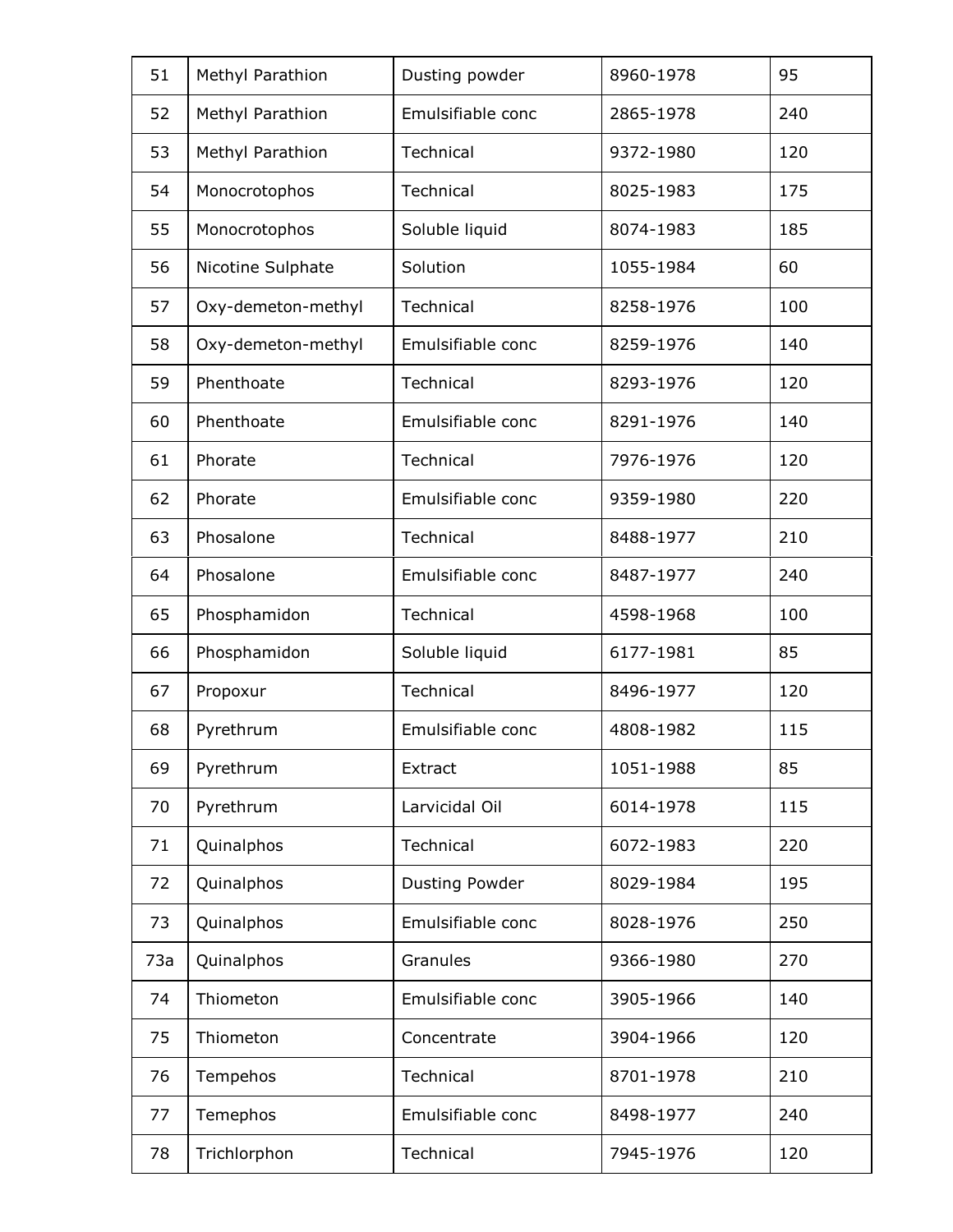| 79           | Trichlorphon                                  | Dusting Powder    | 7943-1976 | 95  |
|--------------|-----------------------------------------------|-------------------|-----------|-----|
| 80           | Trichlorphon                                  | Granules          | 9364-1976 | 17  |
| B            | <b>ACARICIDES:</b>                            |                   |           |     |
| 81           | Dicofol                                       | Technical         | 5278-1969 | 100 |
| 82           | Dicofol                                       | Emulsifiable conc | 5279-1969 | 105 |
| $\mathsf{C}$ | <b>FUNGICIDES</b>                             |                   |           |     |
| 83           | Carbendazim (MBC)                             | Technical         | 8445-1977 | 200 |
| 84           | Carbendazim (bavistin)                        | Wettable powder   | 8446-1977 | 220 |
| 85           | Copper Oxychloride                            | Technical         | 1486-1978 | 185 |
| 86           | Copper Oxychloride                            | Dusting Powder    | 1506-1977 | 95  |
| 87           | Copper Oxychloride                            | Wettable Powder   | 1507-1982 | 110 |
| 88           | Curprous Oxide                                | Technical         | 1682-1973 | 125 |
| 89           | Ediphenphos                                   | Technical         | 8954-1978 | 220 |
| 90           | Ediphenphos                                   | Emulsifiable conc | 8955-1978 | 240 |
| 91           | Ethyl Mercury Chloride                        | Technical         | 2354-1983 | 110 |
| 92           | Lime Sulphur                                  | Solution          | 1050-1984 | 135 |
| 93           | Mancozeb                                      | Technical         | 8707-1978 | 100 |
| 94           | Mancozeb                                      | Wettable Powder   | 8709-1978 | 155 |
| 95           | Methoxy ethyl mercury<br>Chloride (MEMC)      | Seed dressing     | 2358-1984 | 70  |
| 96           | chloro<br>Penta<br>nitro<br>benzene<br>(PCNB) | Technical         | 7985-1976 | 210 |
| 97           | chloro<br>Penta<br>nitro<br>benzene<br>(PCNB) | Dusting powder    | 7944-1976 | 195 |
| 98           | chloro<br>nitro<br>Penta<br>benzene<br>(PCNB) | Wettable powder   | 7948-1976 | 220 |
| 99           | Phenylmercury acetate                         | Technical         | 2126-1973 | 95  |
| 100          | Sulphur                                       | Dusting powder    | 6444-1979 | 70  |
| 101          | Sulphur                                       | Wettable powder   | 3383-1983 | 130 |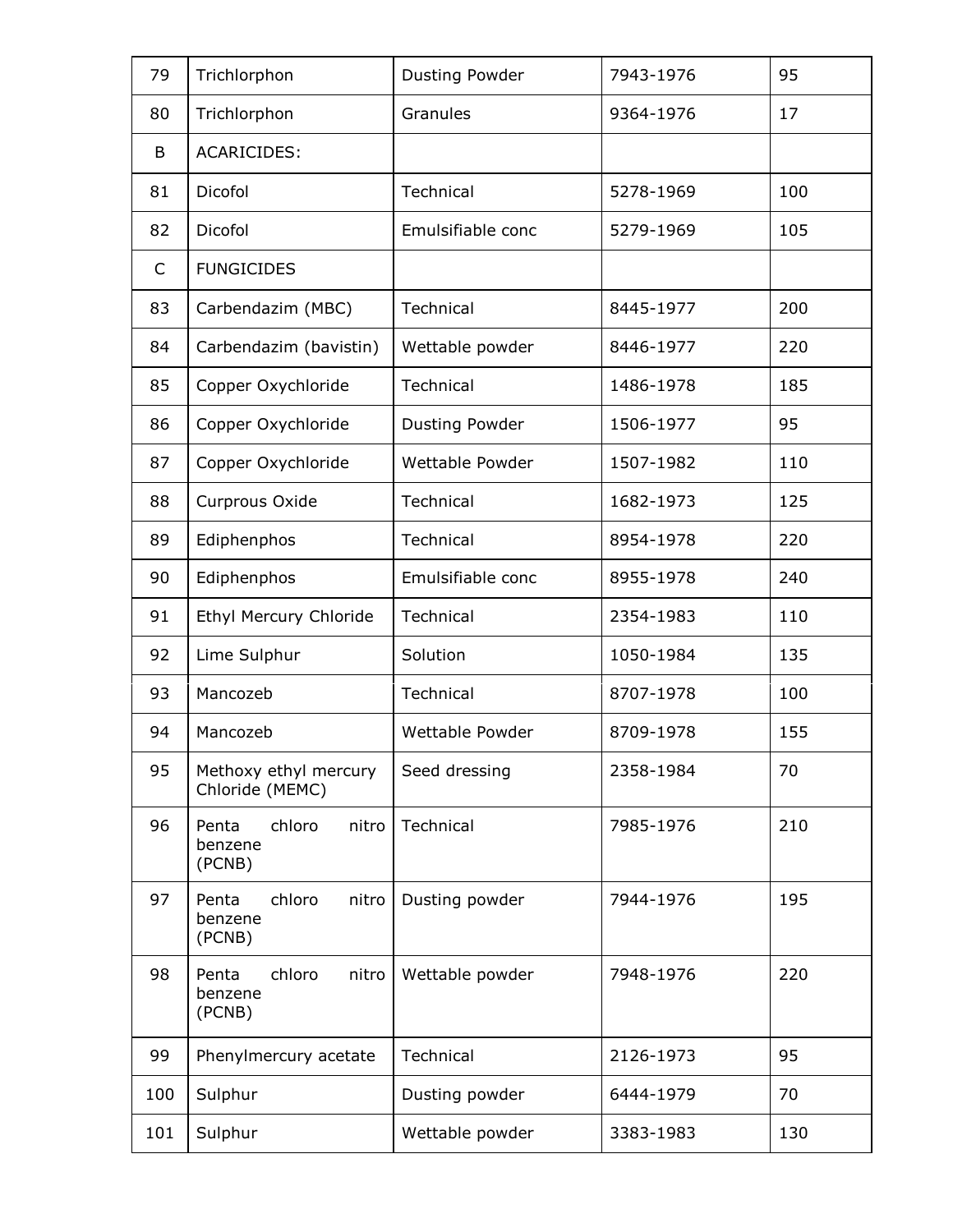| 102 | Thiram                                             | Technical         | 4328-1982 | 95  |
|-----|----------------------------------------------------|-------------------|-----------|-----|
| 103 | Thiram                                             | Wettable powder   | 4766-1982 | 105 |
| 104 | Zineb                                              | Technical         | 3998-1981 | 75  |
| 105 | Zineb                                              | Wettable powder   | 3899-1981 | 130 |
| 106 | Ziram                                              | Technical         | 3900-1975 | 75  |
| 107 | Ziram                                              | Wettable powder   | 3901-1975 | 105 |
| H   | <b>HERBICIDES</b>                                  |                   |           |     |
| 108 | Alachlor                                           | Emulsifiable conc | 9354-1980 | 240 |
| 109 | Alachlor                                           | Granules          | 9361-1980 | 170 |
| 110 | <b>Butachlor</b>                                   | Technical         | 9355-1980 | 210 |
| 111 | Butachlor                                          | Emulsifiable conc | 9356-1980 | 240 |
| 112 | <b>Butachlor</b>                                   | Granules          | 9962-1980 | 170 |
| 113 | Dalapon                                            | Technical         | 8267-1976 | 180 |
| 114 | Dalanon                                            | Wettable powder   | 8286-1976 | 170 |
| 115 | 2,4-D Sodium Salt                                  | Technical         | 4321-1978 | 130 |
| 116 | Diuron                                             | Technical         | 8702-1978 | 110 |
| 117 | Diuron                                             | Wettable powder   | 8703-1978 | 120 |
| 118 | Fluchloralin                                       | Technical         | 8958-1978 | 200 |
| 119 | Fluchloralin                                       | Emulsifiable conc | 8959-1978 | 240 |
| 120 | <b>MCPA</b>                                        | Technical         | 8494-1977 | 135 |
| 121 | Nitrofen                                           | Technical         | 8956-1978 | 210 |
| 122 | Nitrofen                                           | Emulsifiable conc | 8957-1978 | 240 |
| 123 | Paraquate Dichloride                               | Soluble liquid    | 8397-1977 | 200 |
| 124 | Propanil                                           | Technical         | 8701-1976 | 200 |
| 125 | Propanil                                           | Emulsifiable conc | 8027-1977 | 205 |
| 126 | Triallate                                          | Technical         | 9557-1980 | 210 |
| 127 | Triallate                                          | Emulsifiable conc | 9858-1980 | 240 |
| F   | <b>PLANT</b><br><b>GROWTH</b><br><b>REGULATORS</b> |                   |           |     |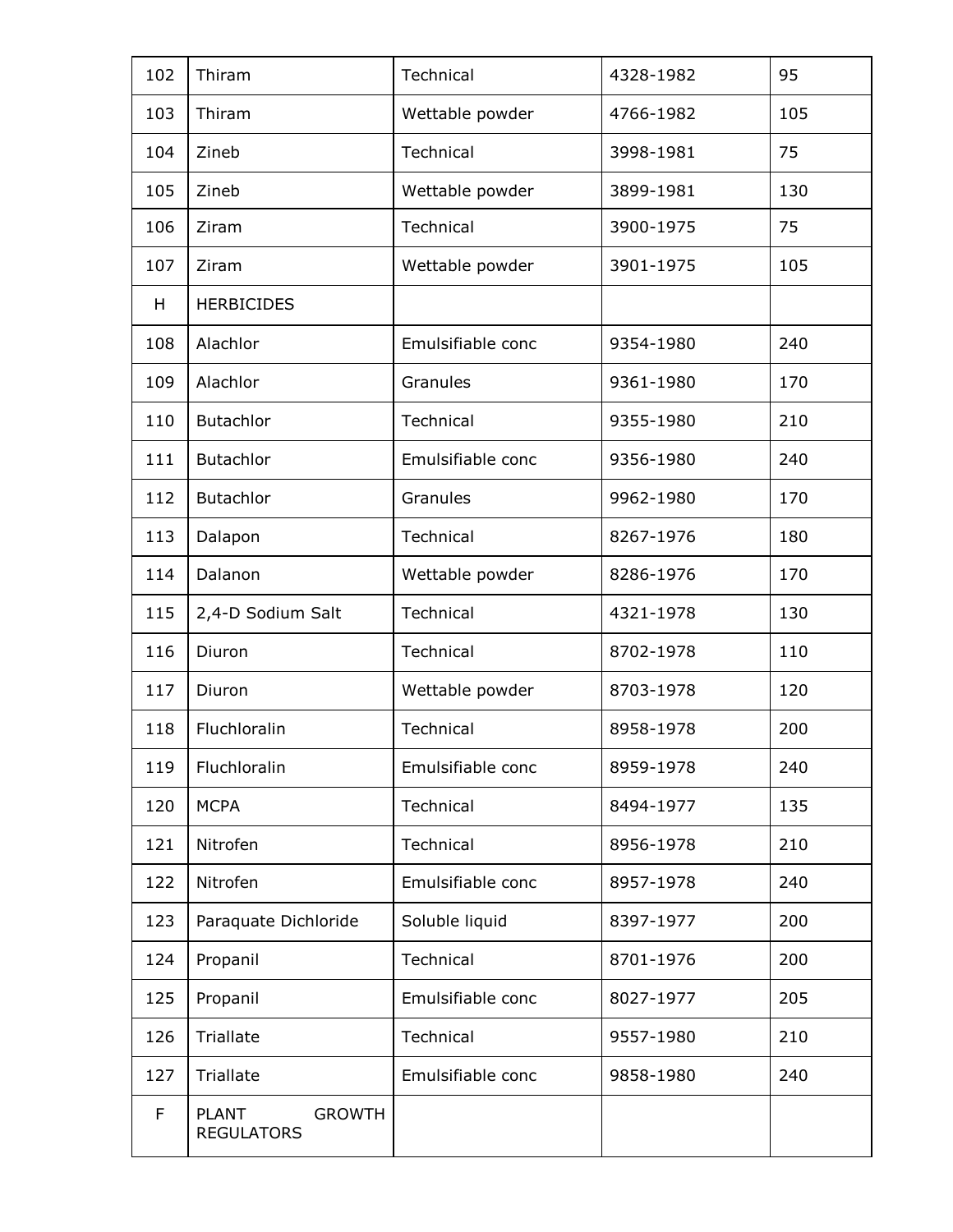| 128 | Chlormequat chloride                                                   | Technical      | 8961-1978 | 135 |
|-----|------------------------------------------------------------------------|----------------|-----------|-----|
| G   | <b>FUMIGANTS</b>                                                       |                |           |     |
| 129 | Aluminium Phosphide                                                    | Tablet         | 6438-1980 | 60  |
| 130 | Ethylene dibromide                                                     | Technical      | 1311-1966 | 95  |
| 131 | Ethylene dichloride:<br>Tetrachloride<br>Carbon<br>mixture $(3:1 v/v)$ | Technical      | 634-1965  | 130 |
| 132 | Methyl Bromide                                                         | Technical      | 1312-1980 | 85  |
| 133 | Warfarin                                                               | Technical      | 5558-1970 | 185 |
| 134 | Warfarin                                                               | Bait conc      | 5540-1970 | 160 |
| 135 | Warfarin (Sodium Salt)                                                 | Technical      | 5551-1970 | 185 |
| 136 | Warfarin (Sodium Salt)                                                 | Soluble liquid | 7168-1973 | 260 |
| 137 | Zinc Phosphide                                                         | Technical      | 1251-1984 | 60  |

2. The fees for test or analysis in respect of insecticides or their various formulations other than the ones specified in this schedule shall be as follows unless otherwise specified by the Central Government or by any other officer authorized in this behalf from time to time:

| Sr. No.       |                    | Testing Charges (in Rs.) |
|---------------|--------------------|--------------------------|
|               | Technical Grade    | 160                      |
| $\mathcal{L}$ | Dusting Powder     | 125                      |
| 3             | Wettable powder    | 160                      |
|               | Emulsifiable Conc  | 205                      |
|               | Granules           | 225                      |
| 6             | Other formulations | 210                      |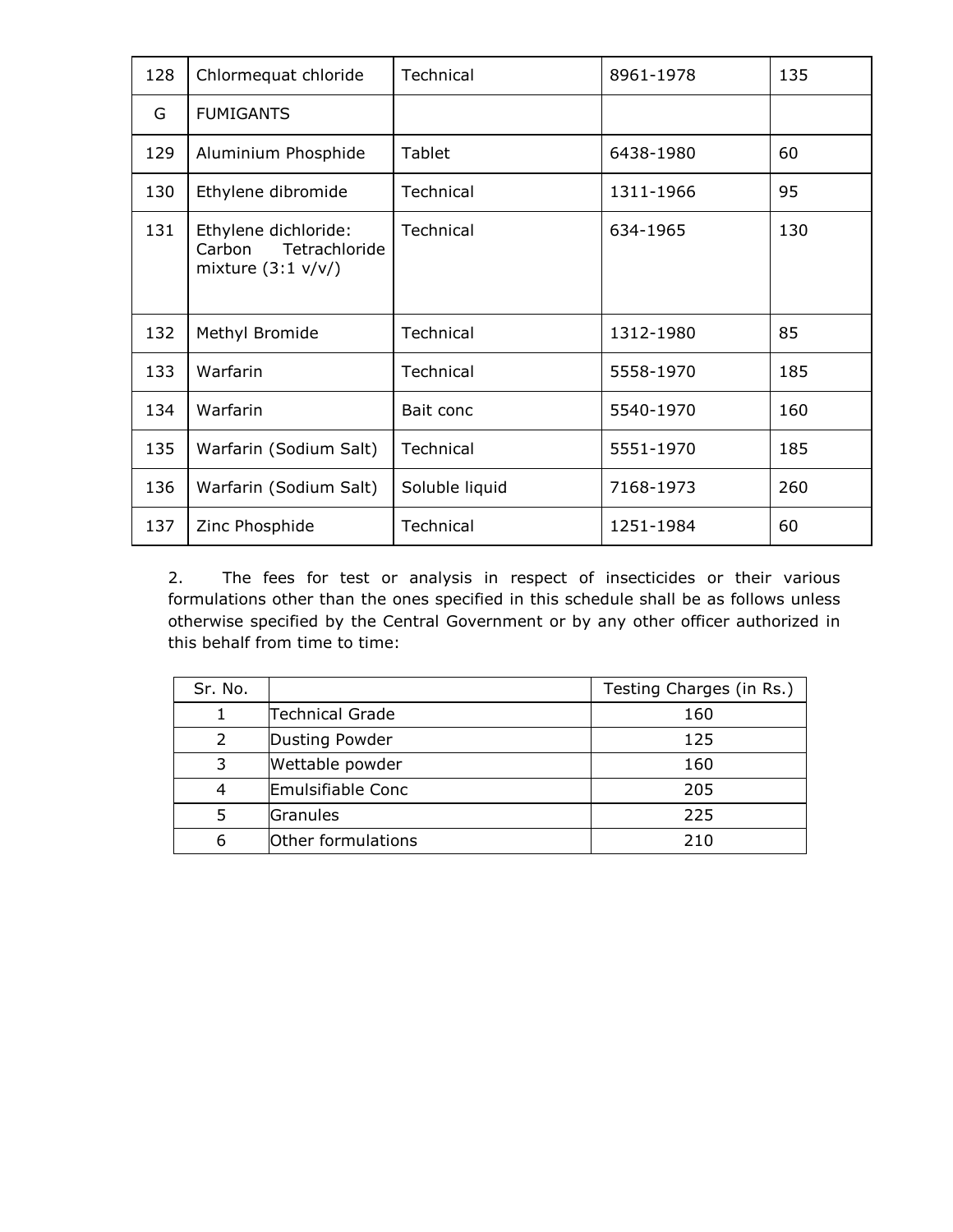## SUPLEMENTARY AMENDMENT THE INSECTICIDES ACT, 1968

#### NOTIFICATION

S. O. 15 (E), dated 1st January, 1996, - In exercise of the powers conferred by subsection (22) of Sec. 27 of the Insecticides Act, 1968 (46 of 1968), the Central Government hereby passes the following orders, namely: -

"(i) The manufacture and use of Benzene Hex chloride shall be phased out progressively and the production of its technical grade material/formulations by the existing manufactures reduced to the extent of 50 per cent. By  $31^{st}$  March, 1996 and totally banned by  $31<sup>st</sup>$  March 1997; and the certificate of Registration in respect of Benzene Hex chloride issued to various firms/persons shall be deemed to have been cancelled w. e. f.  $1<sup>st</sup>$  April, 1997. Meanwhile, ban on grant of new registration/manufacturing licenses for production/formulation of Benzene Hex chloride shall continue.

 (ii) The manufacturing licenses issued to various registrants of Benzene Hex chloride for setting up of Benzene Hex chloride manufacturing units (both technical and formulation) shall be cancelled in respect of those firms / persons which are yet to create facilities for manufacture of Benzene Hex chloride formulations.

(iii) The Certificate of registration in respect of Benzene Hex chloride shall be deemed to have lapsed in respect of those registrants who are yet to obtain manufacturing licenses.

(iv) The State Governments shall take such steps as it may deem fit for carrying into execution of these orders in that State."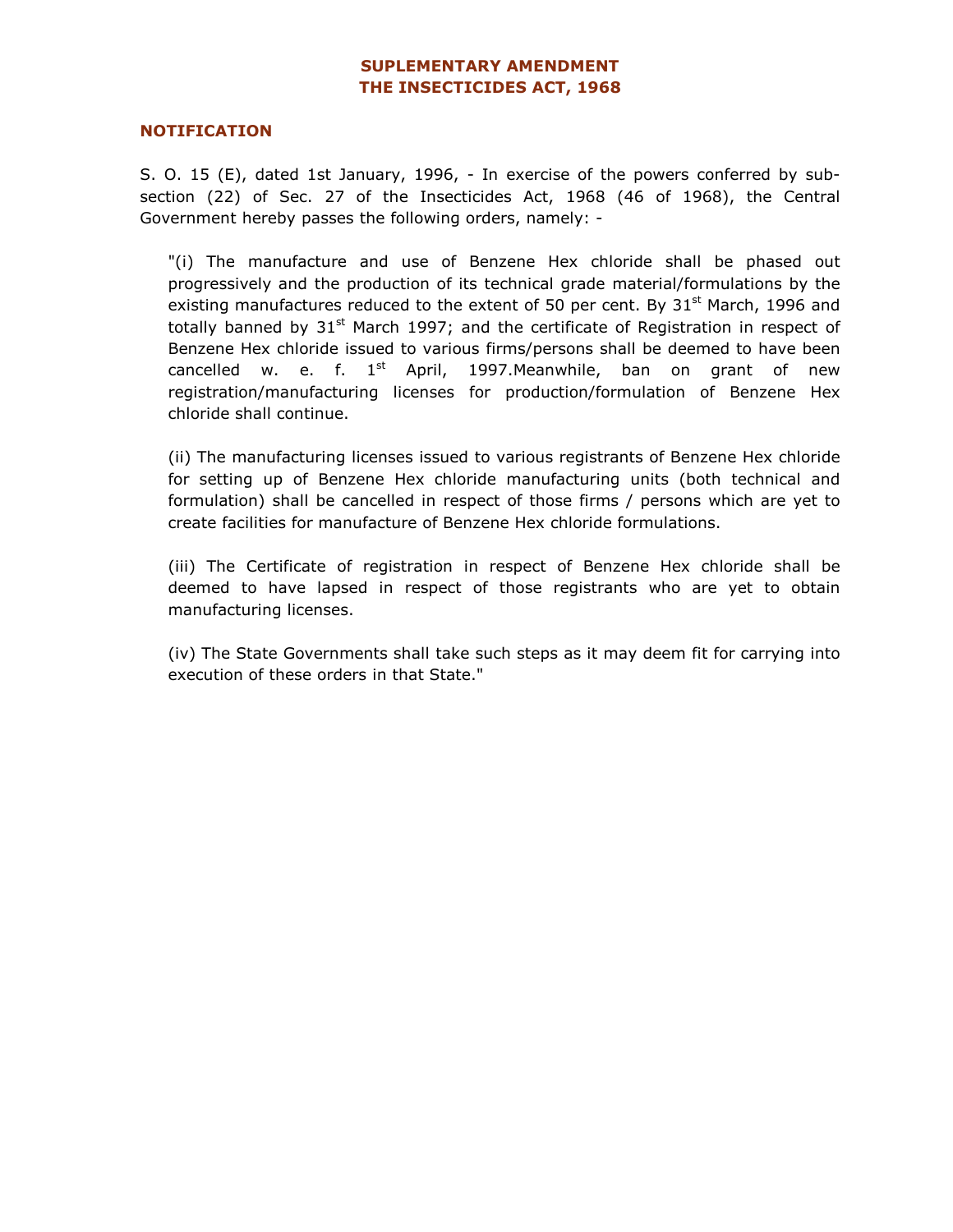## SUPPLEMENTARY AMENDMENTS THE INSECTICIDES (AMENDMENT) RULES, 1999

G.S.R. 371 (e) , dated 20th may, 1999- In exercise of the powers conferred by Sec. 36 of the Insecticides Act, 1968 (46 of 1968), the Central Government, after consultation with the Central Insecticides Board hereby makes the following rules, further to amend the Insecticides Rules, 1971, namely : -

1. SHORT TITLE AND COMMENCEMENT

(a) These rules may be called the Insecticides (Amendment) rules, 1999.

(b) They shall come into force on the date of their publication in the Official Gazette

2. In the Insecticides Rules, 1971 (hereinafter referred to as the said rules), in rule 2, after Cl. (q), the following clauses shall be inserted, namely:

(r) 'Commercial Pest Control Operation' means any application or dispersion of Insecticide(s) including fumigants in household or public or private premises or land and includes pest control operations in the field including aerial applications for commercial purposes but excludes private use;

(s) "Pest Control Operators" means any person who undertakes pest control operations and includes the person or the firm or the company or the organisation under whose control such a person(s) is operating".

3. In rule 6 of the said rules -

(a) for sub-rule (2), the following sub-rule shall be substituted, namely :-

"(2) An application form duly filled together with a bank draft, drawn in favour of the Accounts Officer, Directorate of Plant Protection, Quarantine, & Storage, payable at Faridabad towards registration fee shall be sent to the Secretary, Registration Committee, Directorate of Plant Protection, Quarantine and Storage, NH-IV, Faridabad -; 121001. Haryana. The fee shall be payable as follows: -

i. rupees five thousand each in case of application for registration under Secs. 9(3) and 9(3-B) of the Insecticides Act, 1968;

ii. Rupees two thousand five hundred in case of application for registration under Sec. 9 (4) of the Insecticides Act, 1968".

b. for sub-rule 6(A), the following sub-rule shall be substituted, namely -

"(6) (A) Issue of duplicate Certificate of Registration - A fee of rupees one hundred shall be paid in the form of demand draft drawn on the State Bank of India, Faridabad in favour of the Accounts Officer, Directorate of Plant Protection,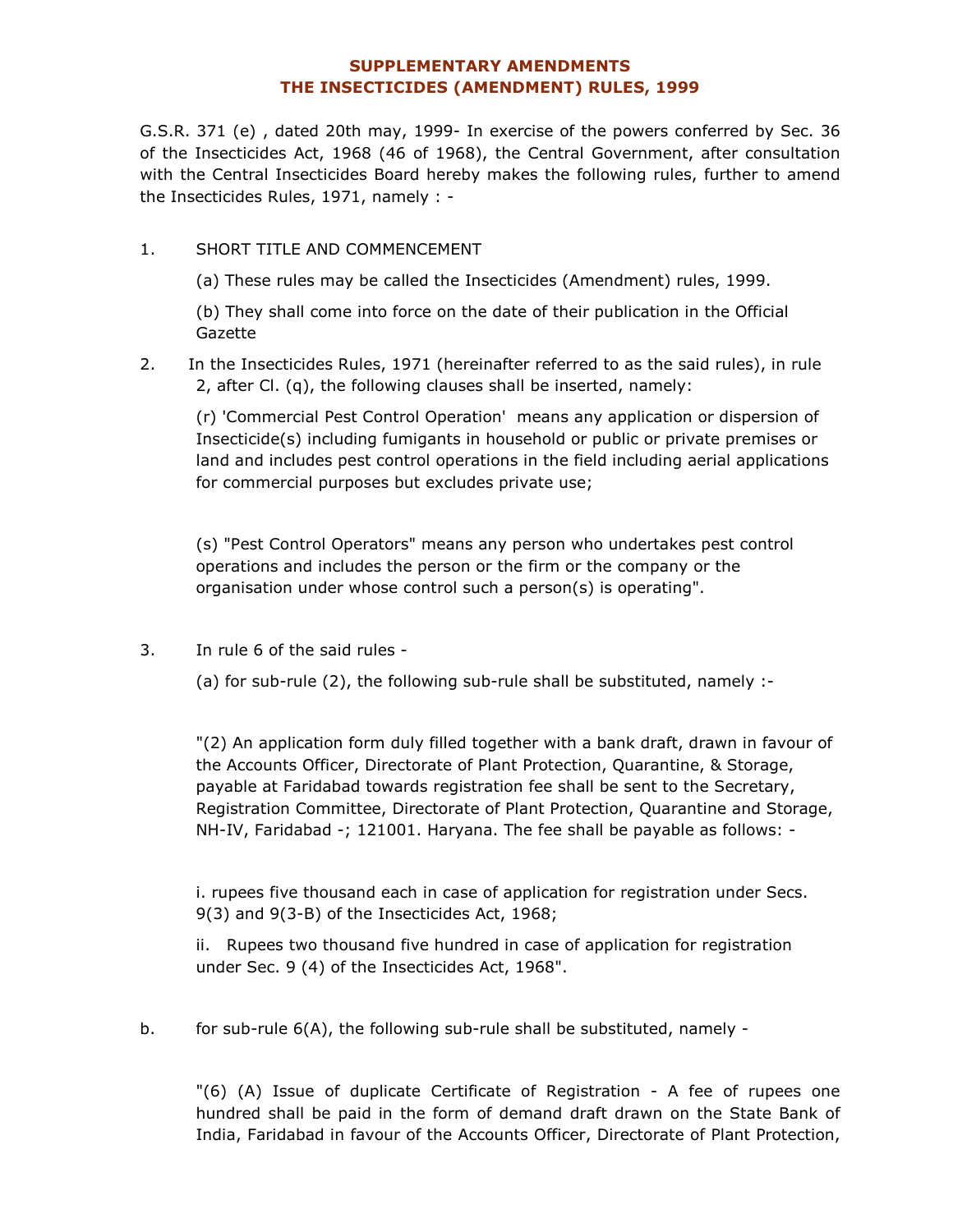Quarantine and Storage, Faridabad, Haryana for a duplicate copy of a Certificate of Registration if the original is defaced, damaged or lost."

c. after sub-rule 6(A), so amended, the following rule shall be inserted, namely ?

d. "(6) (B) Addition, deletion or alteration on the Certificate of Registration including labels and leaflets - A fee of rupees one hundred shall be paid in the form of demand draft drawn on the State Bank of India, Faridabad, in favour of the Accounts Officer. Directorate of Plant Protection, Quarantine and Storage, Faridabad, Haryana on each occasion for each Certificate of Registration for addition, deletion, alteration on the Certificate of Registration including labels and leaflets".

4. In rule 7 of the said rules -;

(a) for sub-rule (3), the following sub-rule shall be substituted, namely : -

"(3) Every appeal shall be accompanied by a demand draft of rupees one thousand towards fee and a copy of the decision appealed against".

(b) for sub-rule (4), the following sub-rule shall be substituted, namely :-

 "(4) The fee payable for preferring an appeal shall be paid by a demand draft drawn on the State Bank of India, New Delhi in favour of the Pay and Accounts Officer, Department of Agriculture and Co-operation, New Delhi."

5. In rule 9 of the said rules -

(a) for sub-rule (1), the following sub-rule shall be substituted, namely -

"(1) Application for the grant or renewal of a license to manufacture any insecticide shall be made in Form III or Form IV, as the case may be, to the licensing officer and shall be accompanied by a fee of rupees two thousand for every insecticide and a maximum of rupees twenty thousand for all insecticides for which the license is applied."

(b) for sub-rule (5), the following sub-rule shall be substituted, namely :-

"(5) A fee of rupees one hundred shall be paid for a duplicate copy of a license issued under this rule, if the original is defaced, damaged, or lost".

- 6. In rule 10 of the said rules
	- a. for sub-rule (2), the following sub-rule shall be substituted, namely:-

" (2) The fee payable under sub-rule (1) for grant or renewal of a license shall be rupees five hundred for every insecticide for which the license is applied. There shall be a separate fee for each place, if any insecticide is sold, stocked or exhibited for sale at more than one place: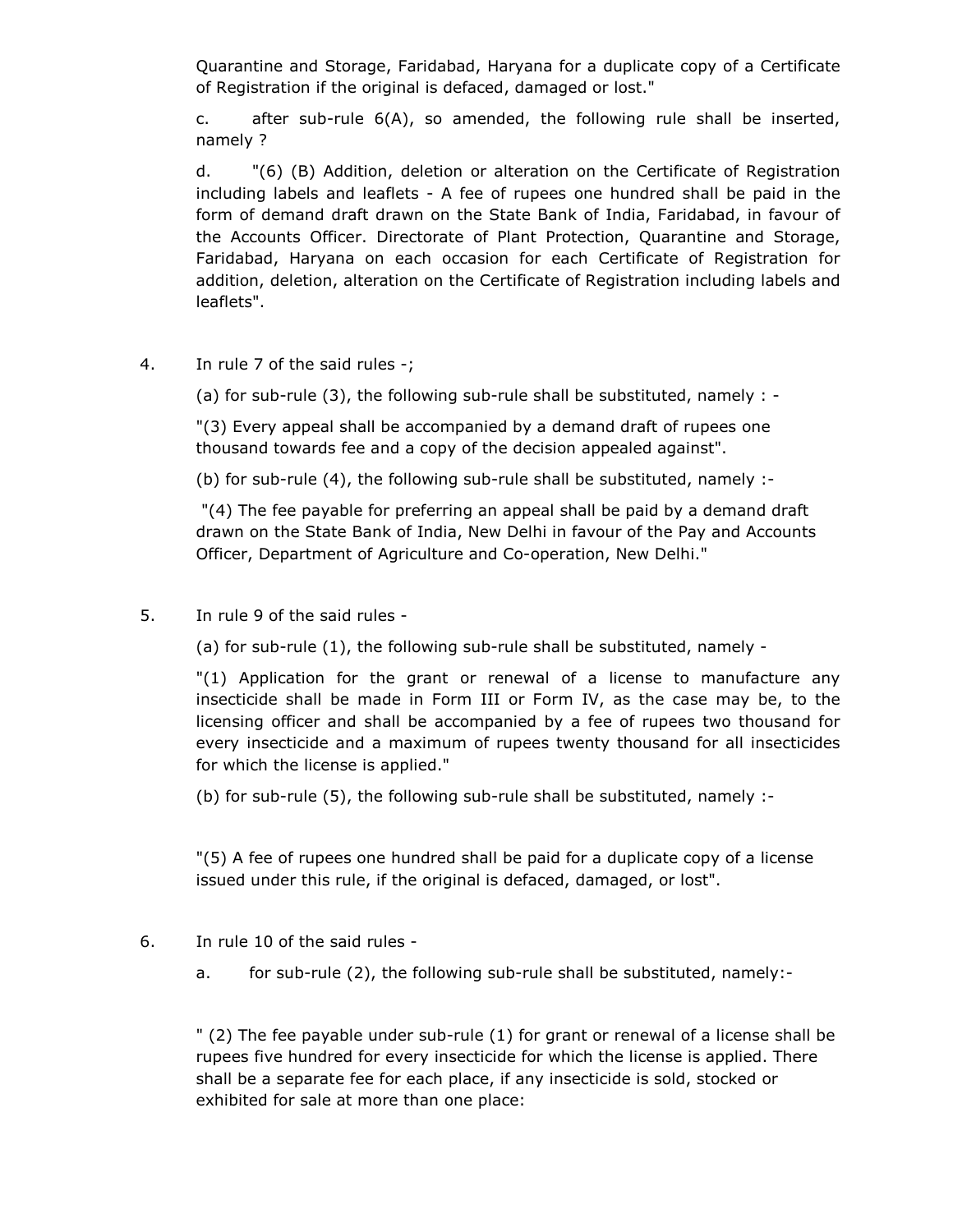Provided that the maximum fee payable in respect of insecticides commonly used for household purposes and registered as such shall be rupees seven thousand five hundred for every place:

Provided further that, if the place of sale is established in the rural areas, the fee shall be one fifth of the fee specified in this rule."

b. after sub-rule (3), the following sub-rule 3 (A) shall be inserted, namely :-

## "3-A. Pest Control Operators ?

(i) Any person who desires to undertake pest control operations, with the use of Aluminium Phosphide, Methyl bromide, Ethylene dibromide or as notified shall apply for a license in Form VI-A with a fee of rupees one thousand for each place of operation. The license granted for such operations shall be valid for a period of five years provided that the license shall be renewed after verification or inspection at the expiry of this period on application in Form VI-B for a further period of five years with an application fee of rupees one thousand.

(ii) A license to stock and use insecticides for pest control operators will be issued in Form VI-C.

(iii) Any person who applies for grant of license for undertaking pest control operations should be at least a graduate in Agriculture or in Science with Chemistry as a subject with a certificate of minimum 15 days training from any of the following institutions -;Central Food Technological Research Institute. Mysore, Indian Grain Storage Institute, Hapur and National Plant Protection Training Institute, Hyderabad.

(iv) For understanding fumigation, the pest control operators shall have to obtain special permission from the Plant Protection Adviser to the Government of India in addition to obtaining license. The Plant Protection Adviser will grant such permission as per procedure or guidelines approved by the Registration Committee.

(v) The commercial pest control operators shall adhere to the prescribed guidelines or procedures as laid down by the Plant Protection Adviser to the Government of India in regard to the fumigation operations undertaken by them. "

c. for sub-rule (6) the following sub-rule shall be substituted namely:

"(6) a fee of rupees one hundred shall be payable for a duplicate copy of a license issued under this rule if the original is defaced, damaged or lost."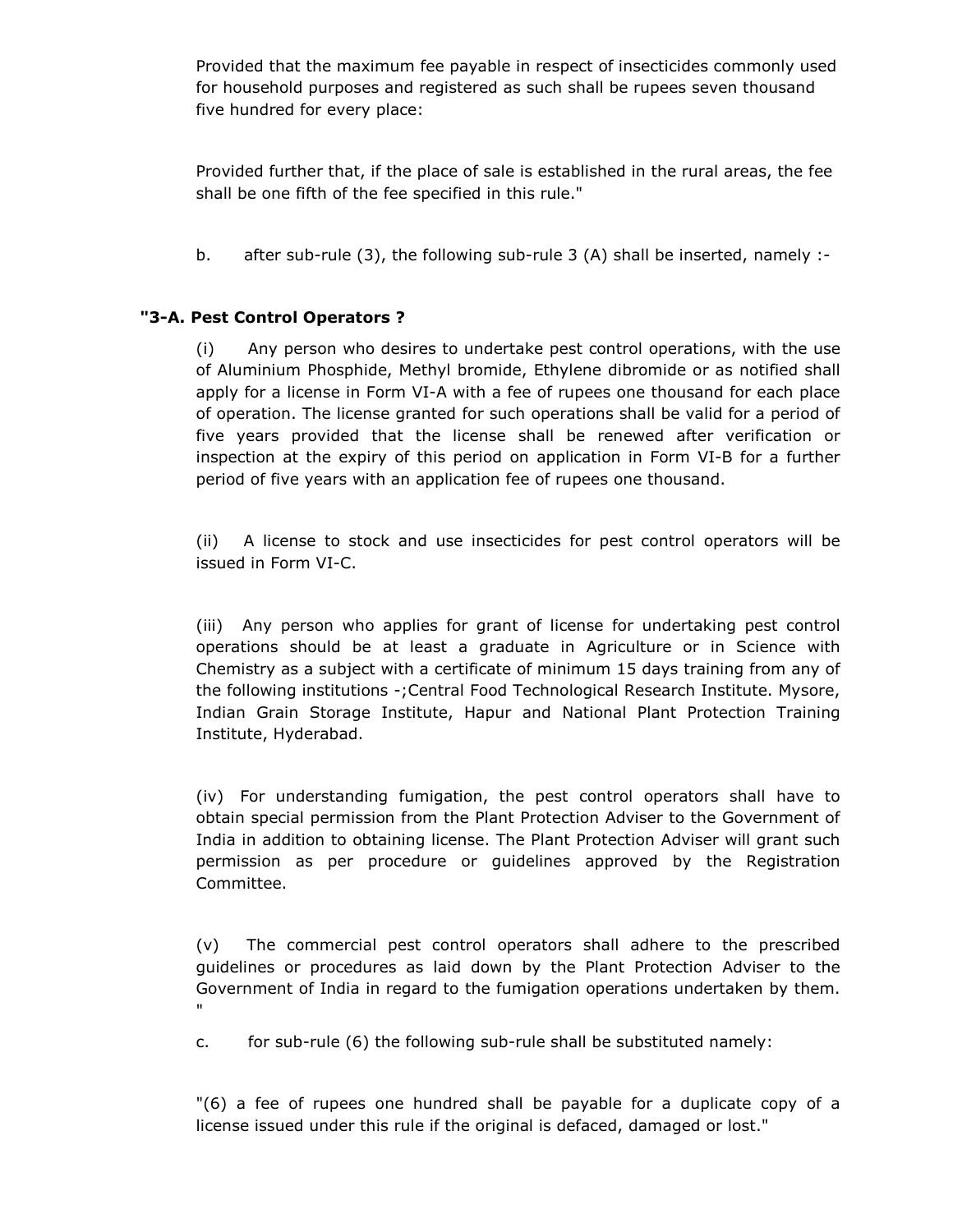7. In rule 11 of the said rules, -

1. for sub-clauses (b) (i) and (b) (ii), the following sub-clauses be substituted, namely :-

"b (i) rupees five hundred for the first month or part thereof, rupees one thousand for the second month or part thereof and rupees one thousand and five hundred for the third month or part thereof, in case of license to manufacture insecticides or to carry pest control operations;

(ii) rupees one hundred for the first month or part thereof, rupees two hundred for the second month or part thereof and rupees three hundred for the third month or part thereof, in case of any other license shall be paid along with the application for renewal.

Provided that where the main pest control operation unit or the place of sale is located in the rural areas, the late fee shall be one-fifth off the said late fee:

Provided further that in case of death or disability of the licensee, the licensing Officer may after recording reasons in writing, exempt the applicant from payment of the late fee."

2. for Cl. (c) the following clause shall be substituted, namely :-

" (c) The license shall continue to be in force until it is renewed or revoked. Where an appeal is preferred under Sec. 15, the license shall continue to be revoked until disposal of appeal or as ordered by the appellate authority pending disposal of the appeal."

8. In rule 14 of the said rules, for sub-rule (2), the following sub-rule shall be substituted, namely: -

" 2. The application under sub-rule (1) shall be accompanied by a fee of rupees one hundred. "

9. In the First Schedule to the said rules, after Form VI, the following from shall be inserted, namely:-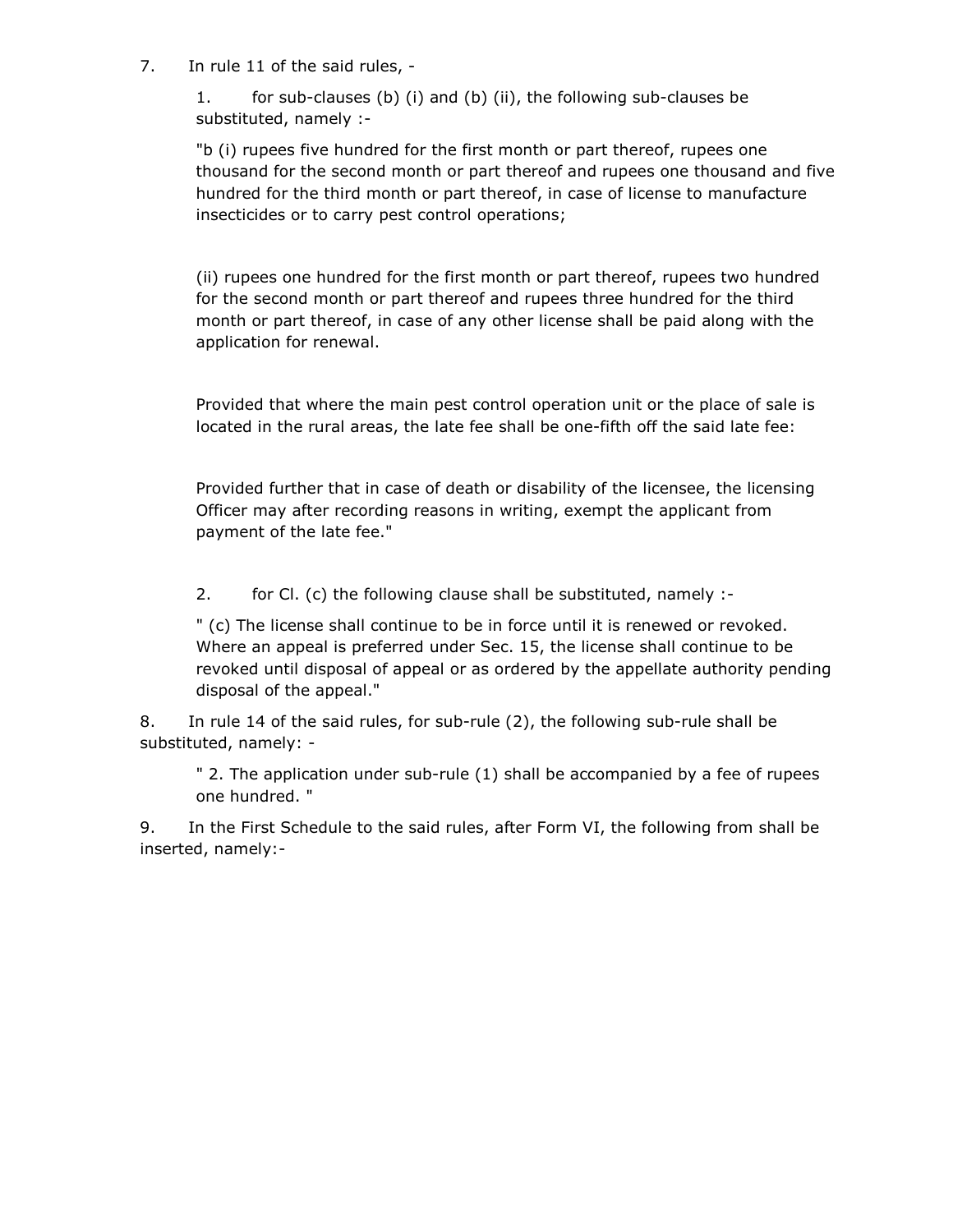# FORM VI-A [See rule 10 (3-A0]

# Application for the grant of license to stock and use restricted insecticide(s) for commercial pest control operation (s).

To,

The Licencing Authority,

- 1. Full name of the applicant (Block letters)
- 2. Address:
	- i. Registered Office.
	- ii Office
	- iii. Premises for which application is made.
- 3. Is the applicant already in business or newcomer
- 4. Qualifications of responsible technical person\*
	- i. Educational Qualification.
	- ii. Training in pest control operation.
	- iii. Experience in using restricted insecticide(s) (Attach proof in respect of claims).

5. If in the trade, give full particulars of the names of restricted insecticide(s) handled and categories of operations undertaken, the period and the place(s) at which the trade was carried on.

6. Quantity(s) of each restricted insecticide in possession on the date of application [Give details of place(s) where it is stored].

7. Details of persons engaged or proposed to be engaged (Attach separate sheet, duly authenticated).

8. Details of safety applications available along with antidotes and all other facilities required under chapter will be stored for use.

9. Situations of the branch offices and depots where the restricted insecticide(s) will be stored for use.

10. Name(s) of restricted insecticide(s), which the applicant desires to use.

11. Category (ies) applied for.

12. Particulars of the fee(s) deposited.

13. Whether permission obtained from Plant Protection Adviser to the Government of India for undertaking fumigation (Attach Proof & Validity).

> \_\_\_\_\_\_\_\_\_\_\_\_\_\_\_\_\_\_\_\_\_ Signature of the applicant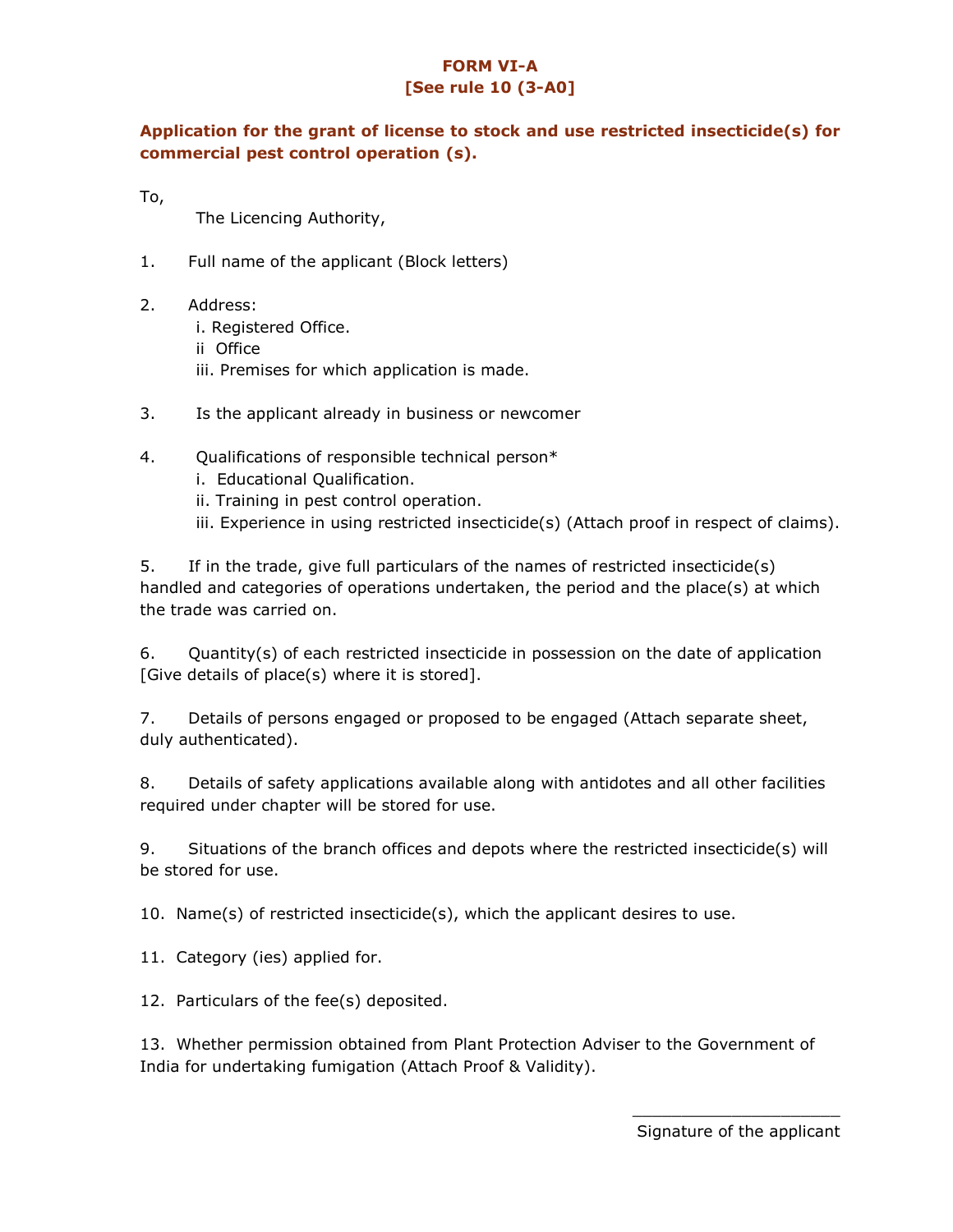#### VERIFICATION

I do hereby solemnly verify that to the best of my knowledge and belief the information given in the application and the annexure and statements accompanying it is correct and complete.

I further declare that I am making this application in my capacity as \_\_\_\_\_\_\_\_\_. And that I am competent to make this application and verify it, by virtue of \_\_\_\_\_\_; a photo or attested copy of which is enclosed herewith.

Signature with Seal

Date:

Place: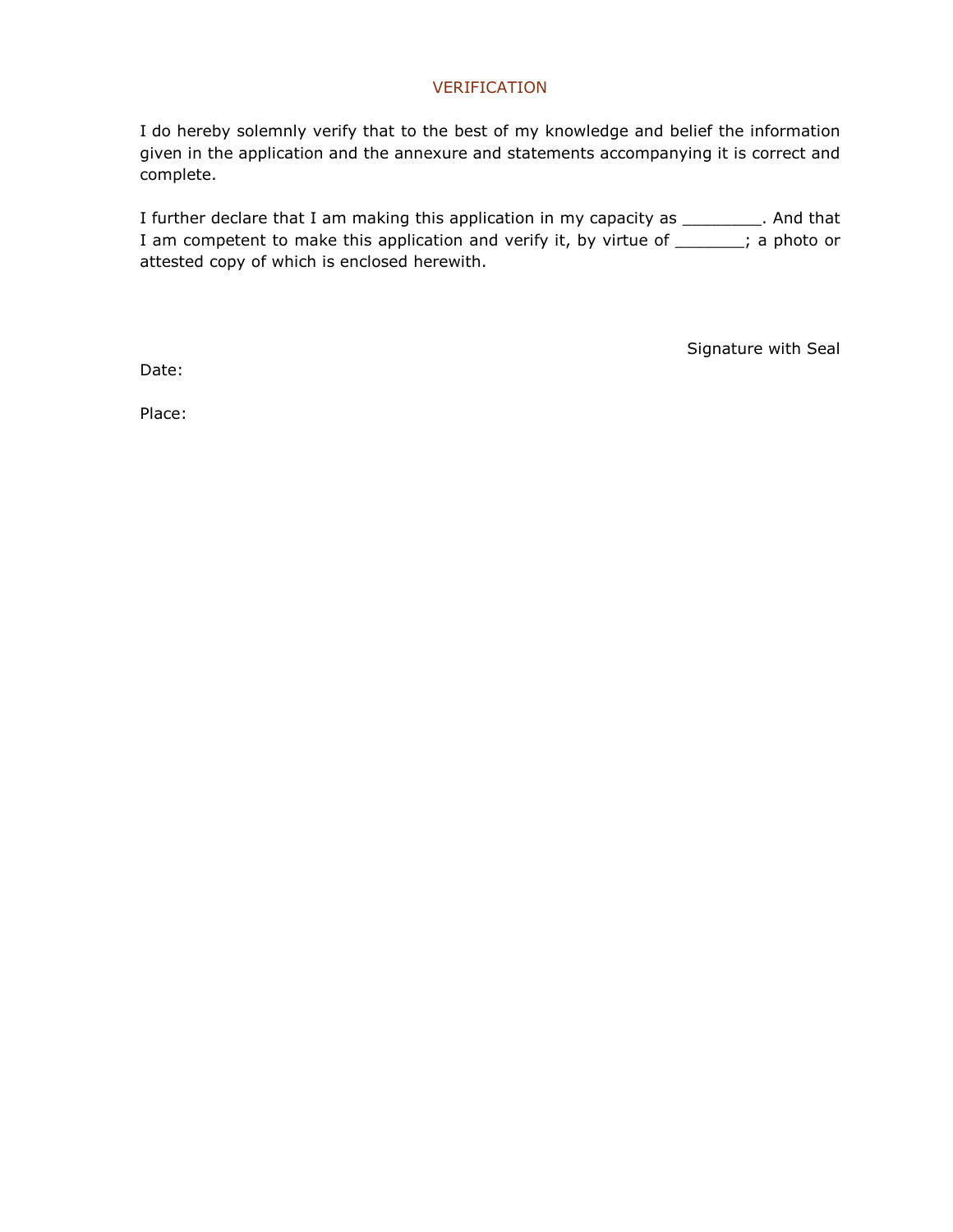## FORM VI-B

#### [See rule 10 (3-A)]

## Application for renewal of license to stock and use of restricted insecticides for commercial pest control operation(s)

To, The Licensing Authority, **State** 

I / We hereby apply for renewal of the license to stock and use of restricted insecticide for categories: I, II and III, under the name and style of The license desired to be renewed was granted by the Licensing Authority and allotted a License No. On the  $day of$   $19$ 

- 1. State the change, if any, in :
	- a. Category of operation
	- b. Expert Staff
	- c. Restricted insecticides used.
	- d. Premises of stocking.
	- e. Address including of branch offices.
	- f. Whether any new branch / unit has been opened after grant or renewal of license.
	- g. Any other change.
- 2. Particulars of fee deposited.
- 3. Give latest details of persons engaged (attach separate sheet, duly authenticated).

Signature of the Applicant

## VERIFICATION

I \_\_\_\_\_\_\_\_\_\_\_\_\_\_\_\_\_\_\_\_\_\_\_\_\_\_\_\_\_\_\_\_\_\_ s/o\_\_\_\_\_\_\_\_\_\_\_\_\_\_\_\_\_\_\_\_\_\_\_\_ do hereby solemnly verify that to the best of my knowledge and belief the information given in the application and the annexure and statements accompanying it, is correct.

I further declare that I am making this application in my capacity as (Designation) and that I am competent to make this application and verify it, by virtue of photo / attested copy of which has already been submitted.

Signature with Seal

Date :

Place :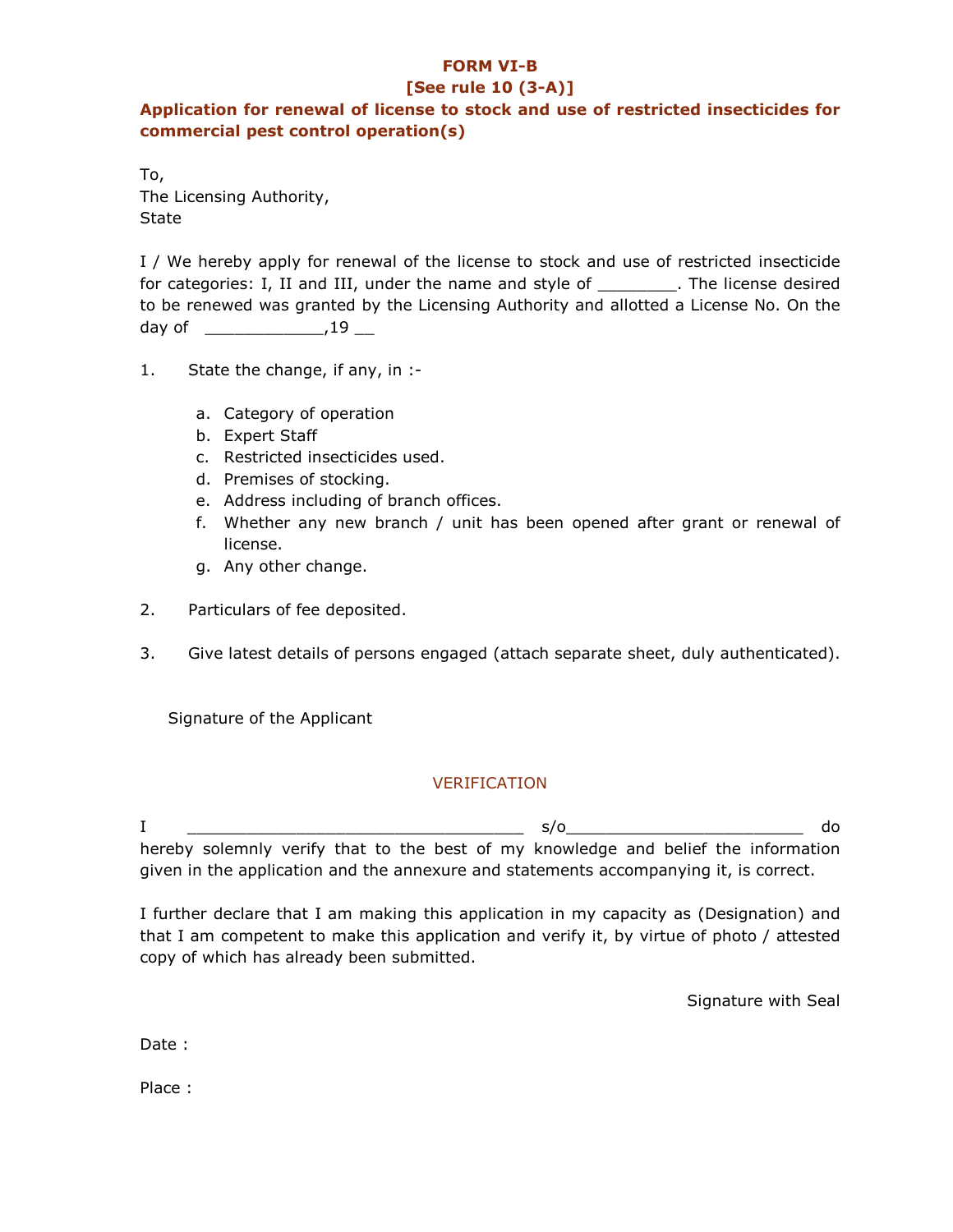## FORM VI-C [See rule 10 (3A)]

## License to stock and use restricted insecticide(s) for commercial pest control operations

I \_\_\_\_\_\_\_\_\_\_\_\_\_\_\_\_\_\_\_\_\_\_\_\_\_\_\_ am hereby licensed to stock restricted insecticides viz. \_\_\_\_\_\_\_\_\_\_\_\_\_\_\_\_\_ on the premises situated at \_\_\_\_\_\_\_ and carry out commercial pest control operations subject to the conditions specified below and to the provisions of the Insecticides Act, 1968 and the Rules there under.

2. License shall be in force from \_\_\_\_\_\_\_\_\_\_\_\_\_\_\_\_ To \_\_\_\_\_\_\_\_\_\_\_\_\_\_\_\_

3. Conditions, if any (i) (ii)

(iii)

 License No. Date **Date Licensing Authority Seal** 

For the Second Schedule to the said rules, the following Schedule shall be substituted, namely: -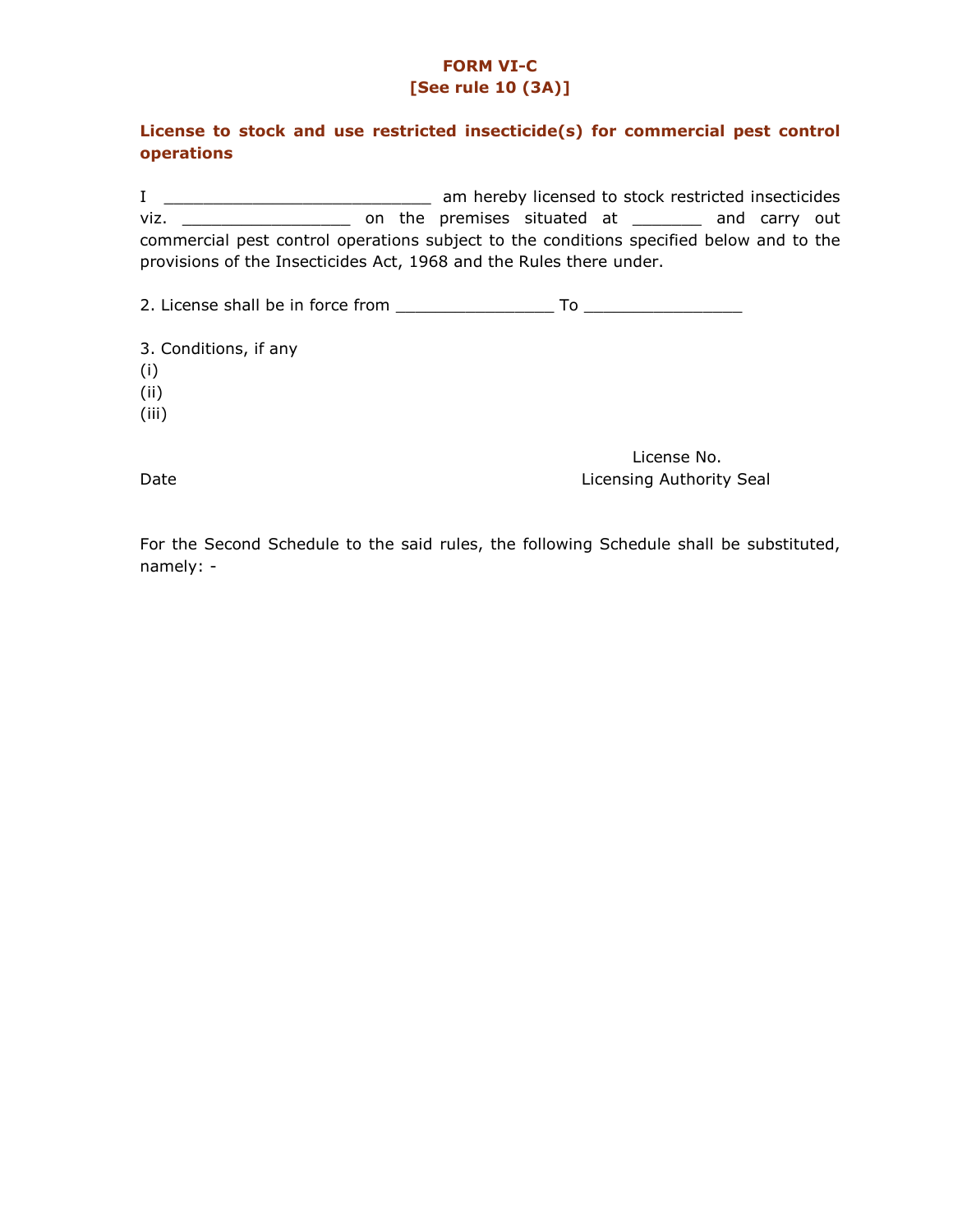# THE SECOND SCHEDULE [See rule 25]

# Fees for testing or analyzing the samples of Insecticides

| Sr. No.        | Name of Insecticide | of<br>Type<br>formulation | Testing<br>as<br>per bureau of<br>Indian<br><b>Standards</b><br>specifications<br>and<br>amendments<br>thereof | Testing<br>Charges<br>(in<br>$Rs.$ ) |
|----------------|---------------------|---------------------------|----------------------------------------------------------------------------------------------------------------|--------------------------------------|
| $\mathbf{1}$   | $\overline{2}$      | 3                         | 4                                                                                                              | 5                                    |
| (A)            | INSECTICIDES:       |                           |                                                                                                                |                                      |
| $\mathbf{1}$   | Aldrin              | Technical                 | 1306-1974                                                                                                      | 500                                  |
| $\overline{2}$ | Adrin               | Dusting<br>Powder         | 1308-1984                                                                                                      | 500                                  |
| 3              | Aldrin              | Emulsfiable<br>cone       | 1307-1982                                                                                                      | 500                                  |
| $\overline{4}$ | Aldicarb            | Encapsulated<br>Granules  | 9371-1980                                                                                                      | 500                                  |
| 5              | BHC(HCH)            | Technical and<br>Refined  | 560-1980                                                                                                       | 500                                  |
| 6              | BHC(HCH)            | Dusting<br>powder         | 561-1978                                                                                                       | 500                                  |
| $\overline{7}$ | BHC (HCH)           | Wettable<br>powder        | 569-1978                                                                                                       | 500                                  |
| 8              | BHXC(Gamma Isomer)  | Emulsiflable<br>Cone      | 632-1978                                                                                                       | 500                                  |
| 9              | Carbaryl            | Technical                 | 7539-1975                                                                                                      | 500                                  |
| 10             | Carbaryl            | Dusting<br>powder         | 7122-1984                                                                                                      | 500                                  |
| 11             | Carbaryl            | Wettable<br>Powder        | 7121-1984                                                                                                      | 500                                  |
| 12             | Carbaryul           | Granules                  | 9368-1980                                                                                                      | 500                                  |
| 13             | Carboturan          | Encapsulated<br>Granules  | 9360-1980                                                                                                      | 500                                  |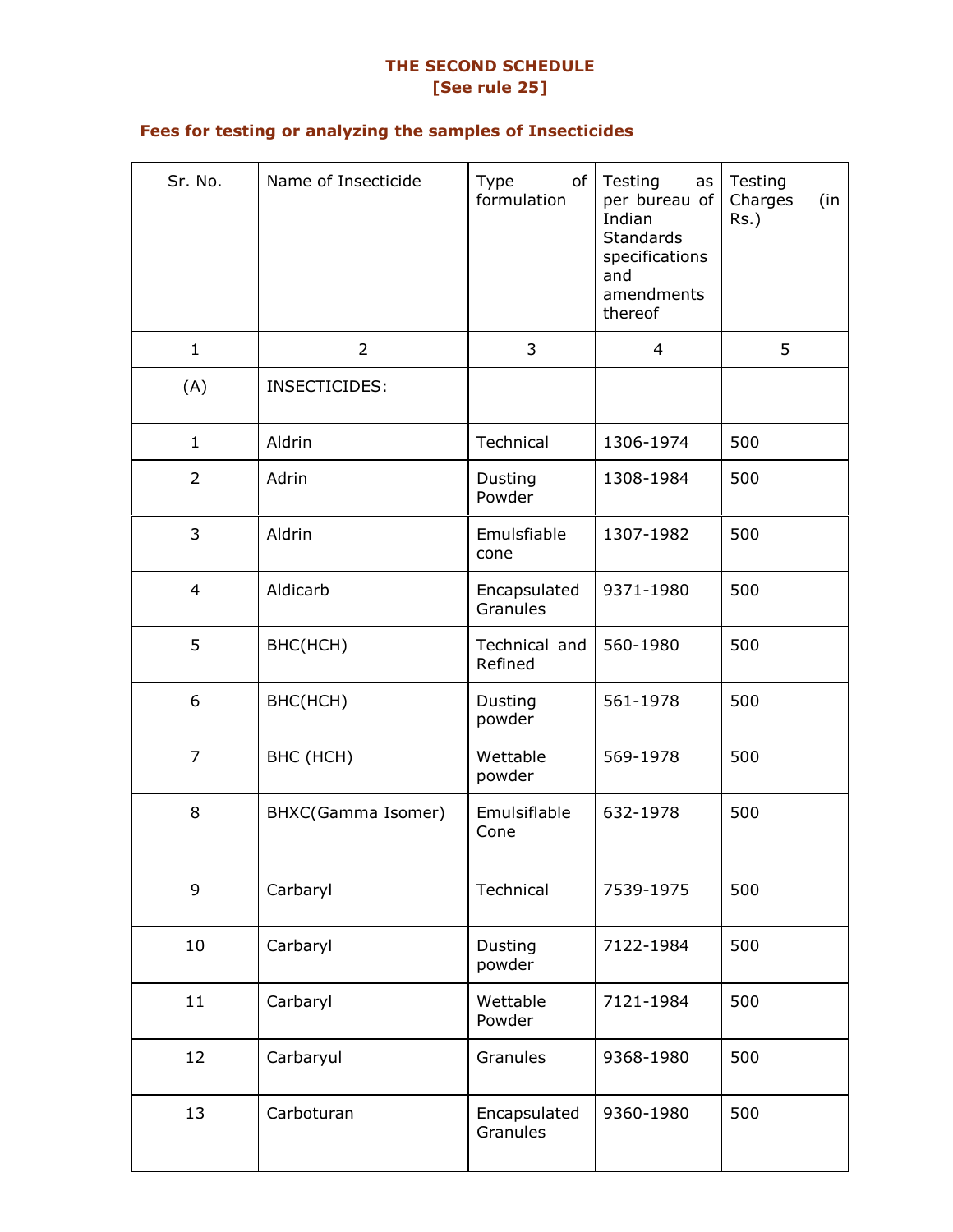| 14 | Chlordane    | Technical              | 2863-1961 | 250 |
|----|--------------|------------------------|-----------|-----|
| 15 | Chlordane    | Dusting<br>Powder      | 2864-1973 | 250 |
| 16 | Chlordane    | Emulsifiable<br>cone   | 2682-1984 | 350 |
| 17 | <b>DDT</b>   | Technical              | 563-1973  | 350 |
| 18 | <b>DDT</b>   | Dusting<br>powder      | 564-1984  | 250 |
| 19 | <b>DDT</b>   | Wettable<br>powder     | 565-1984  | 250 |
| 20 | <b>DDT</b>   | Emulsiflable<br>conc   | 633-1985  | 350 |
| 21 | Diazinon     | Technical              | 1833-1980 | 250 |
| 22 | Diazinon     | Wettable<br>powder     | 2862-1984 | 250 |
| 23 | Diazinon     | Emulsifiable<br>powder | 2861-1980 | 350 |
| 24 | Diazinon     | Granules               | 9362-1980 | 350 |
| 25 | Dichlorvos   | Technical              | 4923-1978 | 350 |
| 26 | Dichlorvos   | Emulsifiable<br>conc   | 5277-1978 | 500 |
| 27 | Dimethoate   | Technical              | 3902-1975 | 500 |
| 28 | Dimethoate   | Emulsifiable<br>conc   | 3903-1984 | 500 |
| 29 | Endosulfan   | Technical              | 4344-1978 | 250 |
| 30 | Endosulfan   | Emulsifiable<br>conc   | 4323-1980 | 350 |
| 31 | Endosulfan   | Dusting<br>powder      | 4322-1967 | 250 |
| 32 | Endosulfan   | Wettable<br>powder     | 4324-1967 | 250 |
| 33 | Fenitrothion | Technical              | 5280-1969 | 250 |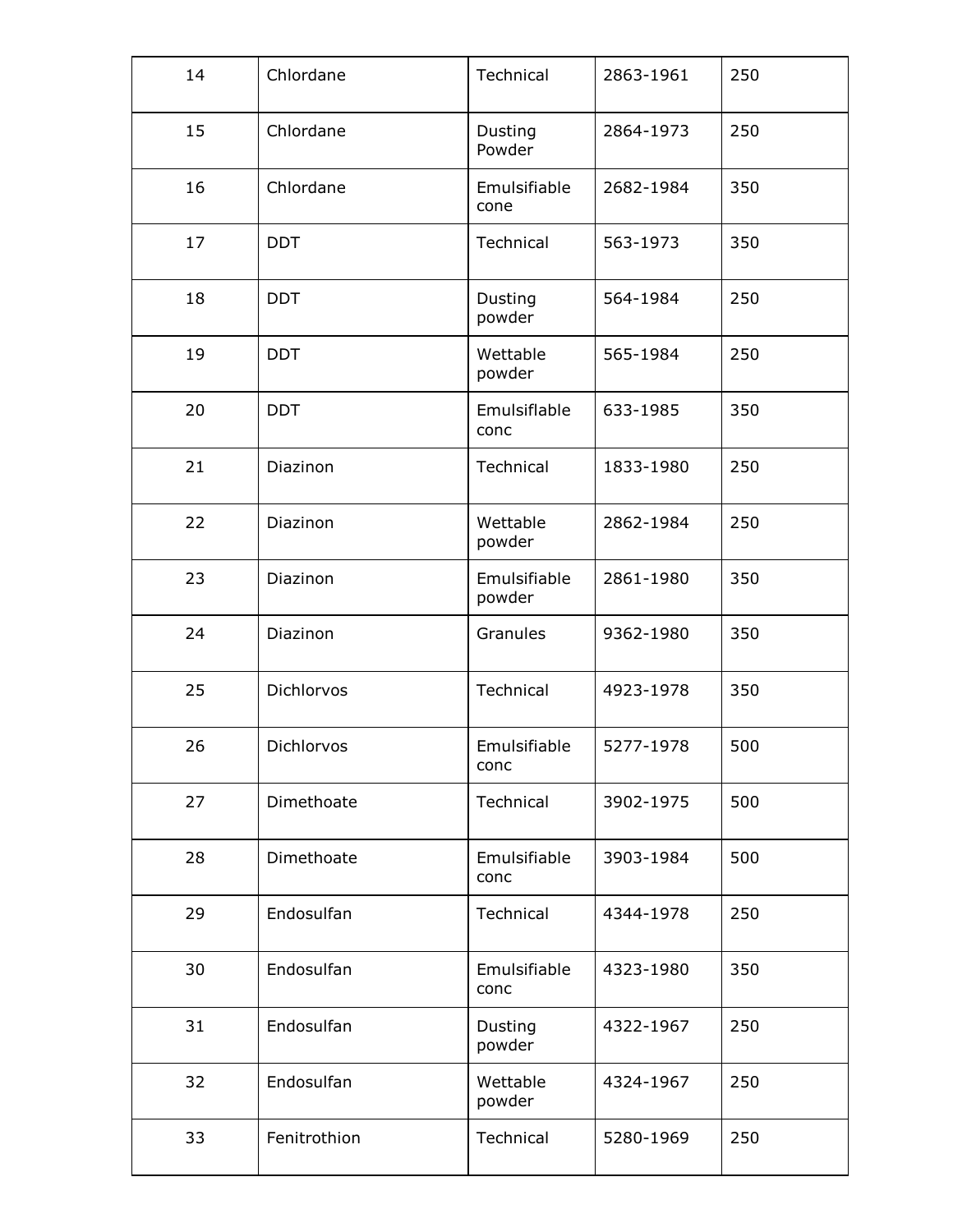| 34 | Fenitrothion     | Dusting<br>powder    | 7126-1973 | 250 |
|----|------------------|----------------------|-----------|-----|
| 35 | Fenitrothion     | Emulsifiable<br>conc | 5281-1979 | 250 |
| 36 | Fenitrothion     | Granules             | 9365-1980 | 350 |
| 37 | Fenthion         | Technical            | 7950-1976 | 500 |
| 38 | Fenthion         | Emulsifiable<br>conc | 7948-1976 | 500 |
| 39 | Fenthion         | Granules             | 9353-1980 | 500 |
| 40 | Formothion       | Emulsifiable<br>conc | 8926-1976 | 350 |
| 41 | Heptachlor       | Technical            | 6432-1972 | 250 |
| 42 | Heptachlor       | Dusting<br>powder    | 6429-1981 | 250 |
| 43 | Heptachlor       | Emulsifiable<br>conc | 6439-1978 | 350 |
| 44 | Lindane          | Technical            | 1592-1986 | 500 |
| 45 | Lindane          | Granules             | 9370-1980 | 500 |
| 46 | Malathion        | Technical            | 1832-1978 | 500 |
| 47 | Malathion        | Dusting<br>powder    | 2568-1978 | 500 |
| 48 | Malathion        | Wettable<br>powder   | 2569-1978 | 500 |
| 49 | Malathion        | Emulsifiable<br>conc | 2567-1978 | 500 |
| 50 | Methyl Parathion | Technical            | 2570-1980 | 500 |
| 51 | Methyl Parathion | Dusting<br>powder    | 8960-1978 | 250 |
| 52 | Methyl Parathion | Emulsifiable<br>conc | 2865-1978 | 500 |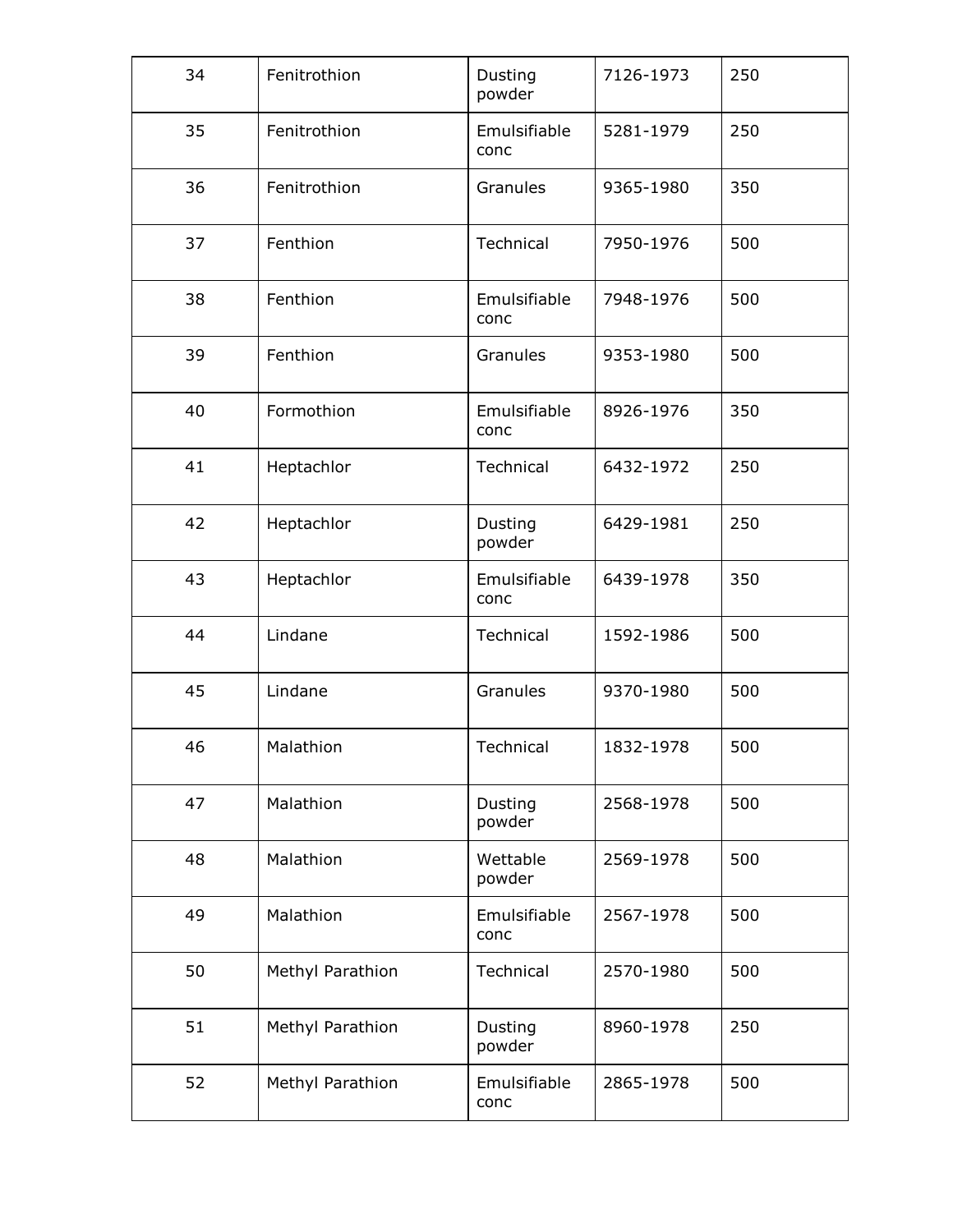| 53 | Methyl Parathion   | Technical                         | 9372-1980        | 250 |
|----|--------------------|-----------------------------------|------------------|-----|
| 54 | Monocrotophos      | Technical                         | 8025-1983        | 650 |
| 55 | Monocrotophos      | Soluble liquid                    | 8074-1983        | 500 |
| 56 | Nicotine Sulphate  | Solution                          | 1055-1984        | 250 |
| 57 | Oxy-demeton-methyl | Technical                         | 8258-1976        | 250 |
| 58 | Oxy-demeton-methyl | Emulsifiable<br>conc              | 8259-1976        | 350 |
| 59 | Phenthoate         | Technical                         | 8293-1976        | 250 |
| 60 | Phenthoate         | Emulsifiable<br>conc              | 8291-1976        | 350 |
| 61 | Phorate            | Technical<br>7976-1976            |                  | 250 |
| 62 | Phorate            | Emulsifiable<br>conc              | 9359-1980        | 500 |
| 63 | Phosalone          | Technical<br>8488-1977            |                  | 500 |
| 64 | Phosalone          | Emulsifiable<br>8487-1977<br>conc |                  | 500 |
| 65 | Phosphamidon       | Technical                         | 4598-1968        | 250 |
| 66 | Phosphamidon       | Soluble liquid                    | 6177-1981        | 250 |
| 67 | Propoxur           | Technical                         | 8496-1977        | 250 |
| 68 | Pyrethrum          | Emulsifiable<br>conc              | 4808-1982        | 200 |
| 69 | Pyrethrum          | Extract                           | 1051-1988        | 250 |
| 70 | Pyrethrum          | Larvicidal Oil                    | 6014-1978        | 250 |
| 71 | Quinalphos         | Technical                         | 500<br>6072-1983 |     |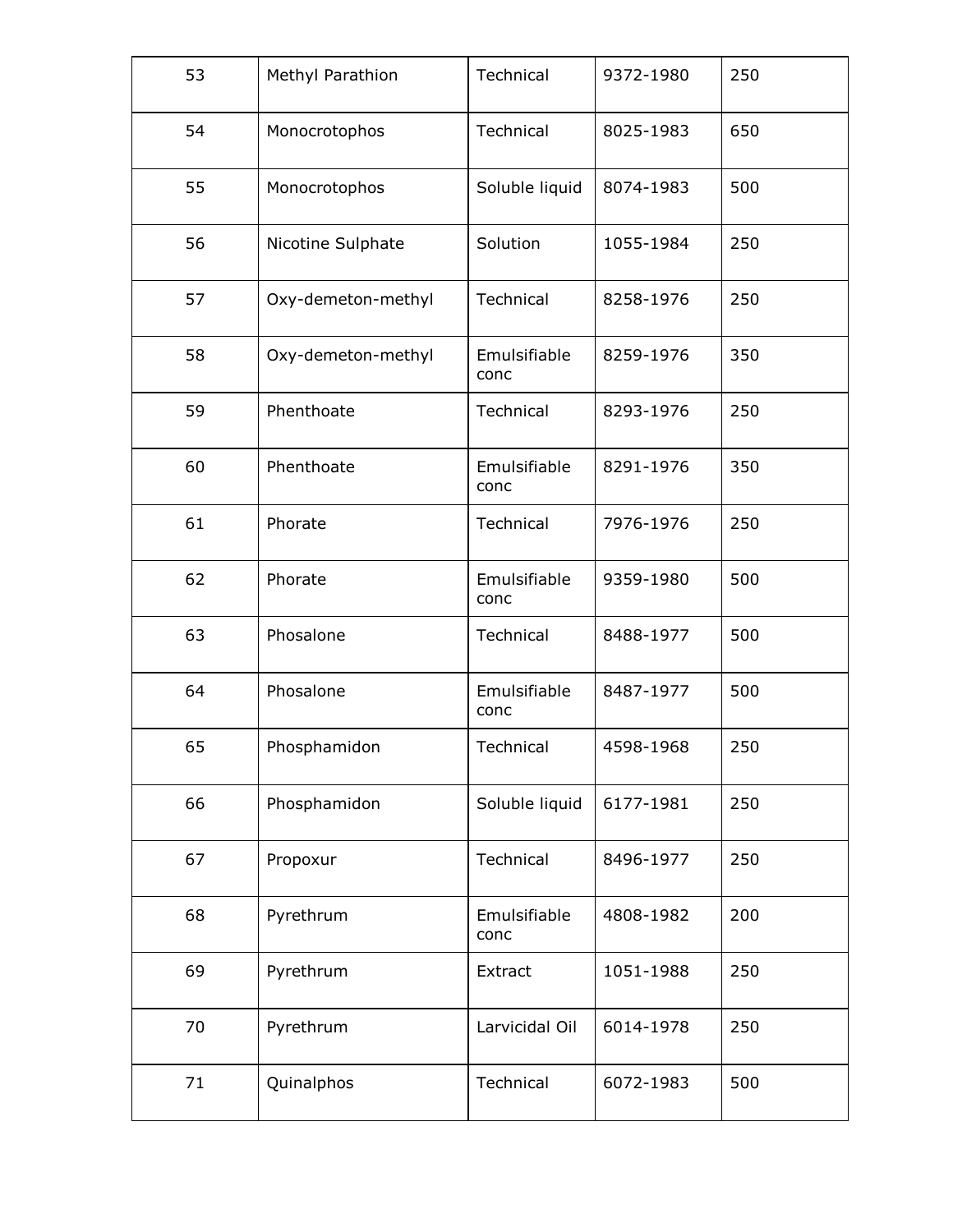| 72           | Quinalphos         | Dusting<br>Powder               | 8029-1984 | 500 |
|--------------|--------------------|---------------------------------|-----------|-----|
| 73           | Quinalphos         | Emulsifiable<br>conc            | 8028-1976 | 500 |
| 74           | Quinalphos         | Granules                        | 9366-1980 | 500 |
| 75           | Thiometon          | Emulsifiable<br>conc            | 3905-1966 | 350 |
| 76           | Thiometon          | Concentrate                     | 3904-1966 | 250 |
| 77           | Tempehos           | Technical                       | 8701-1978 | 500 |
| 78           | Temephos           | Emulsifiable<br>conc            | 8498-1977 | 500 |
| 79           | Trichlorphon       | Technical                       | 7945-1976 | 250 |
| 80           | Trichlorphon       | Dusting<br>7943-1976<br>Powder  |           | 250 |
| 81           | Trichlorphon       | Granules<br>9364-1976           |           | 350 |
| $\mathsf B$  | <b>ACARICIDES:</b> |                                 |           |     |
| 82           | Dicofol            | Technical                       | 5278-1969 | 250 |
| 83           | Dicofol            | Emulsifiable<br>conc            | 5279-1969 | 250 |
| $\mathsf{C}$ | <b>FUNGICIDES</b>  |                                 |           |     |
| 84           | Carbendazim (MBC)  | Technical                       | 8445-1977 | 500 |
| 85           | Carbendazim        | Wettable<br>8446-1977<br>powder |           | 500 |
| 86           | Copper Oxychloride | Technical                       | 1486-1978 | 500 |
| 87           | Copper Oxychloride | Dusting<br>Powder               | 1506-1977 | 250 |
| 88           | Copper Oxychloride | Wettable<br>Powder              | 1507-1982 | 250 |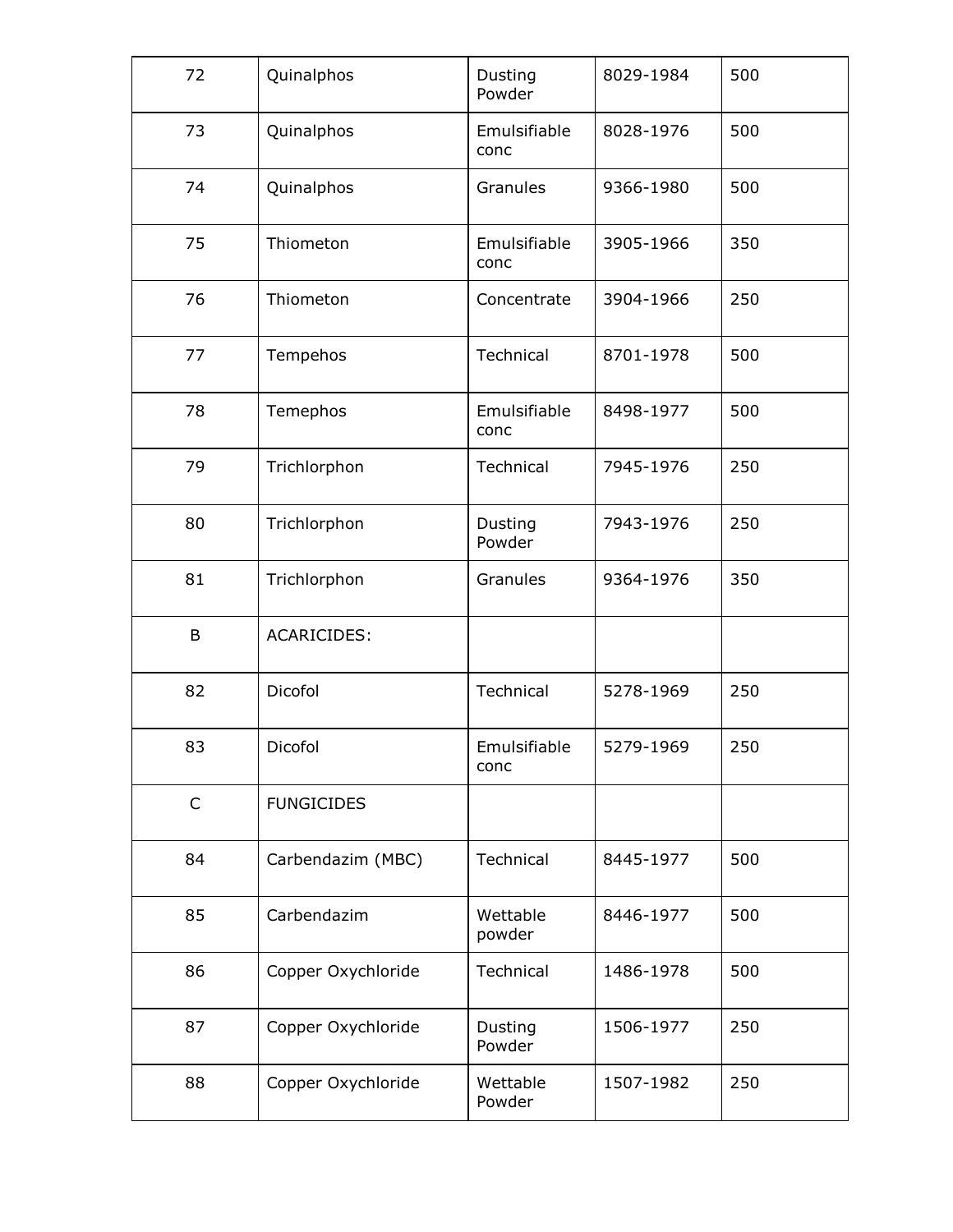| 89  | Curprous Oxide                           | Technical                       | 1682-1973 | 250 |
|-----|------------------------------------------|---------------------------------|-----------|-----|
| 90  | Ediphenphos                              | Technical                       | 8954-1978 | 500 |
| 91  | Ediphenphos                              | Emulsifiable<br>conc            | 8955-1978 | 500 |
| 92  | Ethyl Mercury Chloride                   | Technical                       | 2354-1983 | 250 |
| 93  | Lime Sulphur                             | Solution                        | 1050-1984 | 350 |
| 94  | Mancozeb                                 | Technical                       | 8707-1978 | 250 |
| 95  | Mancozeb                                 | Wettable<br>Powder              | 8707-1978 | 350 |
| 96  | Methoxy ethyl mercury<br>Chloride (MEMC) | Seed dressing                   | 2358-1984 | 250 |
| 97  | Pentachloronitrobenzene<br>(PCNB)        | Technical<br>7985-1976          |           | 500 |
| 98  | Pentachloronitrobenzene<br>(PCNB)        | Dusting<br>7944-1976<br>powder  |           | 500 |
| 99  | Pentachloronitrobenzene<br>(PCNB)        | Wettable<br>powder              | 7948-1976 | 500 |
| 100 | Phenylmercury acetate                    | Technical                       | 2126-1973 | 250 |
| 101 | Sulphur                                  | Dusting<br>powder               | 6444-1979 | 250 |
| 102 | Sulphur                                  | Wettable<br>3383-1983<br>powder |           | 350 |
| 103 | Thiram                                   | Technical<br>4328-1982          |           | 250 |
| 104 | Thiram                                   |                                 | 4766-1982 | 250 |
| 105 | Zineb                                    | Technical<br>3998-1981          |           | 250 |
| 106 | Zineb                                    |                                 | 3899-1981 | 350 |
| 107 | Ziram                                    | Technical                       | 3900-1975 | 250 |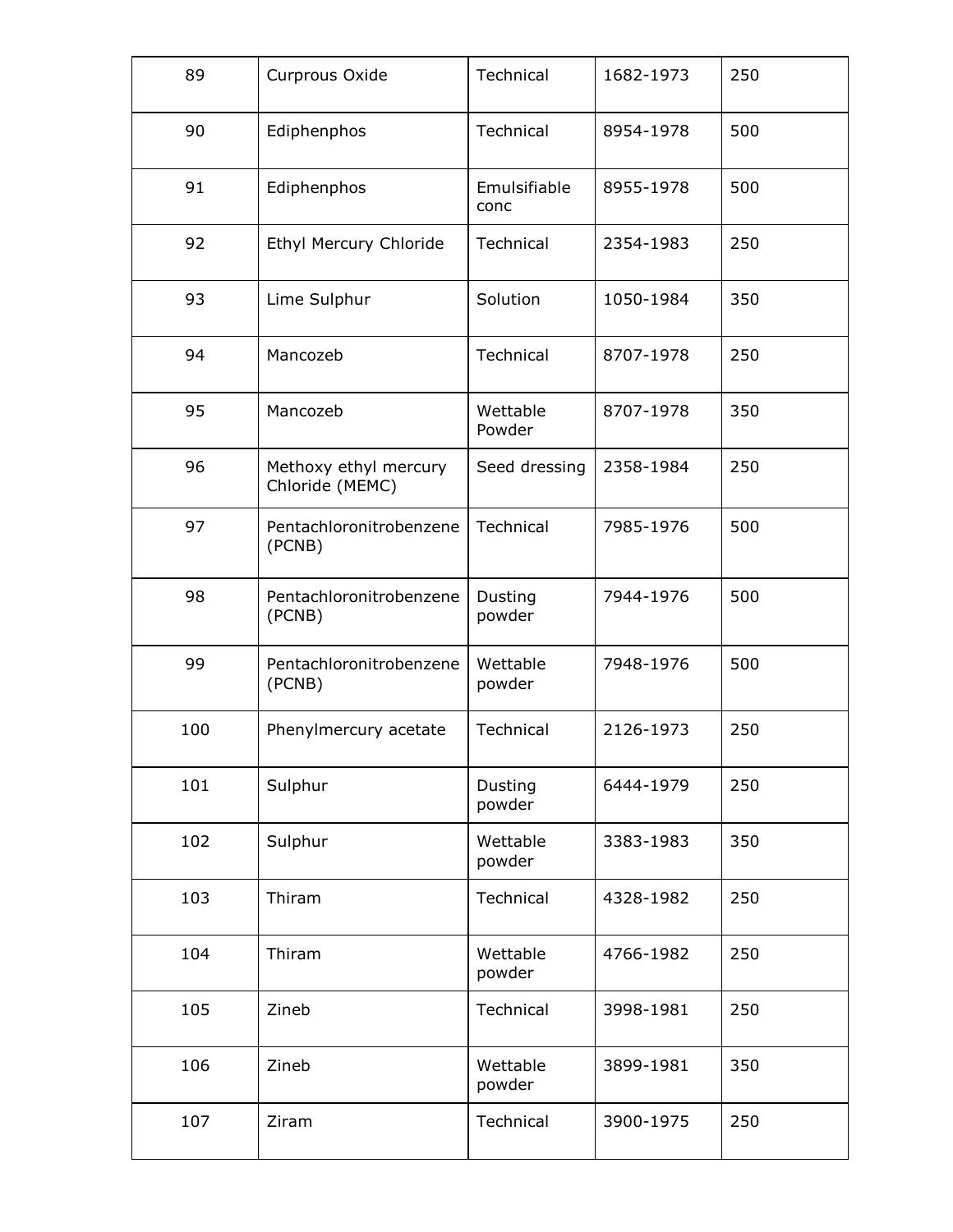| 108 | Ziram                | Wettable<br>powder     | 3901-1975        | 250 |
|-----|----------------------|------------------------|------------------|-----|
| D   | <b>HERBICIDES</b>    |                        |                  |     |
| 109 | Alachlor             | Emulsifiable<br>conc   | 9354-1980        | 500 |
| 110 | Alachlor             | Granules               | 9361-1980        | 350 |
| 111 | <b>Butachlor</b>     | Technical              | 9355-1980        | 500 |
| 112 | <b>Butachlor</b>     | Emulsifiable<br>conc   | 9356-1980        | 500 |
| 113 | <b>Butachlor</b>     | Granules               | 9962-1980        | 350 |
| 114 | Technical<br>Dalapon |                        | 8267-1976<br>500 |     |
| 115 | Dalanon              | Wettable<br>powder     | 8286-1976        | 350 |
| 116 | 2,4-D Sodium Salt    | Technical<br>4321-1978 |                  | 350 |
| 117 | Diuron               | Technical              | 8702-1978        | 250 |
| 118 | Diuron               | Wettable<br>powder     | 8703-1978        | 250 |
| 119 | Fluchloralin         | Technical              | 8958-1978        | 500 |
| 120 | Fluchloralin         | Emulsifiable<br>conc   | 8959-1978        | 500 |
| 121 | <b>MCPA</b>          | Technical              | 8494-1977        | 350 |
| 122 | Nitrofen             | Technical              | 8956-1978        | 500 |
| 123 | Nitrofen             | Emulsifiable<br>conc   | 8957-1978        | 500 |
| 124 | Paraquate Dichloride | Soluble liquid         | 8397-1977        | 500 |
| 125 | Propanil             | Technical              | 8701-1976        | 500 |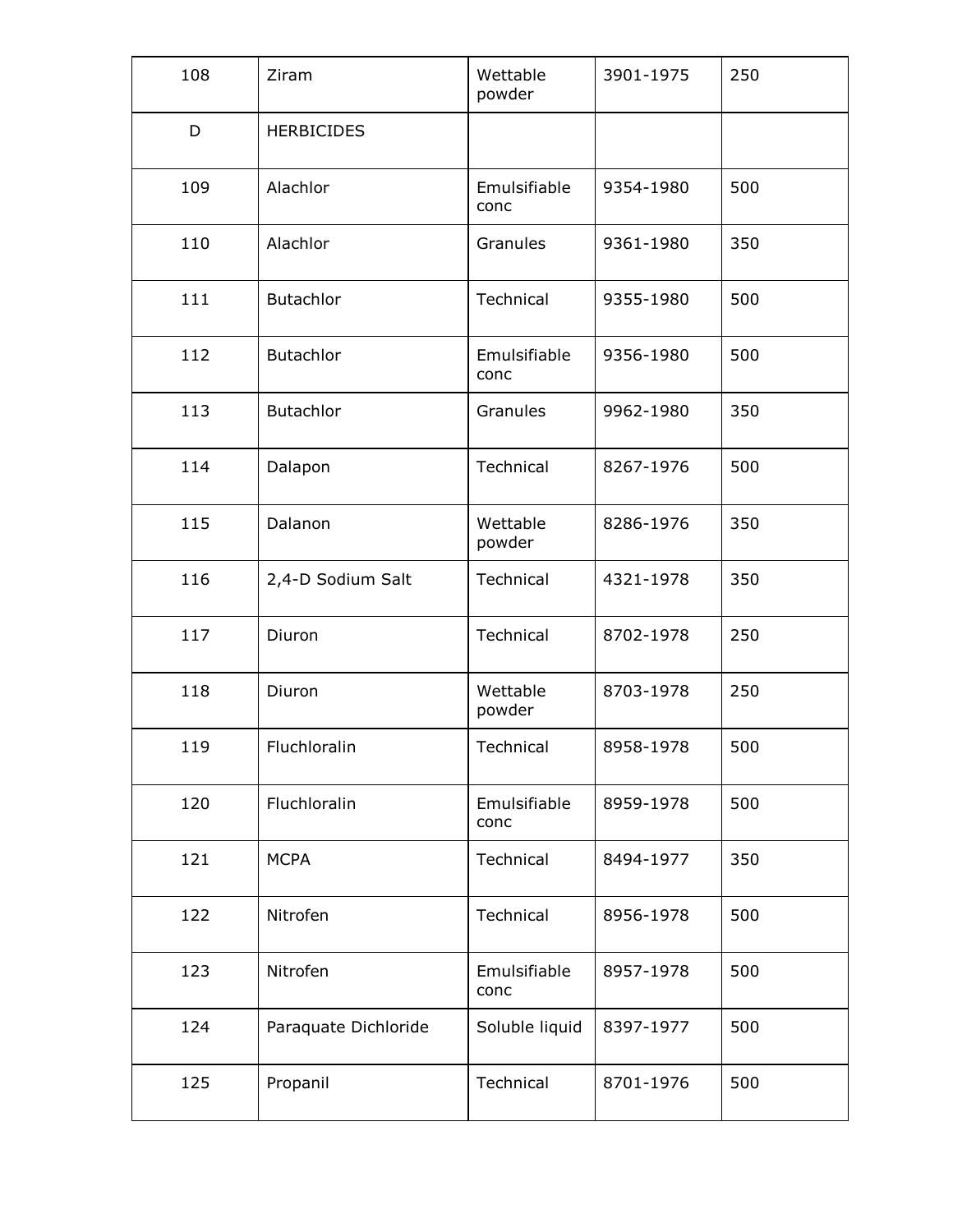| 126         | Propanil                                                               | Emulsifiable<br>conc   | 8027-1977 | 500 |
|-------------|------------------------------------------------------------------------|------------------------|-----------|-----|
| 127         | Triallate                                                              | Technical              | 9557-1980 | 500 |
| 128         | Triallate                                                              | Emulsifiable<br>conc   | 9858-1980 | 500 |
| E           | <b>PLANT</b><br><b>GROWTH</b><br><b>REGULATORS</b>                     |                        |           |     |
| 129         | Chlormequat chloride                                                   | Technical              | 8961-1978 | 350 |
| $\mathsf F$ | <b>FUMIGANTS</b>                                                       |                        |           |     |
| 130         | Aluminium Phosphide                                                    | Tablet                 | 250       |     |
| 131         | Ethylene dibromide                                                     | Technical<br>1311-1966 |           | 250 |
| 132         | Ethylene dichloride:<br>Tetrachloride<br>Carbon<br>mixture $(3:1 v/v)$ | Technical              | 634-1965  | 350 |
| 133         | Methyl Bromide                                                         | Technical              | 1312-1980 | 250 |
| 134         | Warfarin                                                               | Technical              | 5558-1970 | 500 |
| 135         | Warfarin                                                               | 5540-1970<br>Bait conc |           | 350 |
| 136         | Warfarin (Sodium Salt)                                                 | Technical              | 5551-1970 | 500 |
| 137         | Warfarin (Sodium Salt)                                                 | Soluble liquid         | 7168-1973 | 500 |
| 138         | Zinc Phosphide                                                         | Technical<br>1251-1984 |           | 250 |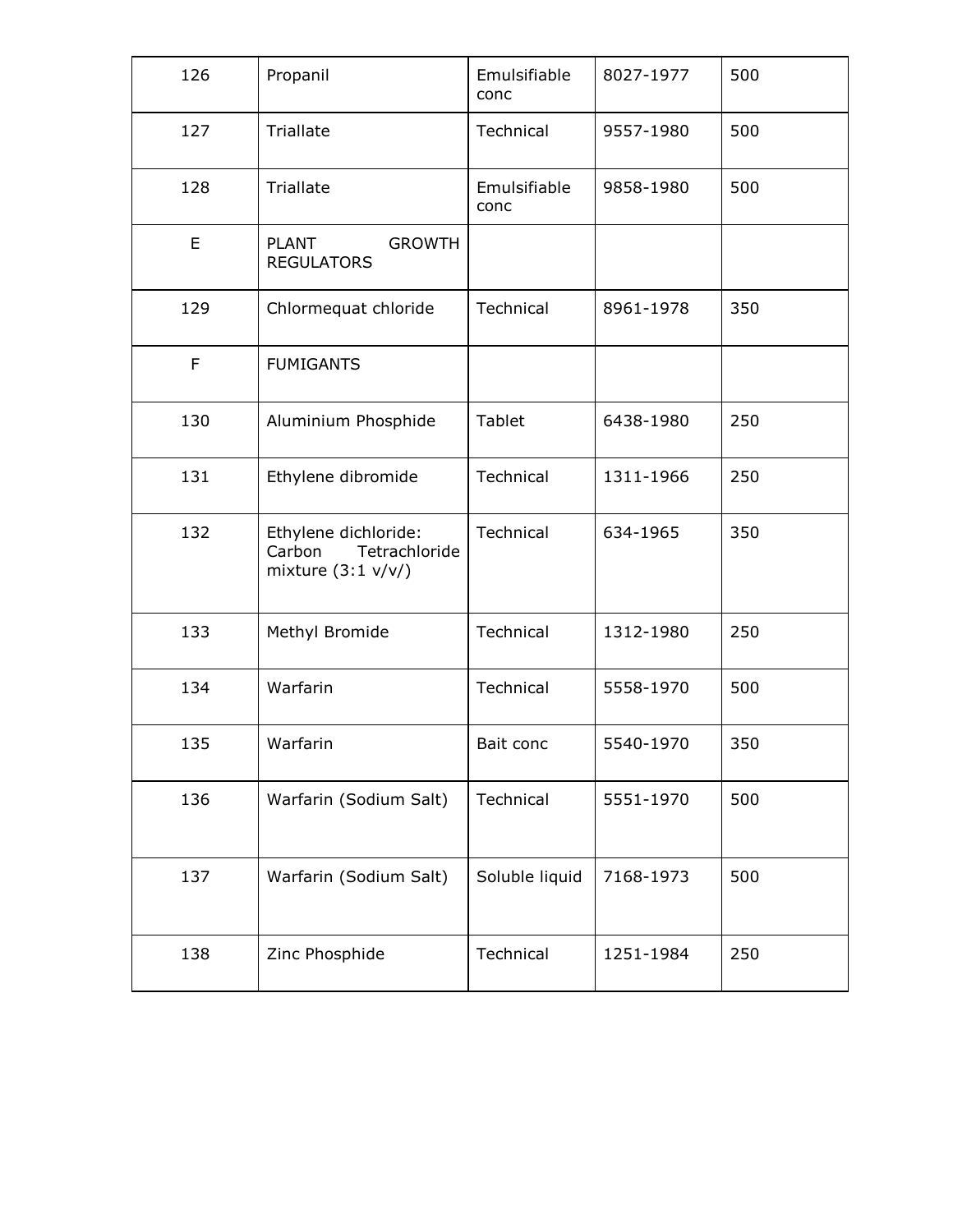(G) The fees for test or analysis in respect of insecticides or their various formulations other than the ones specified in this schedule shall be as follows unless otherwise specified by the Central Government or by any other officer authorized in this behalf from time to time:

| Sr. No.        |                         | Testing Charges (in Rs.) |
|----------------|-------------------------|--------------------------|
| 1              | <b>Technical Grade</b>  | 350                      |
| $\overline{c}$ | Dusting Powder          | 250                      |
| 3              | Wettable powder         | 350                      |
| 4              | Emulsifiable Conc       | 500                      |
| 5              | Granules                | 500                      |
| 6              | Other formulations      | 500                      |
| 7              | New formulations / tech | 500                      |

#### THE INSECTICIDES (SECOND AMENDMENT) RULES, 1999

G.S.R. 372 (E) DATED THE 20<sup>TH</sup> MAY 1999 -; In exercise of the powers conferred by Sec. 36 of the Insecticides Act, 1968 (46 of 1968), the Central Government, after consultation with the Central Insecticides Board hereby makes the following rules further to amend the Insecticides Rules, 1971, namely: -

#### 1. SHORT TITLE AND COMMENCMENT: -

a. These rules may be called the Insecticides (Second Amendment) Rules, 1999. b. They shall come into force on the date of their publication in the Official Gazette.

1. In the Insecticides Rules, 1971 (hereinafter referred to as the said rules), in rule 9, both in sub-rule (3) and in Form V, after Cl. (v) and condition number 5, respectively the following shall be inserted in sequence, namely.

"The Licensee shall obtain ISI Mark Certification from Bureau of Indian Standards within three months of the commencement of the manufacture.

No Insecticides shall be sold or distributed without ISI Mark Certification."

As (vi) and (vii) add (6) and (7) respectively.

In the said rules, in rule 10-

(a) In sub-rule (4), after Cl. (iii) the following clauses shall be inserted, namely :-

 $\mathbb{I}(v)$  if the licensing officer is satisfied that a particular insecticide is harmful to human beings, animals or environment, he may after recoding reasons and referring the insecticide to the Insecticide Analyst, prohibit temporarily its sale for a period of thirty days or till he obtains the report of the Analyst, whichever is earlier."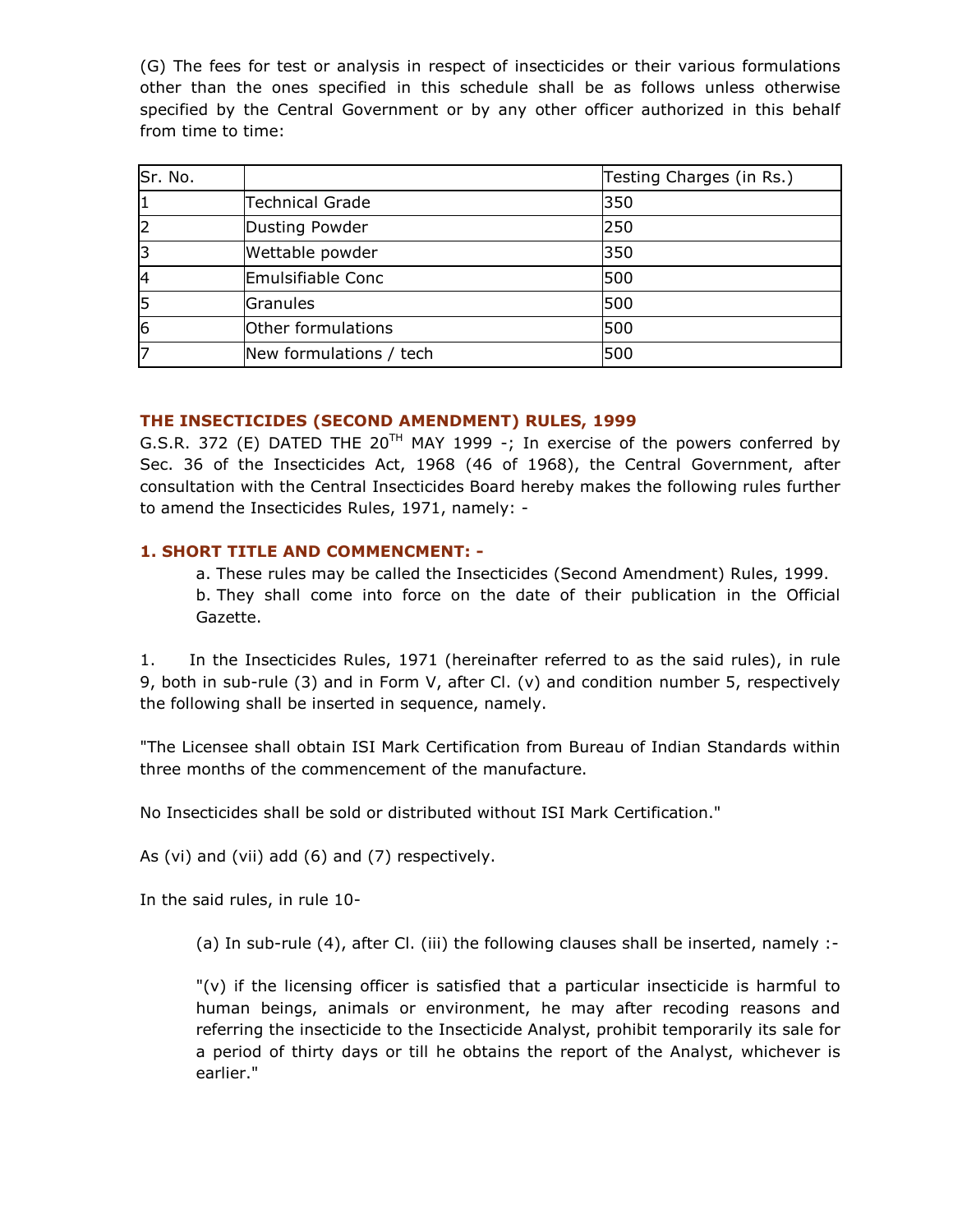b. in sub-rule (4-A) , for Cl. (i), the following clause shall be substituted, namely:

" (i) Every person shall along with his application for grant or renewal of a license to undertake operation or sell, stock or exhibit for sale or distribute insecticides, file a certificate from the principal whom he represents or desires to represent in Form VI-D."

In the said rules, in rule 10-A, for sub-rule (b), the following sub-rule shall be substituted, namely: -

"(b) All such stocks then shall be disposed of in an environment friendly manner as may be specified from time to time by the Central Government in consultation with the Central Insecticides Board and shall not be used for re-manufacture."

In the said rules, in rule 35, for the existing heading, the following heading shall be substituted, namely: -

"Manner of Packing, Storage while transporting."

 In the said rules, in SCHEDULE-1, after Form VI-C, the following Form VI-D shall be inserted, namely: -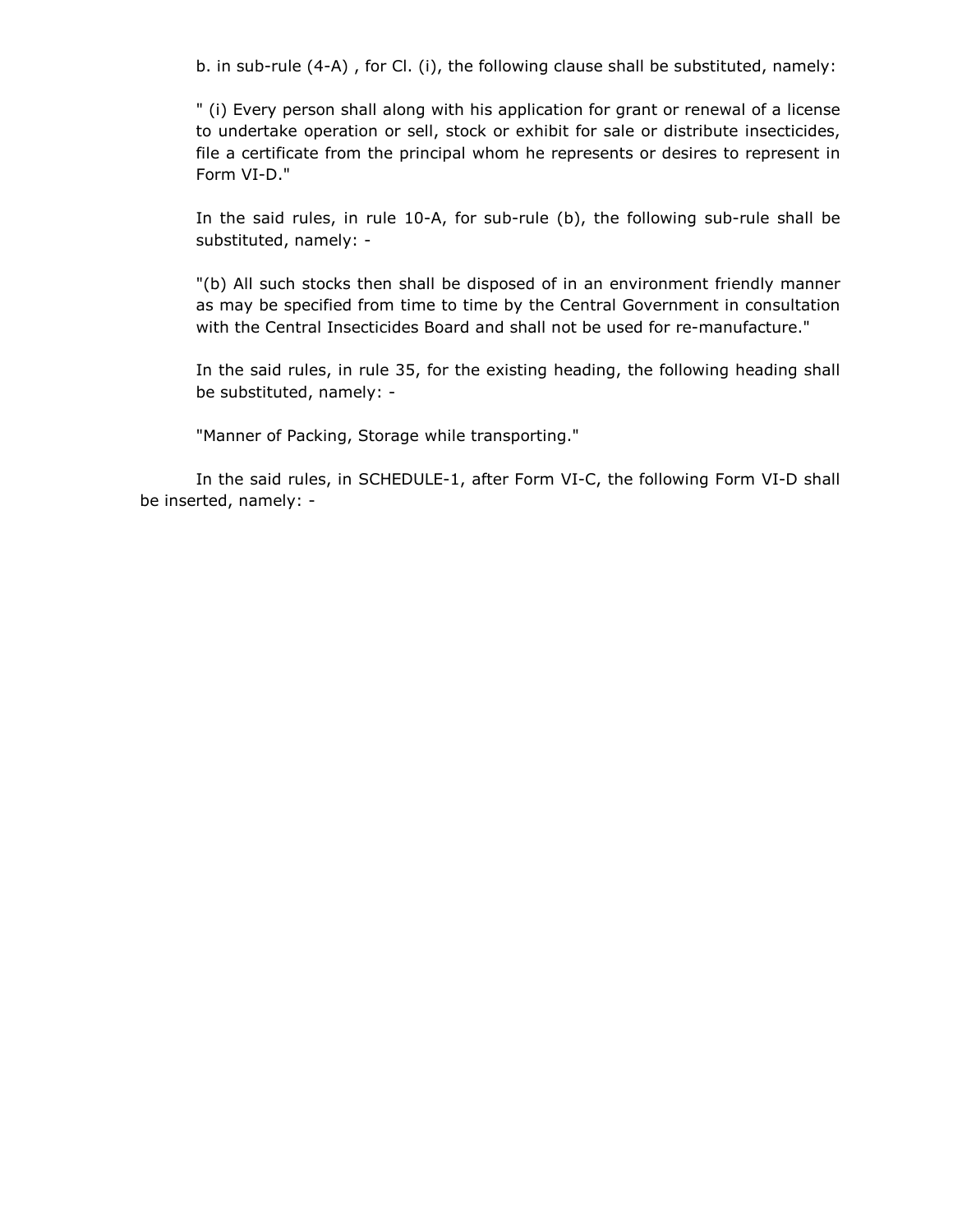# "FORM VI-D; PRINCIPAL CERTIFICATE [rule 10 (4-A) (i)]

Name and address of the Principal Certificate No\_\_\_\_\_\_\_\_\_

Manufacturer Date\_\_\_\_\_\_\_\_\_\_\_

We have Insecticides Manufacturing Licensing for our factories as given below:-

| Sr.<br>No. | Name and address of License<br>Manufacturing   No.<br>the<br>premises | Date | Valid up<br>to | Name and address of<br>the Licensing Authority |
|------------|-----------------------------------------------------------------------|------|----------------|------------------------------------------------|
|            |                                                                       | 4    |                | ь                                              |

This is to certify that M/s \_\_\_\_\_\_\_\_\_\_\_\_ have applied for grant of License (Form VI) renewal of License (Form VII) to sell stock or exhibit for sale or distribution of insecticides as per sub-rule (1) of rule 10 of the Insecticides Rules 1971. We authorize them to sell, stock or exhibit for sale or distribution of the following insecticides in Wholesale/Retail in \_\_\_\_\_\_\_\_\_.Taluka/District/ State.

| Sr. No.   Common | Name |             |  | of Trade mark of the Registration | Date |
|------------------|------|-------------|--|-----------------------------------|------|
| Insecticide      |      | Insecticide |  |                                   |      |

As per Sr.No.5 of the Form VI the above dealer will obtain our insecticides from the following source/sources

| Sr.<br>No. | Name of Detailed<br>source<br>(s) | address<br>οf<br>the<br>source<br>(s) | Date | up to | License No $\&$ License valid Detailed address of the<br>premises where source<br>stocking<br>(s)<br>are<br>insecticides |
|------------|-----------------------------------|---------------------------------------|------|-------|--------------------------------------------------------------------------------------------------------------------------|
|            |                                   |                                       | 4    |       | 6                                                                                                                        |

 The Dealer to whom this Principal Certificate has been issued will purchase our insecticides from the source/sources stated above and if he purchases our insecticides from sources other than those stated above then it would be a contravention of the Insecticides Act, 1968 and rules made there under.

This Principal Certificate is valid up to \_\_\_\_\_\_\_\_\_\_\_

Date: \_\_\_\_\_\_\_\_\_\_\_

Place: \_\_\_\_\_\_\_\_\_\_

\_\_\_\_\_\_\_\_\_\_\_\_\_\_\_\_\_\_\_\_\_\_\_\_\_\_.